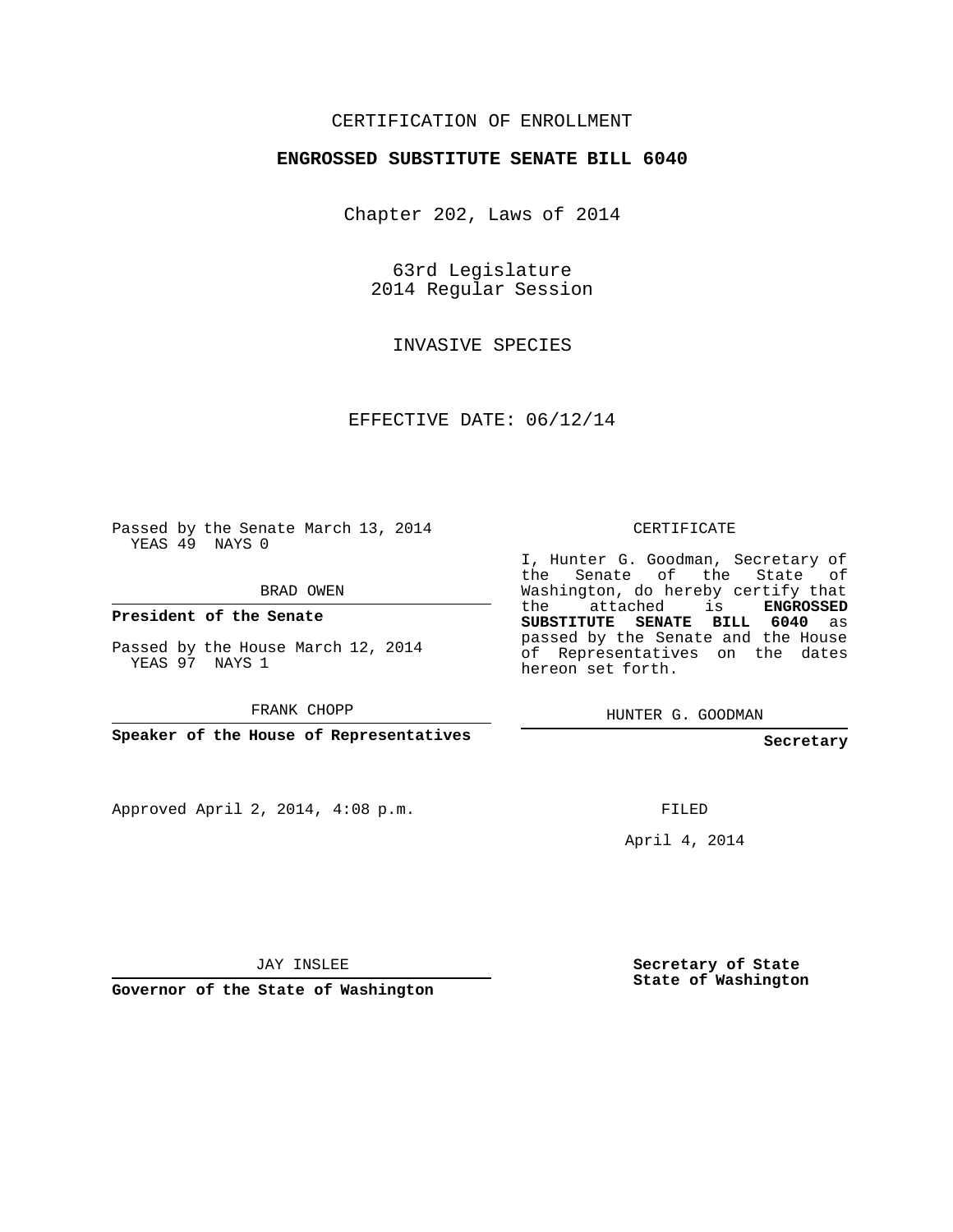## **ENGROSSED SUBSTITUTE SENATE BILL 6040** \_\_\_\_\_\_\_\_\_\_\_\_\_\_\_\_\_\_\_\_\_\_\_\_\_\_\_\_\_\_\_\_\_\_\_\_\_\_\_\_\_\_\_\_\_

\_\_\_\_\_\_\_\_\_\_\_\_\_\_\_\_\_\_\_\_\_\_\_\_\_\_\_\_\_\_\_\_\_\_\_\_\_\_\_\_\_\_\_\_\_

AS AMENDED BY THE HOUSE

Passed Legislature - 2014 Regular Session

#### **State of Washington 63rd Legislature 2014 Regular Session**

**By** Senate Natural Resources & Parks (originally sponsored by Senators Honeyford, Hargrove, Pearson, Ranker, Parlette, and Sheldon; request of Department of Fish and Wildlife)

READ FIRST TIME 02/05/14.

 AN ACT Relating to invasive species; amending RCW 77.15.160, 77.12.020, 77.15.080, 77.15.290, 43.06.010, 43.43.400, 10.31.100, 77.15.360, and 77.12.879; reenacting and amending RCW 77.08.010; adding new sections to chapter 77.15 RCW; adding a new chapter to Title 77 RCW; creating new sections; repealing RCW 77.12.875, 77.12.878, 77.12.882, 77.15.253, 77.15.293, 77.60.110, and 77.60.120; and prescribing penalties.

BE IT ENACTED BY THE LEGISLATURE OF THE STATE OF WASHINGTON:

## **PART 1**

## **INVASIVE SPECIES--MANAGEMENT**

NEW SECTION. **Sec. 101.** The legislature finds that:

 (1) The state's fish, wildlife, and habitat are exceptionally valuable environmental resources for the state's citizens.

 (2) The state's fish, wildlife, and habitat also provide exceptionally valuable economic, cultural, and recreational resources. These include hydroelectric power, agriculture, forests, water supplies, commercial and recreational fisheries, aquaculture, and public access to outdoor recreational opportunities.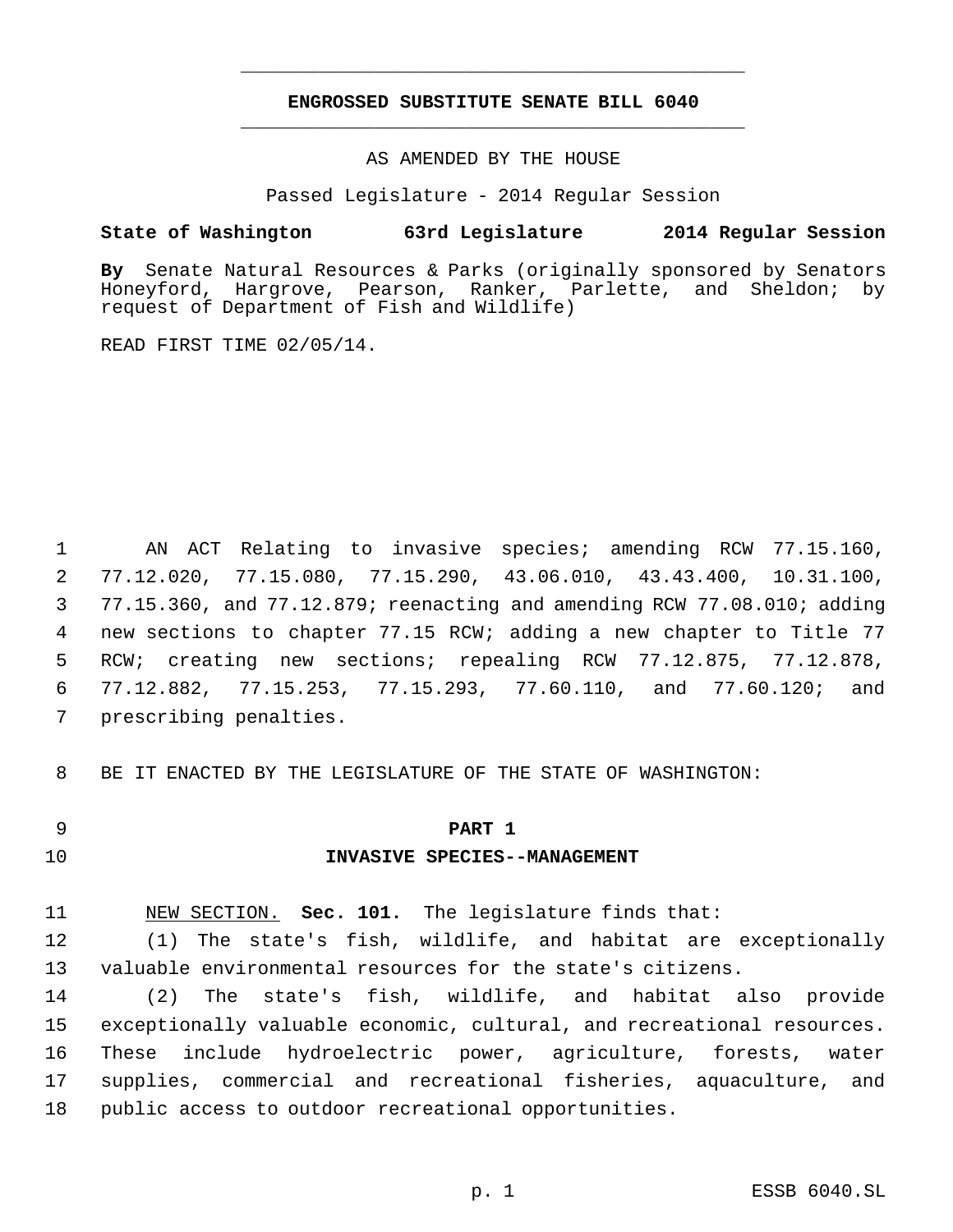(3) Invasive species pose a grave threat to these environmental and economic resources, especially to salmon recovery and state and federally listed threatened and endangered species. Because of the significant harm invasive species can cause, invasive species constitute a public nuisance.

 (4) If allowed to become established, invasive species can threaten human health and cause environmental and economic disasters affecting not only our state, but other states and nations.

 (5) The risk of invasive species spreading into Washington increases as travel and commerce grows in volume and efficiency.

 (6) Prevention of invasive species is a cost-effective, successful, and proven management strategy. Prevention is the state's highest management priority with an emphasis on education and outreach, inspections, and rapid response.

 (7) The integrated management of invasive species through pathways regulated by the department is critical to preventing the introduction and spread of a broad range of such species, including plants, diseases, and parasites.

 (8) Washington's citizens must work together to protect the state from invasive species.

 (9) Public and private partnerships, cooperative agreements, and compacts are important for preventing new arrivals and managing existing populations of invasive species, and coordinating these actions on local, state, national, and international levels.

 (10) The department requires authority for this mission to effectively counter the unpredictable nature of invasive species' introductions and spread, enable the utilization of new advances in invasive ecology science, and implement applicable techniques and technology to address invasive species.

 (11) An integrated management approach provides the best way for the state to manage invasive species and includes opportunities for creating an informed public, encouraging public involvement, and striving for local, regional, national, and international cooperation and consistency on management standards. An integrated management approach also applies sound science to minimize the chance that invasive species used for beneficial purposes will result in environmental harm.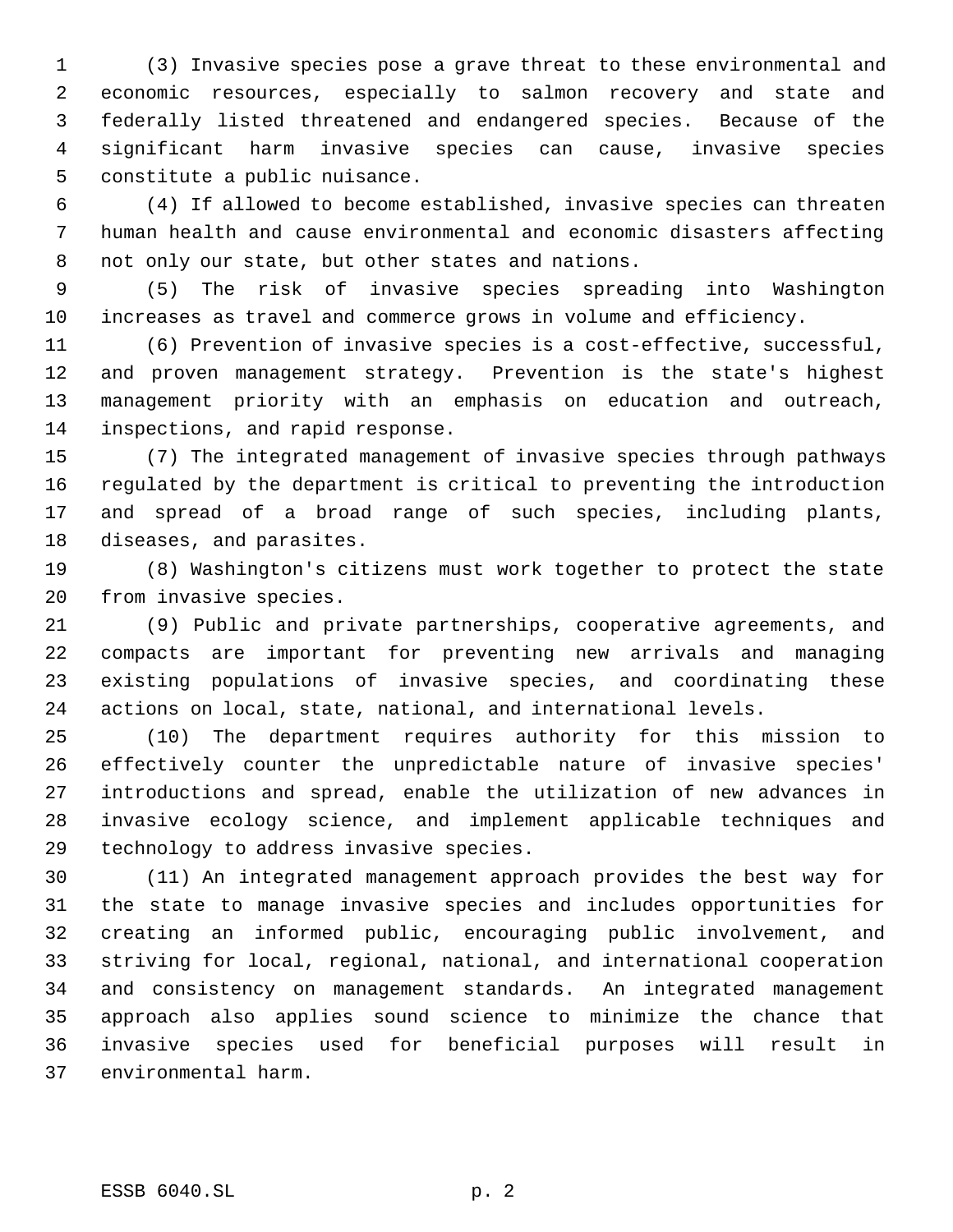(12) This chapter provides authority for the department to effectively address invasive species using an integrated management approach.

 (13) The department of fish and wildlife currently has sufficient statutory authority to effectively address invasive species risks posed through discharge of ballast water under chapter 77.120 RCW and by private sector shellfish aquaculture operations regulated under chapter 77.115 RCW. The programs developed by the department under these chapters embody the principles of prevention as the highest priority, integrated management of pathways, public-private partnerships, clean and drain principles, and rapid response capabilities.

 NEW SECTION. **Sec. 102.** The definitions in this section apply throughout this chapter unless the context clearly requires otherwise.

 (1) "Aquatic conveyance" means transportable personal property having the potential to move an aquatic invasive species from one aquatic environment to another. Aquatic conveyances include but are not limited to watercraft and associated equipment, float planes, construction equipment, fish tanker trucks, hydroelectric and irrigation equipment, personal fishing and hunting gear, and materials used for aquatic habitat mitigation or restoration.

 (2) "Aquatic invasive species" means an invasive species of the animal kingdom with a life cycle that is at least partly dependent upon fresh, brackish, or marine waters. Examples include nutria, waterfowl, amphibians, fish, and shellfish.

 (3) "Aquatic plant" means a native or nonnative emergent, submersed, partially submersed, free-floating, or floating-leaved plant species that is dependent upon fresh, brackish, or marine water ecosystems and includes all stages of development and parts.

 (4) "Certificate of inspection" means a department-approved document that declares, to the extent technically or measurably possible, that an aquatic conveyance does not carry or contain an invasive species. Certification may be in the form of a decal, label, rubber stamp imprint, tag, permit, locking seal, or written statement.

 (5) "Clean and drain" means to remove the following from areas on or within an aquatic conveyance to the extent technically and measurably possible: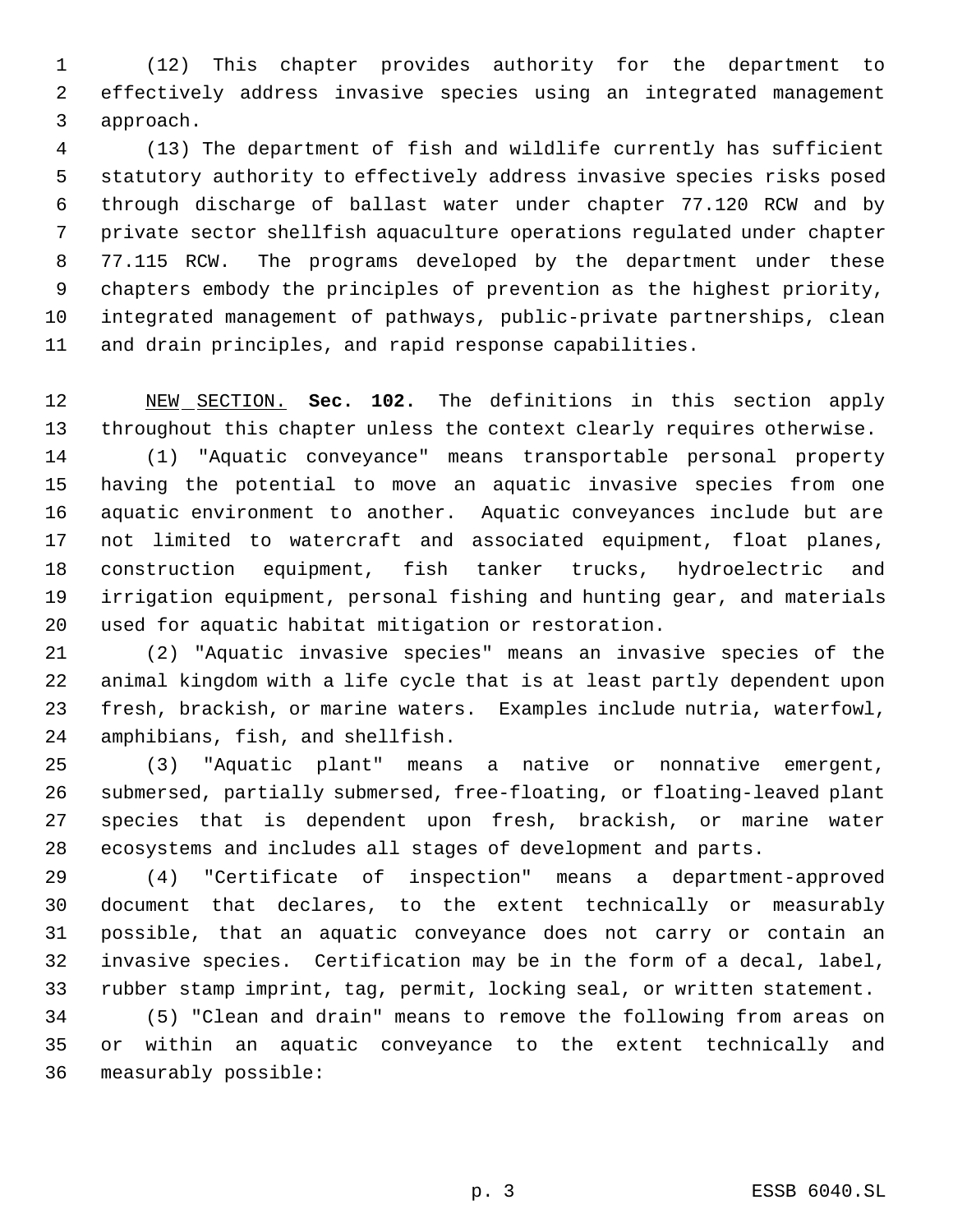(a) Visible native and nonnative aquatic animals, plants, or other organisms; and

(b) Raw water.

 (6) "Commercial watercraft" means a management category of aquatic conveyances:

 (a) Required to have valid marine documentation as a vessel of the United States or similar required documentation for a country other 8 than the United States; and

 (b) Not subject to watercraft registration requirements under chapter 88.02 RCW or ballast water requirements under chapter 77.120 RCW.

 (7) "Cryptogenic species" means a species that scientists cannot commonly agree are native or nonnative or are part of the animal kingdom.

 (8) "Decontaminate" means, to the extent technically and measurably possible, the application of a treatment to kill, destroy, remove, or otherwise eliminate all known or suspected invasive species carried on or contained within an aquatic conveyance or structural property by use of physical, chemical, or other methods. Decontamination treatments may include drying an aquatic conveyance for a time sufficient to kill aquatic invasive species through desiccation.

 (9) "Detect" means the verification of invasive species' presence as defined by the department.

 (10) "Eradicate" means, to the extent technically and measurably possible, to kill, destroy, remove, or otherwise eliminate an invasive species from a water body or property using physical, chemical, or other methods.

 (11) "Infested site management" means management actions as provided under section 109 of this act that may include long-term actions to contain, control, or eradicate a prohibited species.

 (12) "Introduce" means to intentionally or unintentionally release, place, or allow the escape, dissemination, or establishment of an invasive species on or into a water body or property as a result of human activity or a failure to act.

 (13) "Invasive species" means nonnative species of the animal kingdom that are not naturally occurring in Washington for purposes of breeding, resting, or foraging, and that pose an invasive risk of harming or threatening the state's environmental, economic, or human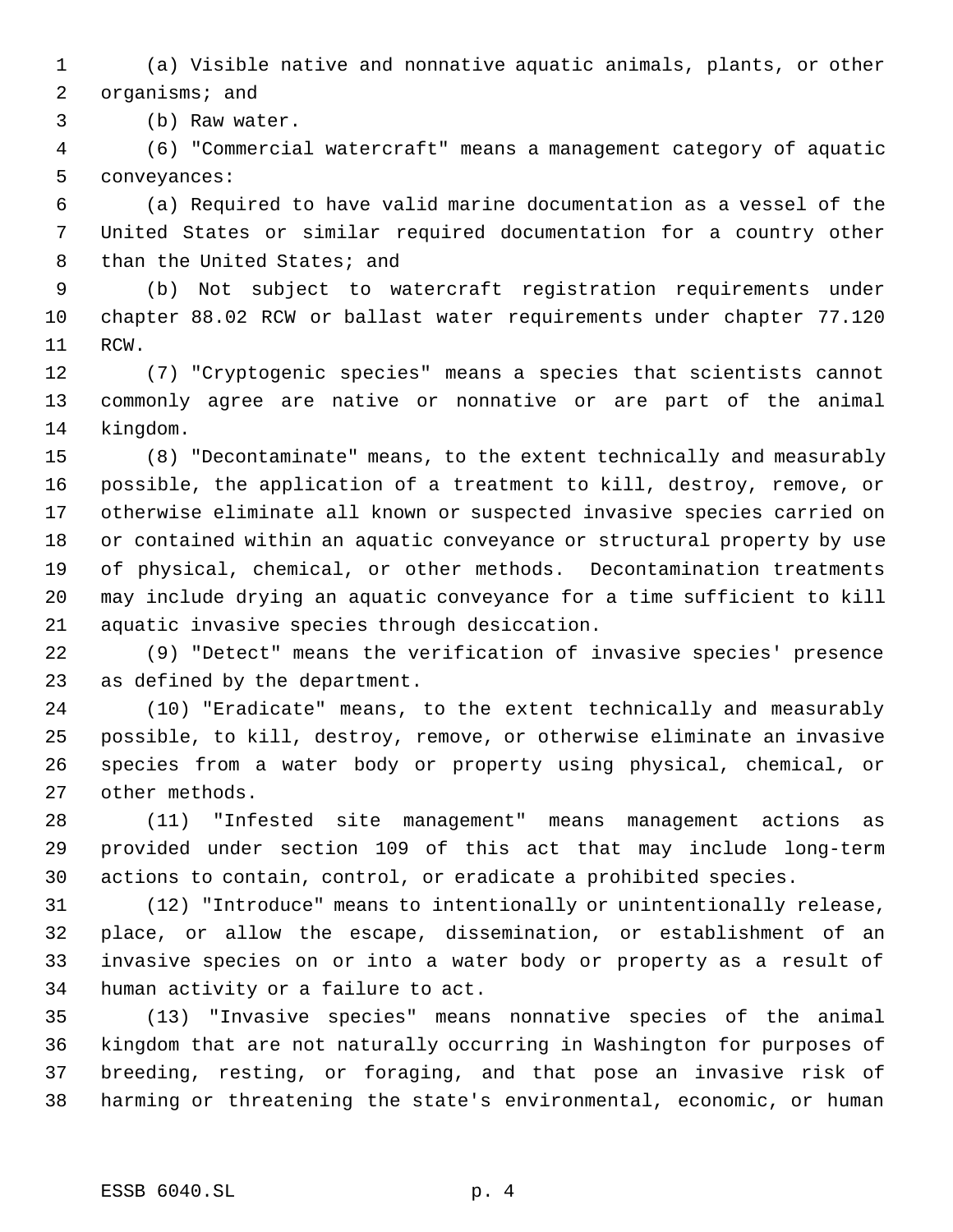resources. Invasive species include all stages of species development and body parts. They may also include genetically modified or cryptogenic species.

 (14) "Invasive species council" means the Washington invasive species council established in RCW 79A.25.310 or a similar collaborative state agency forum. The term includes the council and all of its officers, employees, agents, and contractors.

 (15) "Mandatory check station" means a location where a person transporting an aquatic conveyance must stop and allow the conveyance to be inspected for aquatic invasive species.

 (16) "Possess" means to have authority over the use of an invasive species or use of an aquatic conveyance that may carry or contain an invasive species. For the purposes of this subsection, "authority over" includes the ability to intentionally or unintentionally hold, import, export, transport, purchase, sell, barter, distribute, or propagate an invasive species.

 (17) "Prohibited species" means a classification category of nonnative species as provided in section 104 of this act.

(18) "Property" means both real and personal property.

 (19) "Quarantine declaration" means a management action as provided under section 107 of this act involving the prohibition or conditioning of the movement of aquatic conveyances and waters from a place or an area that is likely to contain a prohibited species.

 (20) "Rapid response" means expedited management actions as provided under section 108 of this act triggered when invasive species are detected, for the time-sensitive purpose of containing or eradicating the species before it spreads or becomes further established.

 (21) "Raw water" means water from a water body and held on or within property. "Raw water" does not include water from precipitation that is captured in a conveyance, structure, or depression that is not otherwise intended to function as a water body, or water from a potable water supply system, unless the water contains visible aquatic organisms.

 (22) "Regulated species" means a classification category of nonnative species as provided in section 104 of this act.

(23) "Registered watercraft" means a management category of aquatic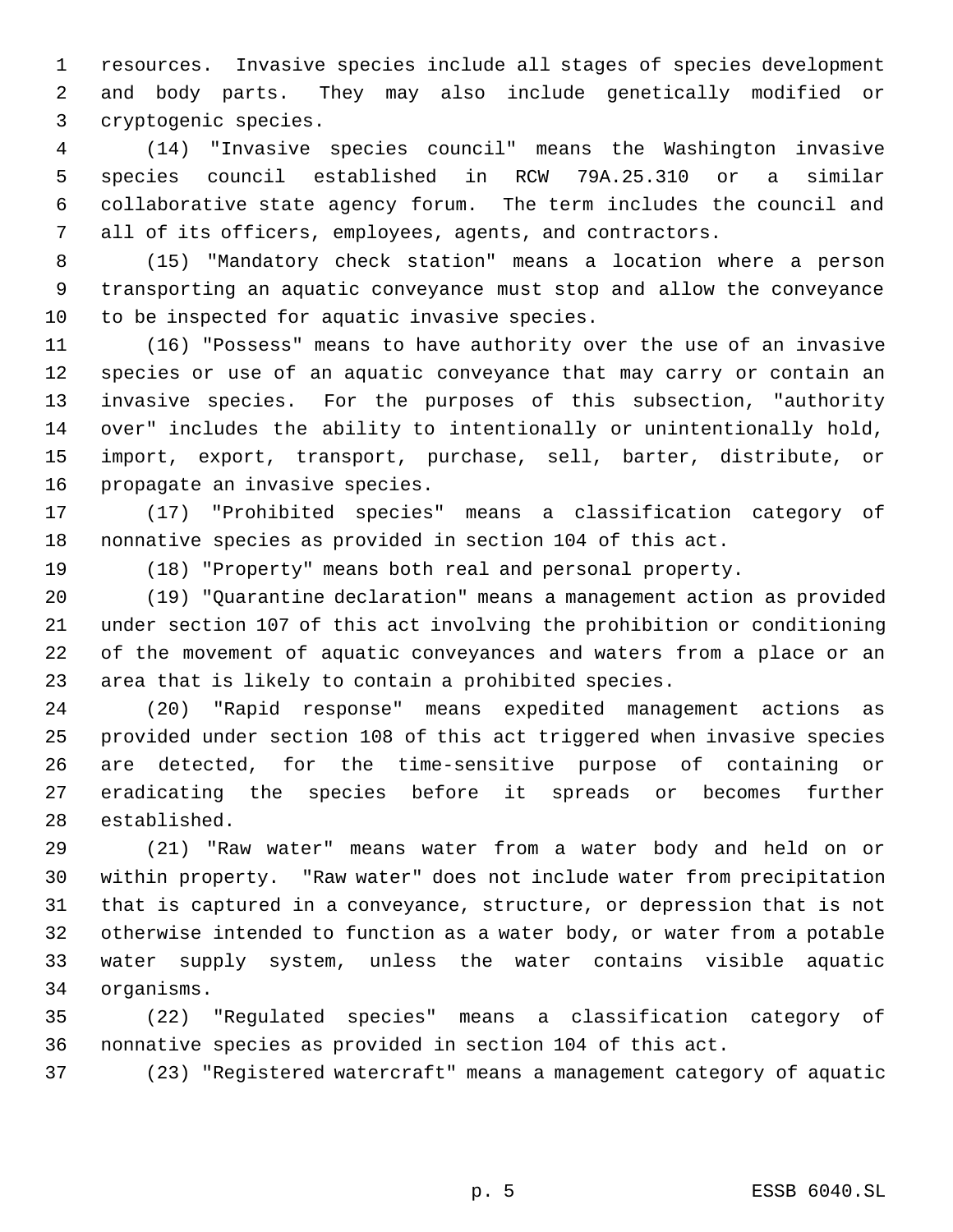conveyances required to register as vessels under RCW 88.02.550 or similar requirements for a state other than Washington or a country other than the United States.

 (24) "Seaplane" means a management category of aquatic conveyances capable of landing on or taking off from water and required to register as an aircraft under RCW 47.68.250 or similar registration in a state other than Washington or a country other than the United States.

 (25) "Small watercraft" means a management category of aquatic conveyances:

 (a) Including inflatable and hard-shell watercraft used or capable of being used as a means of transportation on the water, such as kayaks, canoes, sailboats, and rafts that:

 (i) Do not meet watercraft registration requirements under chapter 88.02 RCW; and

 (ii) Are ten feet or more in length with or without mechanical propulsion or less than ten feet in length and fitted with mechanical propulsion.

 (b) Excluding nonmotorized aquatic conveyances of any size not designed or modified to be used as a means of transportation on the water, such as inflatable air mattresses and tubes, beach and water toys, surf boards, and paddle boards.

 (26) "Water body" means an area that carries or contains a collection of water, regardless of whether the feature carrying or containing the water is natural or nonnatural. Examples include basins, bays, coves, streams, rivers, springs, lakes, wetlands, reservoirs, ponds, tanks, irrigation canals, and ditches.

 NEW SECTION. **Sec. 103.** (1) The department is the lead agency for managing invasive species of the animal kingdom statewide. This lead responsibility excludes pests, domesticated animals, or livestock managed by the department of agriculture under Titles 15, 16, and 17 RCW, forest invasive insect and disease species managed by the department of natural resources under Title 76 RCW, and mosquito and algae control and shellfish sanitation managed by the department of health under Titles 69, 70, and 90 RCW.

 (2) Subject to the availability of funding for these specific purposes, the department may: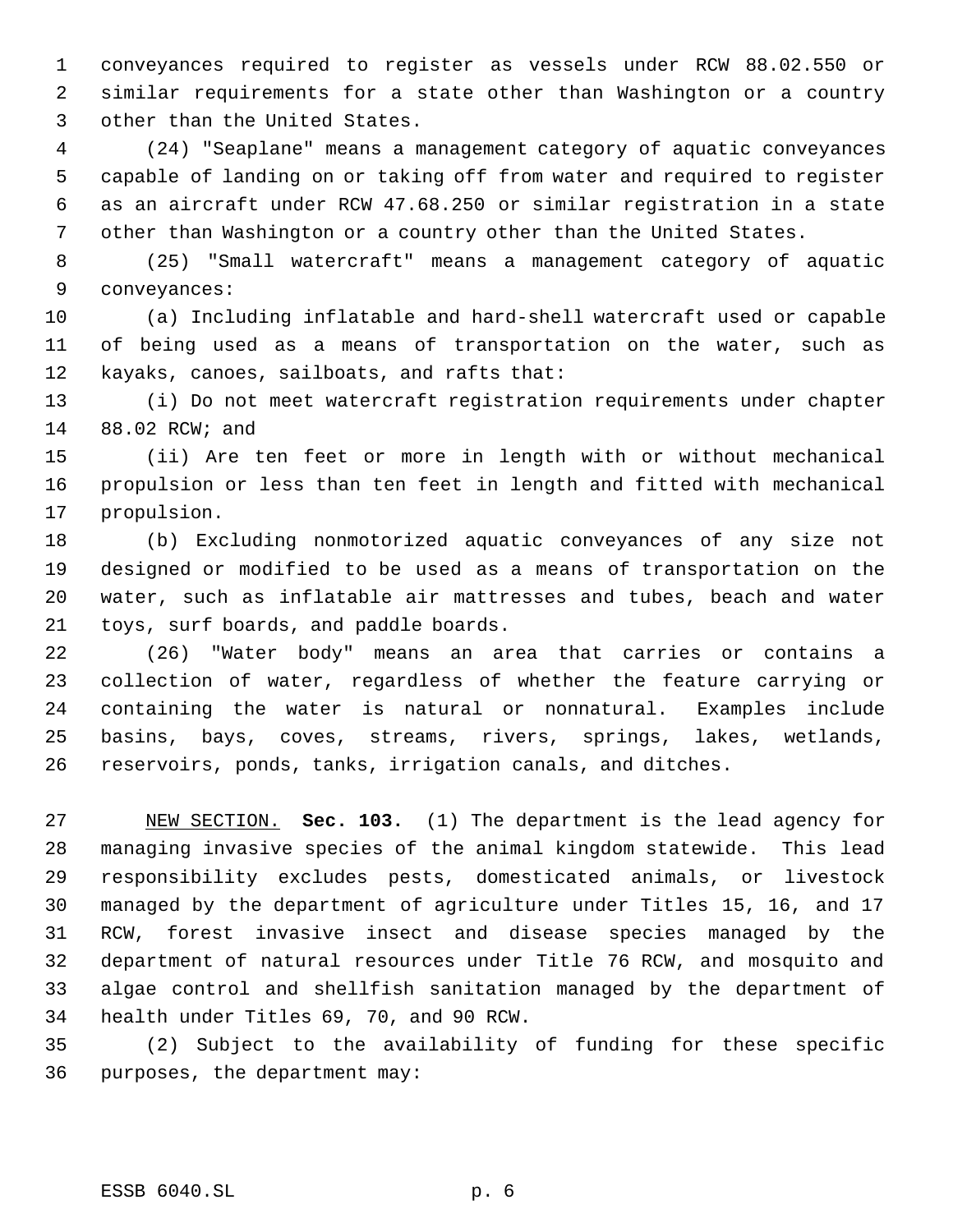(a) Develop and implement integrated invasive species management actions and programs authorized by this chapter, including rapid response, early detection and monitoring, prevention, containment, control, eradication, and enforcement;

 (b) Establish and maintain an invasive species outreach and education program, in coordination with the Washington invasive species council, that covers public, commercial, and professional pathways and interests;

 (c) Align management classifications, standards, and enforcement provisions by rule with regional, national, and international standards and enforcement provisions;

 (d) Manage invasive species to support the preservation of native species, salmon recovery, and the overall protection of threatened or endangered species;

 (e) Participate in local, state, regional, national, and international efforts regarding invasive species to support the intent of this chapter;

 (f) Provide technical assistance or other support to tribes, federal agencies, local governments, and private groups to promote an informed public and assist the department in meeting the intent of this chapter;

 (g) Enter into partnerships, cooperative agreements, and state or interstate compacts as necessary to accomplish the intent of this chapter;

 (h) Research and develop invasive species management tools, including standard methods for decontaminating aquatic conveyances and controlling or eradicating invasive species from water bodies and properties;

 (i) Post invasive species signs and information at port districts, privately or publicly owned marinas, state parks, and all boat launches owned or leased by state agencies or political subdivisions; and

 (j) Adopt rules as needed to implement the provisions of this chapter.

 (3) The department may delegate selected and clearly identified elements of its authorities and duties to another agency of the state with appropriate expertise or administrative capacity upon cooperative agreement with that agency. This delegation may include provisions of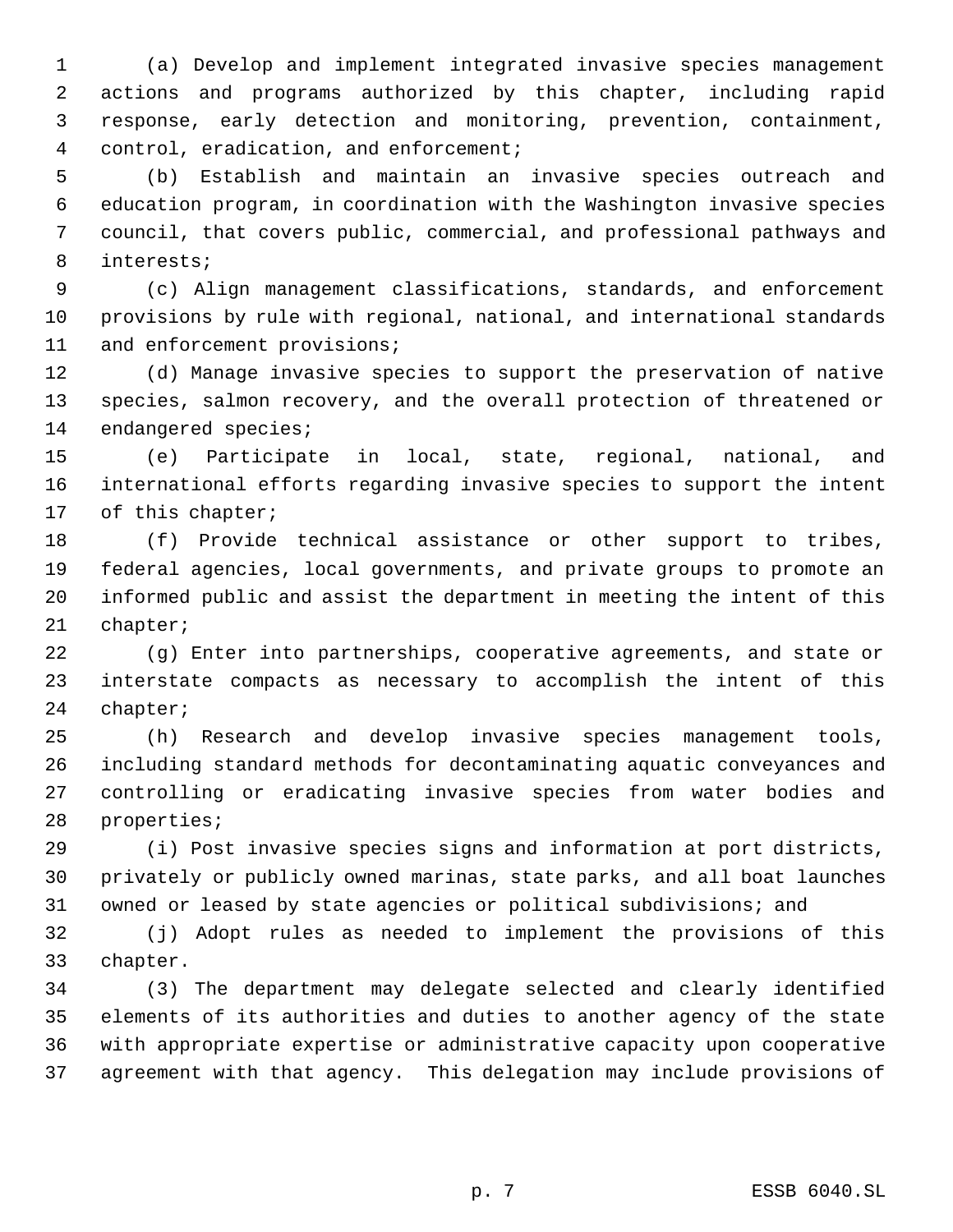funding for implementation of the delegations. The department retains primary authority and responsibility for all requirements of this chapter unless otherwise directed in this chapter.

 (4) This chapter does not apply to the possession or introduction of nonnative aquatic animal species by:

 (a) Ballast water held or discharged by vessels regulated under chapter 77.120 RCW; or

 (b) Private sector aquaculture operations, transfers, or conveyances regulated under chapter 77.115 RCW.

 (5) This chapter does not preempt or replace other department species classification systems or other management requirements under this title. However, the department must streamline invasive species requirements under this chapter into existing permits and cooperative agreements as possible.

 NEW SECTION. **Sec. 104.** (1) The department, in consultation with the invasive species council, may classify or reclassify and list by rule nonnative aquatic animal species as prohibited level 1, level 2, or level 3, based on the degree of invasive risk, the type of management action required, and resources available to conduct the management action.

 (a) Species classified as prohibited level 1 pose a high invasive risk and are a priority for prevention and expedited rapid response management actions.

 (b) Species classified as prohibited level 2 pose a high invasive risk and are a priority for long-term infested site management actions. (c) Species classified as prohibited level 3 pose a moderate to

 high invasive risk and may be appropriate for prevention, rapid response, or other prohibited species management plan actions by the department, another agency, a local government, tribes, or the public.

 (2) The department, in consultation with the invasive species council, may classify and list by rule regulated type A species. This classification is used for nonnative aquatic animal species that pose a low to moderate invasive risk that can be managed based on intended use or geographic scope of introduction, have a beneficial use, and are a priority for department-led or department-approved management of the species' beneficial use and invasive risks.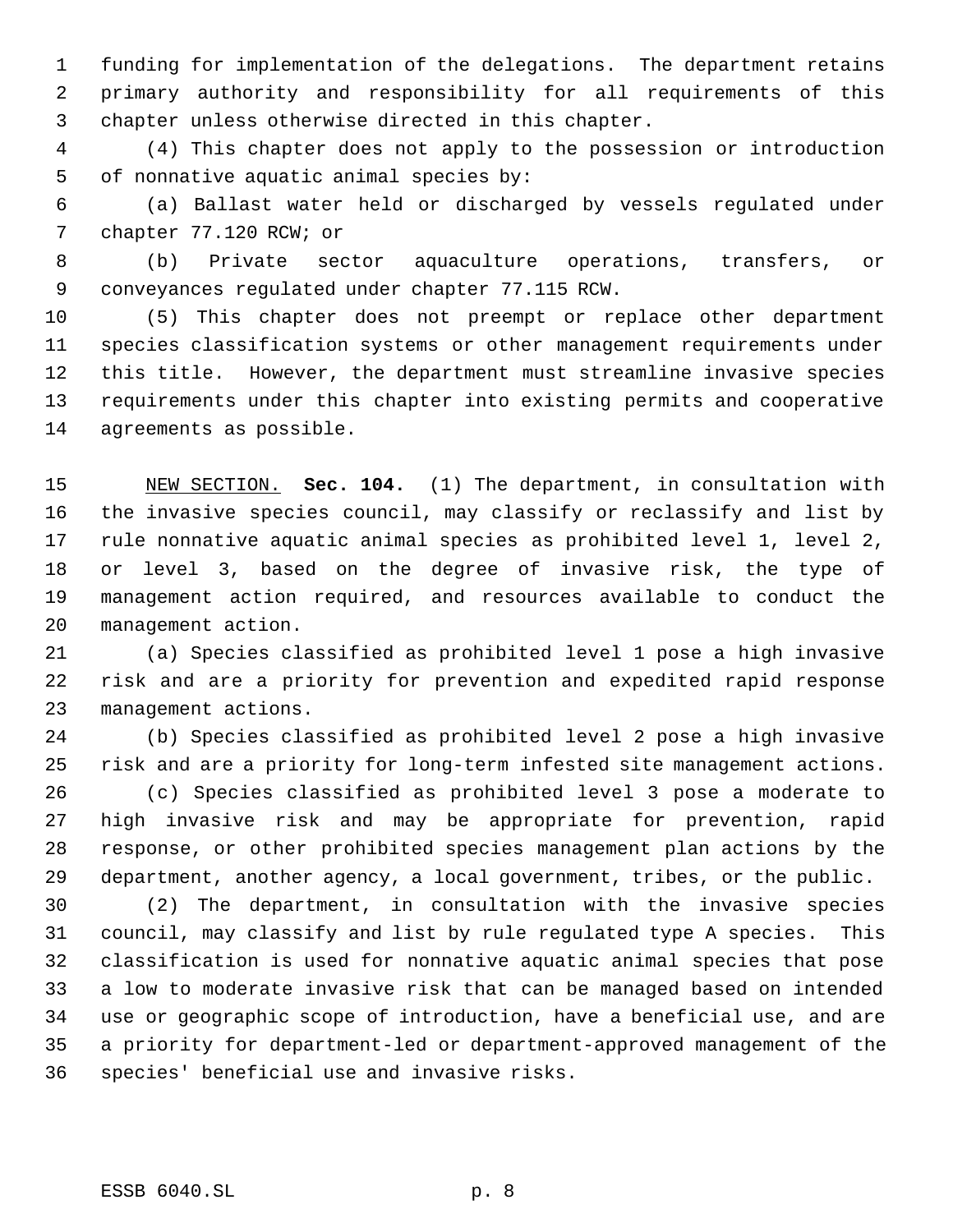(3) Nonnative aquatic animal species not classified as prohibited level 1, level 2, or level 3 under subsection (1) of this section, or as regulated type A species under subsection (2) of this section, are automatically managed statewide as regulated type B species or regulated type C species and do not require listing by rule.

 (a) Species managed as regulated type B pose a low or unknown invasive risk and are possessed for personal or commercial purposes, such as for aquariums, live food markets, or as nondomesticated pets.

 (b) Species managed as regulated type C pose a low or unknown invasive risk and include all other species that do not meet the criteria for management as a regulated type B invasive species.

(4) Classification of prohibited and regulated species:

 (a) May be by individual species or larger taxonomic groups up to 14 the family name;

 (b) Must align, as practical and appropriate, with regional and national classification levels;

 (c) Must be statewide unless otherwise designated by a water body, 18 property, or other geographic region or area; and

 (d) May define general possession and introduction conditions acceptable under department authorization, a permit, or as otherwise provided by rule.

 (5) Prior to or at the time of classifying species by rule as prohibited or regulated under subsections (1) and (2) of this section, the department, in consultation with the invasive species council, must adopt rules establishing standards for determining invasive risk levels and criteria for determining beneficial use that take into consideration environmental impacts, and especially effects on the preservation of native species, salmon recovery, and threatened or endangered species.

 NEW SECTION. **Sec. 105.** (1) Until the department adopts rules classifying species pursuant to chapter 77.--- RCW (the new chapter created in section 121 of this act), species and classifications identified in this section are automatically managed as follows:

 (a) Zebra mussels (*Dreissena polymorpha*), quagga mussels (*Dreissena rostriformis bugensis*), European green crab (*Carcinus maenas*), and all members of the genus *Eriocheir* (including Chinese mitten crab), all members of the walking catfish family (*Clariidae*), all members of the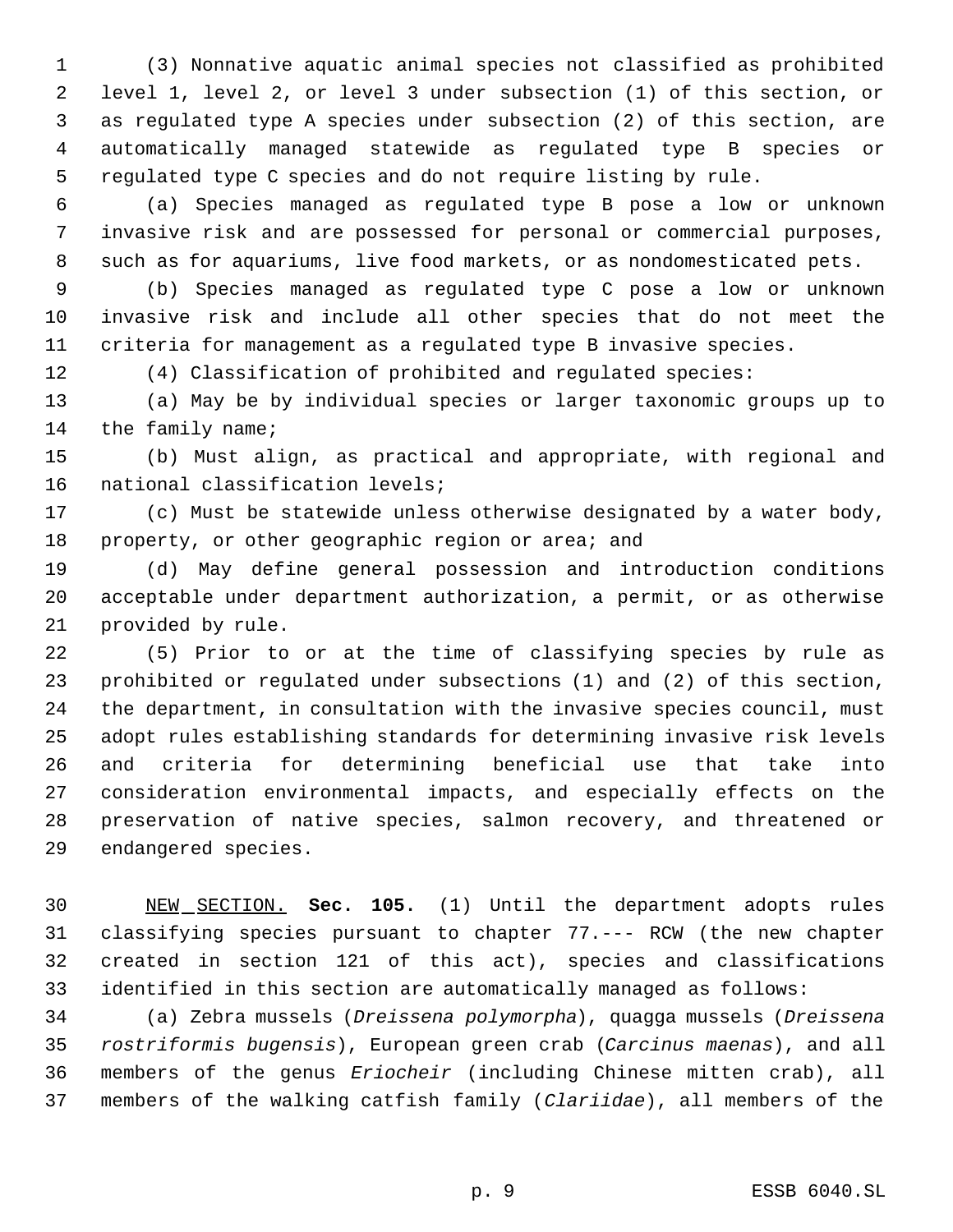snakehead family (*Channidae*), silver carp (*Hypophthalmichthys molitrix*), largescale silver carp (*Hypophthalmichthys harmandi*), black carp (*Mylopharyngodon piceus*), and bighead carp (*Hypophthalmichthys nobilis*) are prohibited level 1 species statewide;

 (b) Prohibited aquatic animal species classified under WAC 220-12- 090(1), in effect on July 1, 2014, except those as noted in this subsection are prohibited level 3 species statewide;

 (c) Regulated aquatic animal species classified under WAC 220-12- 090(2), in effect on July 1, 2014, are regulated type A species statewide; and

 (d) Nonnative aquatic animal species classified as game fish under WAC 232-12-019, in effect on July 1, 2014, or food fish under WAC 220- 12-010, in effect on July 1, 2014, are regulated type A species statewide.

 (2) The department, in consultation with the invasive species council, may change these classifications by rule.

 NEW SECTION. **Sec. 106.** (1) Prohibited level 1, level 2, and level 3 species may not be possessed, introduced on or into a water body or property, or trafficked, without department authorization, a permit, or as otherwise provided by rule.

 (2) Regulated type A, type B, and type C species may not be introduced on or into a water body or property without department authorization, a permit, or as otherwise provided by rule.

 (3) Regulated type B species, when being actively used for commercial purposes, must be readily and clearly identified in writing by taxonomic species name or subspecies name to distinguish the subspecies from another prohibited species or a regulated type A species. Nothing in this section precludes using additional descriptive language or trade names to describe regulated type B species as long as the labeling requirements of this section are met.

 NEW SECTION. **Sec. 107.** (1) If the department determines it is necessary to protect the environmental, economic, or human health interests of the state from the threat of a prohibited level 1 or level 2 species, the department may declare a quarantine against a water body, property, or region within the state. The department may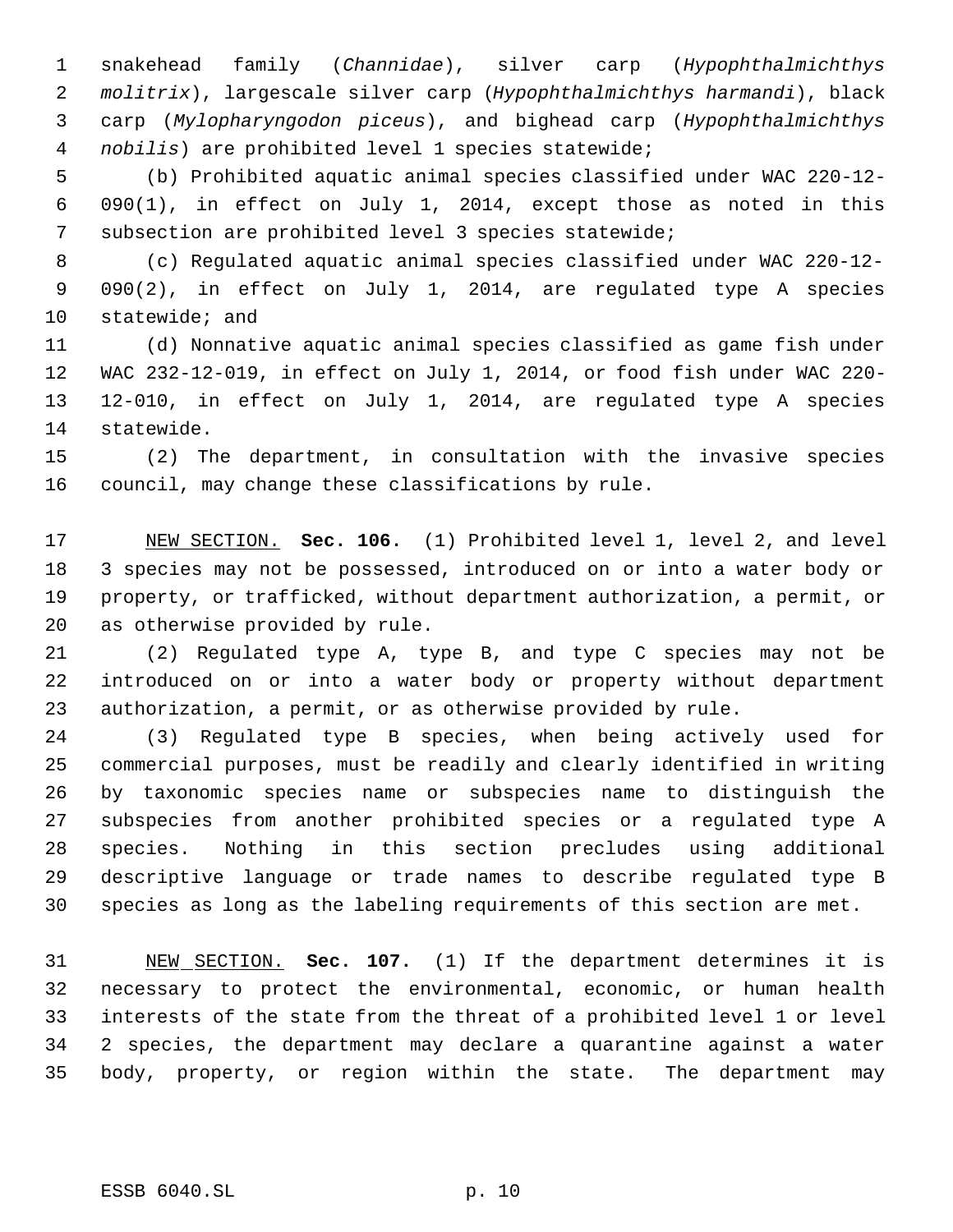prohibit or condition the movement of aquatic conveyances and waters from such a quarantined place or area that are likely to contain a prohibited species.

 (2) A quarantine declaration under this section may be implemented separately or in conjunction with rapid response management actions under section 108 of this act and infested site management actions under section 109 of this act in a manner and for a duration necessary to protect the interests of the state from the threat of a prohibited level 1 or level 2 species. A quarantine declaration must include:

 (a) The reasons for the action including the prohibited level 1 or level 2 species triggering the quarantine;

12 (b) The boundaries of the area affected;

(c) The action timeline;

 (d) Types of aquatic conveyances and waters affected by the quarantine and any prohibition or conditions on the movement of those 16 aquatic conveyances and waters from the quarantine area; and

 (e) Inspection and decontamination requirements for aquatic conveyances.

 NEW SECTION. **Sec. 108.** (1) The department may implement rapid response management actions where a prohibited level 1 species is detected in or on a water body or property. Rapid response management actions may: Include expedited actions to contain, control, or eradicate the prohibited species; and, if applicable, be implemented in conjunction with a quarantine declaration. Rapid response management actions must be terminated by the department when it determines that the targeted prohibited level 1 species are:

(a) Eradicated;

 (b) Contained or controlled without need for further management actions;

(c) Reclassified for that water body; or

 (d) Being managed under infested site management actions pursuant to section 109 of this act.

 (2) If a rapid response management action exceeds seven days, the department may implement an incident command system for rapid response management including scope, duration, and types of actions and to support mutual assistance and cooperation between the department and other affected state and federal agencies, tribes, local governments,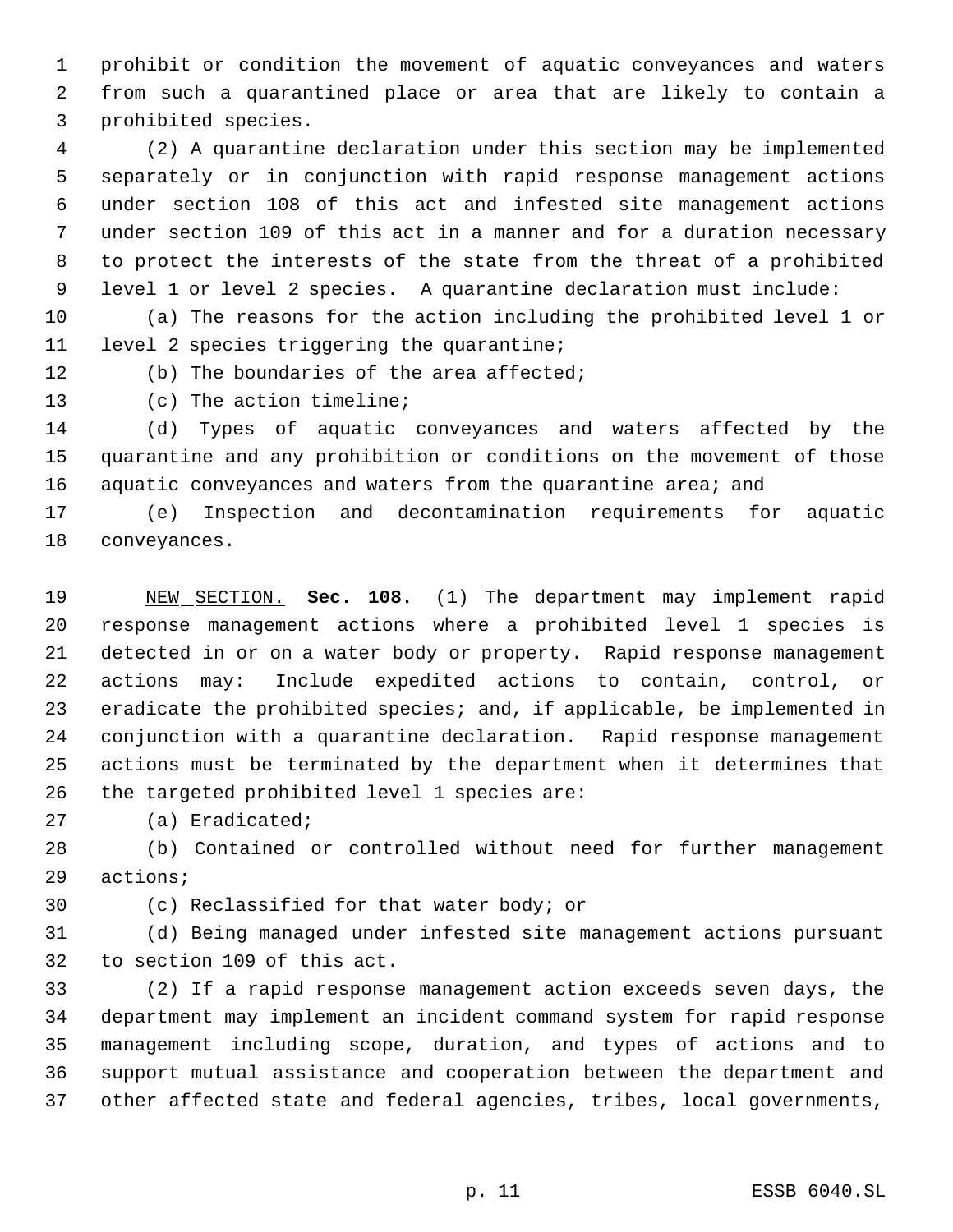and private water body or property owners. The purpose of this system is to coordinate a rapid, effective, and efficient response to contain, control, and eradicate if feasible, a prohibited level 1 species. Mutual assistance and coordination by other state agencies is especially important to assist the department in expediting necessary state and federal environmental permits.

 (3) The department may enter into cooperative agreements with national, regional, state, and local rapid response management action partners to establish incident command system structures, secure or prepare submission-ready environmental permits, and identify mutual assistance commitments in preparation for potential future actions.

 (4) The department may perform simulated rapid response exercises, testing, or other training activities to prepare for future rapid response management actions.

 (5) In implementing rapid response management actions, the department may enter upon property consistent with the process established under section 119 of this act.

 NEW SECTION. **Sec. 109.** (1) The department may implement infested site management actions where a prohibited level 2 species is detected in or on a water body or property. Infested site management actions may: Include long-term actions to contain, control, or eradicate the prohibited species; and, if applicable, be implemented in conjunction with a quarantine declaration. Infested site management actions must be terminated by the department when it determines that the targeted prohibited level 2 species are:

(a) Eradicated;

 (b) Contained or controlled without need for further management actions; or

(c) Reclassified for that water body.

 (2) The department must consult with affected state and federal agencies, tribes, local governments, and private water body or property owners prior to implementing infested site management actions. The purpose of the consultation is to support mutual assistance and cooperation in providing an effective and efficient response to contain, control, and eradicate, if feasible, a prohibited level 2 species.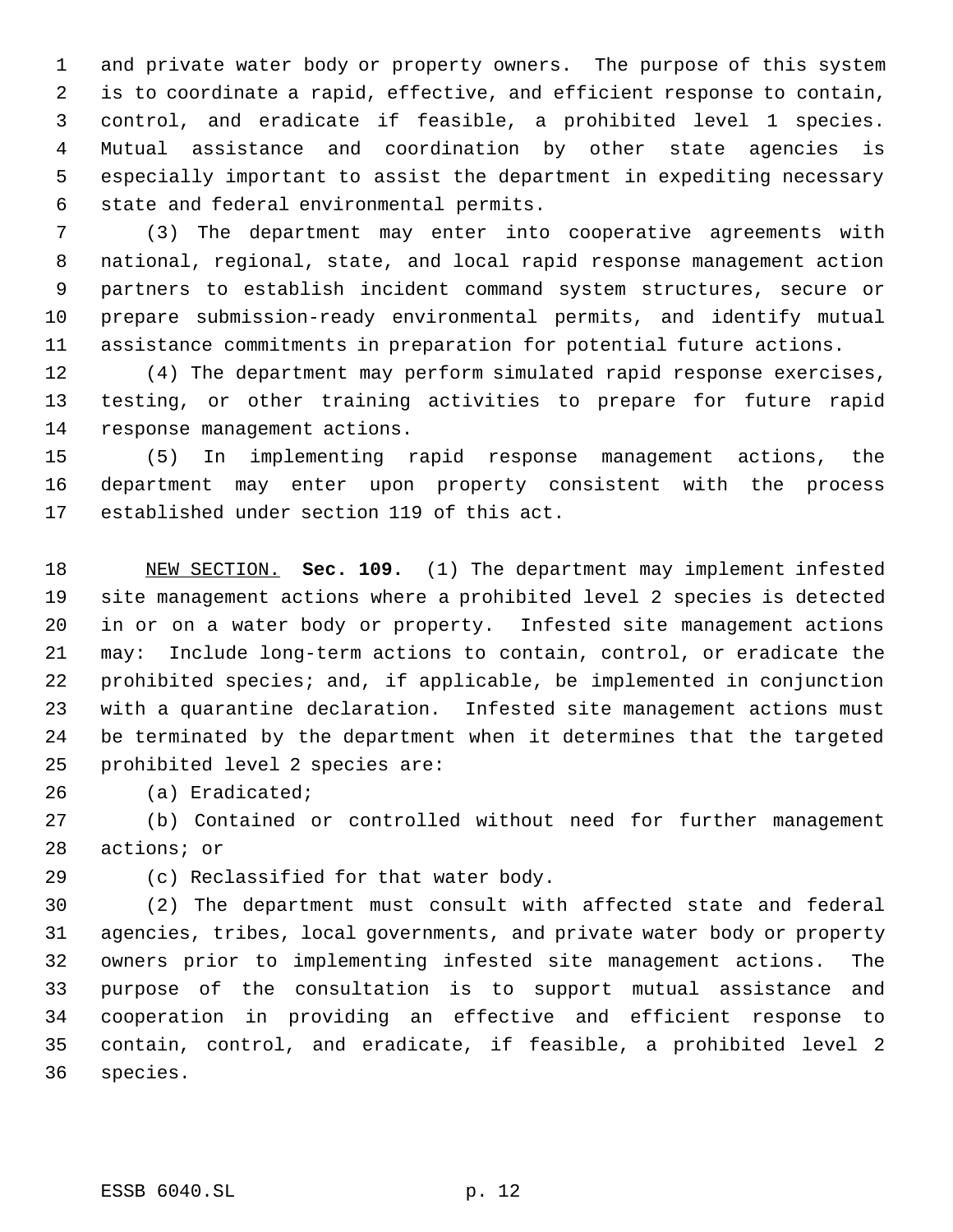(3) The department may enter into cooperative agreements with national, regional, state, and local infested site management action partners to establish management responsibilities, secure or prepare submission-ready environmental permits, and identify mutual assistance commitments.

 (4) In implementing infested site management actions, the department may enter upon property consistent with the process established under section 119 of this act.

 NEW SECTION. **Sec. 110.** (1) To the extent possible, the department's quarantine declarations under section 107 of this act, rapid response management actions under section 108 of this act, and infested site management actions under section 109 of this act must be implemented in a manner best suited to contain, control, and eradicate prohibited level 1 and level 2 species while protecting human safety, minimizing adverse environmental impacts to a water body or property, and minimizing adverse economic impacts to owners of an affected water body or property.

 (2) The department is the lead agency for quarantine declarations, rapid response, and infested site management actions. Where the infested water body is subject to tribal, federal, or other sovereign jurisdiction, the department:

 (a) Must consult with appropriate federal agencies, tribal governments, other states, and Canadian government entities to develop and implement coordinated management actions on affected water bodies under shared jurisdiction;

 (b) May assist in infested site management actions where these actions may prevent the spread of prohibited species into state water bodies; and

 (c) May assist other states and Canadian government entities, in the Columbia river basin, in management actions on affected water bodies outside of the state where these actions may prevent the spread of the species into state water bodies.

 (3)(a) The department must provide notice of quarantine declarations, rapid response, and infested site management actions to owners of an affected water body or property. Notice may be provided by any reasonable means, such as in person, by United States postal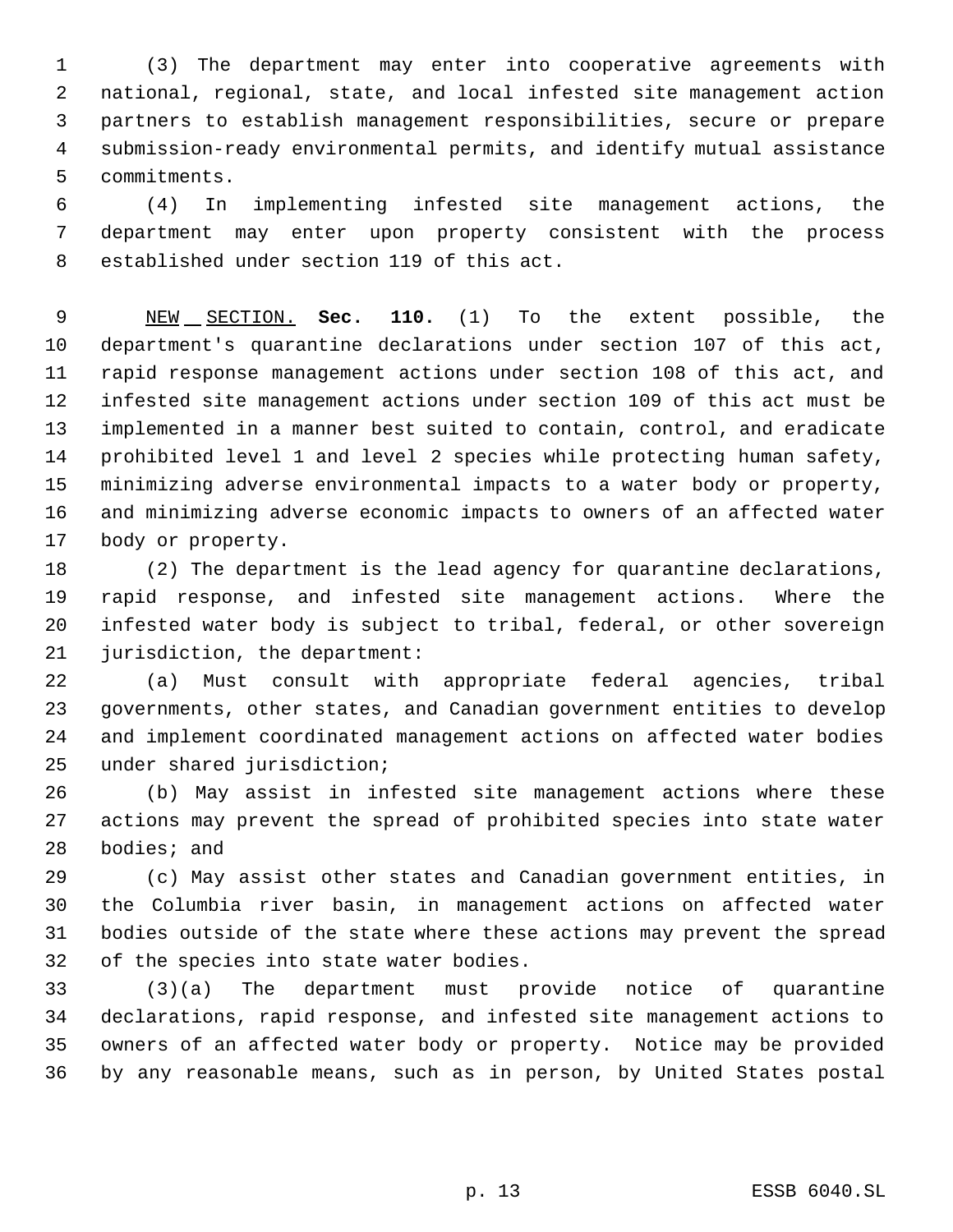service, by publication in a local newspaper, by electronic publication including social media or postings on the department's public web site, or by posting signs at the water body.

 (b) The department must provide updates to owners of an affected water body or property based on management action type as follows:

 (i) Every seven days for a rapid response management action and, if applicable, a quarantine declaration implemented in conjunction with a 8 rapid response management action;

(ii) Every six months for a separate quarantine declaration;

 (iii) Annually for the duration of an infested site management action and, if applicable, a quarantine declaration implemented in conjunction with an infested site management action; and

(iv) A final update at the conclusion of any management action.

 (c) In addition to owners of an affected water body or property, the department must provide notice of a quarantine declaration to members of the public by any reasonable means for an area subject to a quarantine declaration, such as by publication in a local newspaper, by electronic publication including social media or postings on the department's public web site, or by posting signs at the water body. The department must provide updates at reasonable intervals and a final update at the conclusion of the quarantine declaration.

 (4) The department must publicly list those water bodies or portions of water bodies in which a prohibited level 1 or level 2 species has been detected. The department may list those areas in which a prohibited level 3 species has been detected.

 (5) When posting signs at a water body or property where a prohibited species has been detected, the department must consult with owners of the affected water body or property regarding placement of those signs.

 NEW SECTION. **Sec. 111.** (1) If the director finds that there exists an imminent danger of a prohibited level 1 or level 2 species detection that seriously endangers or threatens the environment, economy, human health, or well-being of the state of Washington, the director must ask the governor to order, under RCW 43.06.010(14), emergency measures to prevent or abate the prohibited species. The director's findings must contain an evaluation of the effect of the emergency measures on environmental factors such as fish listed under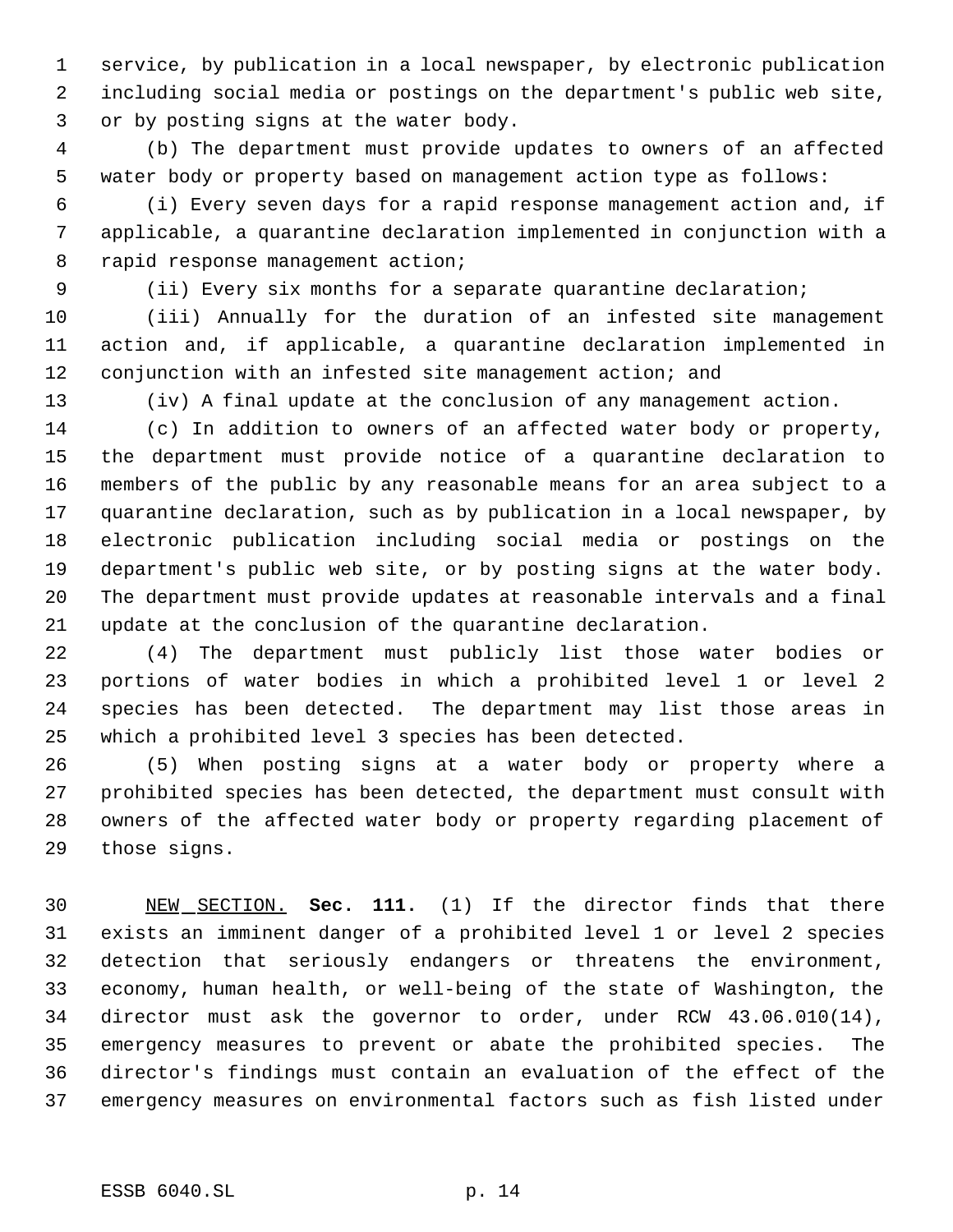the endangered species act, economic factors such as public and private access, human health factors such as water quality, or well-being factors such as cultural resources.

 (2) If an emergency is declared pursuant to RCW 43.06.010(14), the director may consult with the invasive species council to advise the governor on emergency measures necessary under RCW 43.06.010(14) and this section, and make subsequent recommendations to the governor. The invasive species council must involve owners of the affected water body or property, state and local governments, federal agencies, tribes, public health interests, technical service providers, and environmental organizations, as appropriate.

 (3) Upon the governor's approval of emergency measures, the director may implement these measures to prevent, contain, control, or eradicate invasive species that are the subject of the emergency order, notwithstanding the provisions of chapter 15.58 or 17.21 RCW or any other statute. These measures, after evaluation of all other alternatives, may include the surface and aerial application of pesticides.

 (4) The director must continually evaluate the effects of the emergency measures and report these to the governor at intervals of not less than ten days. The director must immediately advise the governor if the director finds that the emergency no longer exists or if certain emergency measures should be discontinued.

 NEW SECTION. **Sec. 112.** (1) A person in possession of an aquatic conveyance who enters Washington by road, air, or water is required to have a certificate of inspection. A person must provide this certificate of inspection upon request by a fish and wildlife officer or ex officio fish and wildlife officer.

 (2) The department must adopt rules to implement this section including:

 (a) Types of aquatic conveyances required to have a certificate of inspection;

 (b) Allowable certificate of inspection forms including passport type systems and integration with existing similar permits;

 (c) Situations when authorization can be obtained for transporting an aquatic conveyance not meeting inspection requirements to a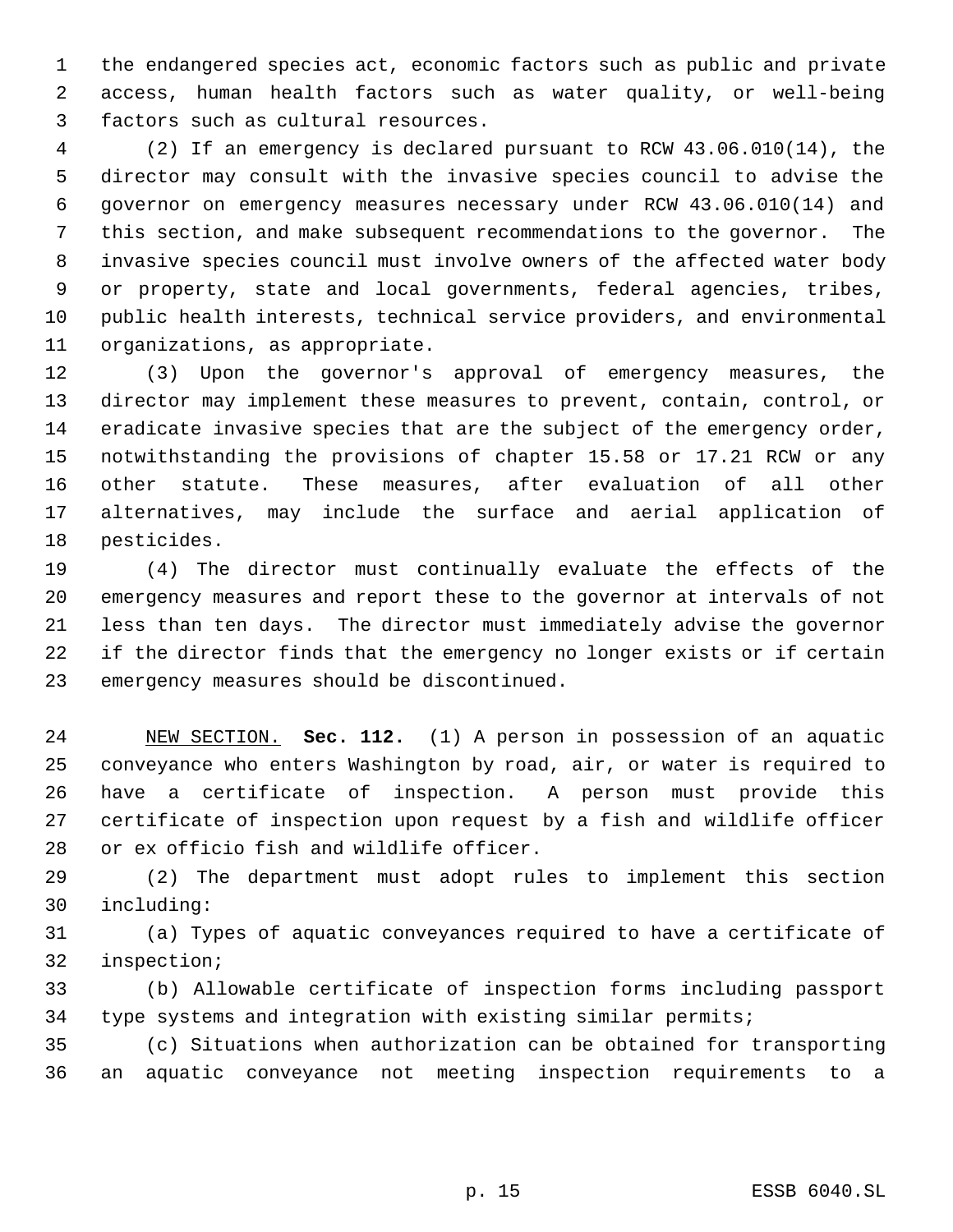specified location within the state where certificate of inspection 2 requirements can be provided; and

 (d) Situations where aquatic conveyances are using shared boundary waters of the state, such as portions of the Columbia river, lake Osoyoos, and the Puget Sound.

 NEW SECTION. **Sec. 113.** (1) A person in possession of an aquatic conveyance must meet clean and drain requirements after the conveyance's use in or on a water body or property. A certificate of inspection is not needed to meet clean and drain requirements.

 (2) A fish and wildlife officer or ex officio fish and wildlife officer may order a person transporting an aquatic conveyance not meeting clean and drain requirements to:

 (a) Clean and drain the conveyance at the discovery site, if the department determines there are sufficient resources available; or

 (b) Transport the conveyance to a reasonably close location where resources are sufficient to meet the clean and drain requirements.

 (3) This section may be enforced immediately on the transportation of aquatic plants by registered watercraft, small watercraft, seaplanes, and commercial watercraft. The department must adopt rules to implement all other aspects of clean and drain requirements, including:

 (a) Other types of aquatic conveyances subject to this requirement; (b) When transport of an aquatic conveyance is authorized if clean and drain services are not readily available at the last water body used; and

 (c) Exemptions to clean and drain requirements where the department determines there is minimal risk of spreading invasive species.

 NEW SECTION. **Sec. 114.** (1) The department may establish mandatory check stations to inspect aquatic conveyances for clean and drain requirements and aquatic invasive species. The check stations must be operated by at least one fish and wildlife officer, an ex officio fish and wildlife officer in coordination with the department, or department-authorized representative, and must be plainly marked by signs and operated in a safe manner.

 (2) Aquatic conveyances required to stop at mandatory check stations include registered watercraft, commercial watercraft, and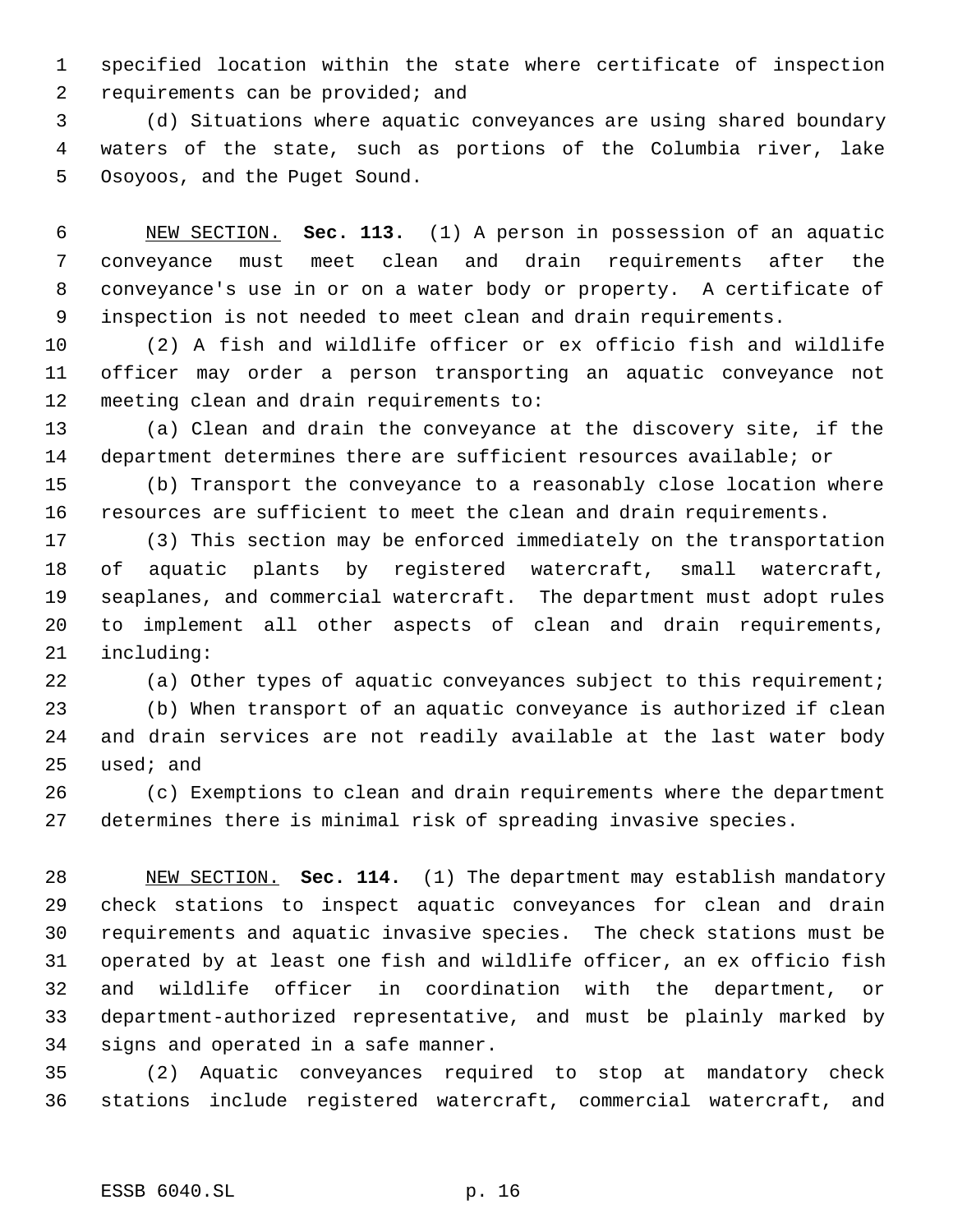small watercraft. The department may establish rules governing other types of aquatic conveyances that must stop at mandatory check stations. The rules must provide sufficient guidance so that a person transporting the aquatic conveyance readily understands that he or she is required to stop.

 (3) A person who encounters a mandatory check station while transporting an aquatic conveyance must:

8 (a) Stop at the mandatory check station;

 (b) Allow the aquatic conveyance to be inspected for clean and drain requirements and aquatic invasive species;

 (c) Follow clean and drain orders if clean and drain requirements 12 are not met pursuant to section 113 of this act; and

 (d) Follow decontamination orders pursuant to section 115 of this act if an aquatic invasive species is found.

 (4) A person who complies with the department directives under this section is exempt from criminal penalties under sections 205 and 206 of this act, civil penalties under RCW 77.15.160(4), and civil forfeiture under RCW 77.15.070, unless the person has a prior conviction for an invasive species violation within the past five years.

 NEW SECTION. **Sec. 115.** (1) Upon discovery of an aquatic conveyance that carries or contains an aquatic invasive species without department authorization, a permit, or as otherwise provided by rule, a fish and wildlife officer or ex officio fish and wildlife officer may issue a decontamination order:

 (a) Requiring decontamination at the discovery site, if the situation presents a low risk of aquatic invasive species introduction, and sufficient department resources are available at the discovery site;

 (b) Prohibiting the launch of the aquatic conveyance in a water body until decontamination is completed and certified, if the situation presents a low risk of aquatic invasive species introduction, and sufficient department resources are not available at the discovery site;

 (c) Requiring immediate transport of the conveyance to an approved decontamination station, and prohibiting the launch of the conveyance in a water body until decontamination is completed and certified, if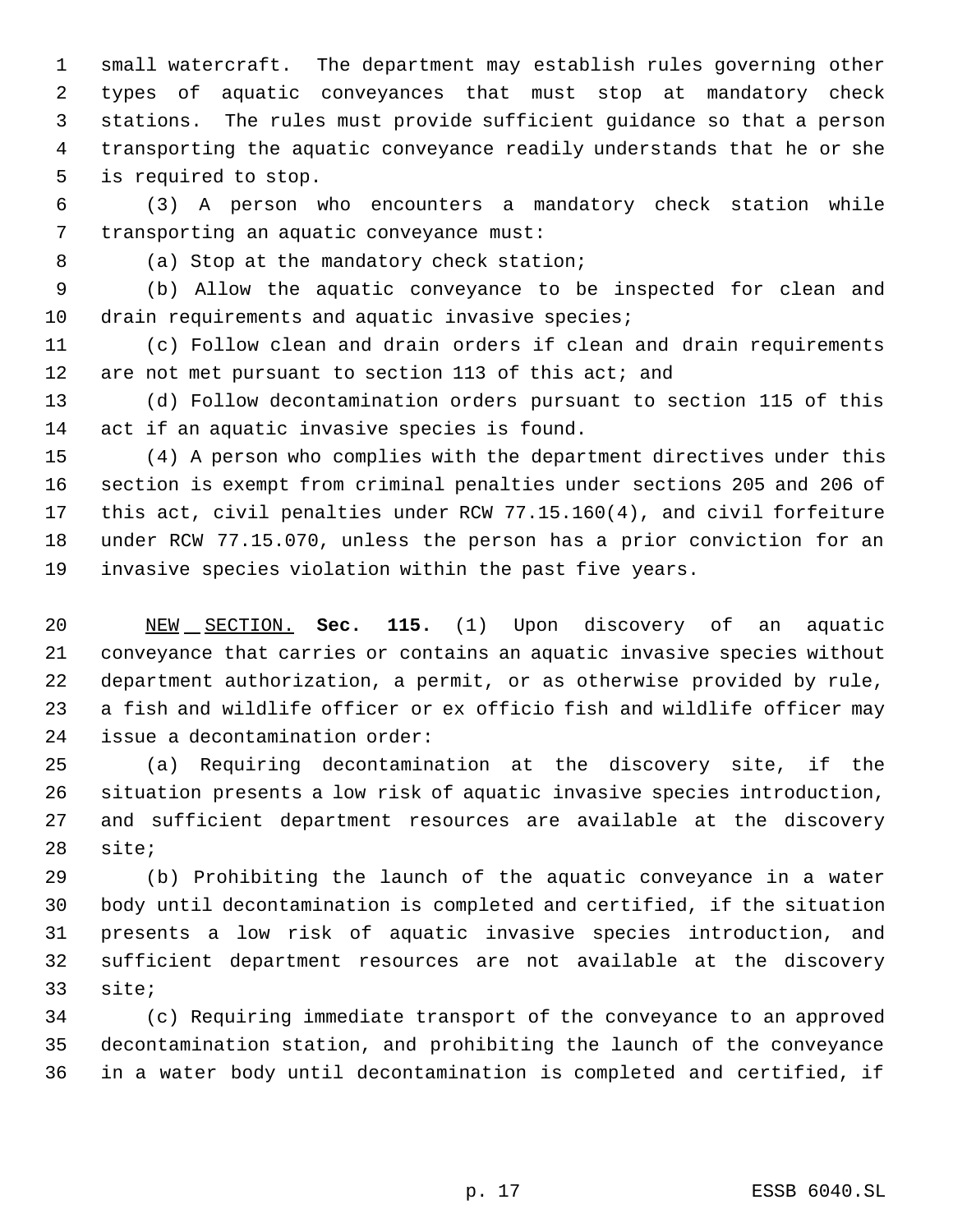the situation presents a moderate risk of aquatic invasive species introduction, and sufficient department resources are not available at the discovery site; or

 (d) Seizing and transporting the aquatic conveyance to an approved decontamination station until decontamination is completed and certified, if the situation presents a high risk of aquatic invasive species introduction, and sufficient department resources are not available at the discovery site.

 (2) The person possessing the aquatic conveyance that is subject to orders issued under subsection (1)(b) through (d) of this section must bear any costs for seizure, transportation, or decontamination.

 (3) Orders issued under subsection (1)(b) through (d) of this section must be in writing and must include notice of the opportunity for a hearing pursuant to section 116 of this act to determine the validity of the orders.

 (4) If a decontamination order is issued under subsection (1)(d) of this section, the department may seize the aquatic conveyance for two working days or a reasonable additional period of time thereafter as needed to meet decontamination requirements. The decontamination period must be based on factors including conveyance size and complexity, type and number of aquatic invasive species present, and decontamination station resource capacity.

 (5) If an aquatic conveyance is subject to forfeiture under RCW 77.15.070, the timelines and other provisions under that section apply to the seizure.

 (6) Upon decontamination and issuing a certificate of inspection, an aquatic conveyance must be released to the person in possession of the aquatic conveyance at the time the decontamination order was issued, or to the owner of the aquatic conveyance.

 NEW SECTION. **Sec. 116.** (1) A person aggrieved or adversely affected by a quarantine declaration under section 107 of this act, a rapid response management action under section 108 of this act, an infested site management action under section 109 of this act, or a decontamination order under section 115 of this act may contest the validity of the department's actions by requesting a hearing in writing within twenty days of the department's actions.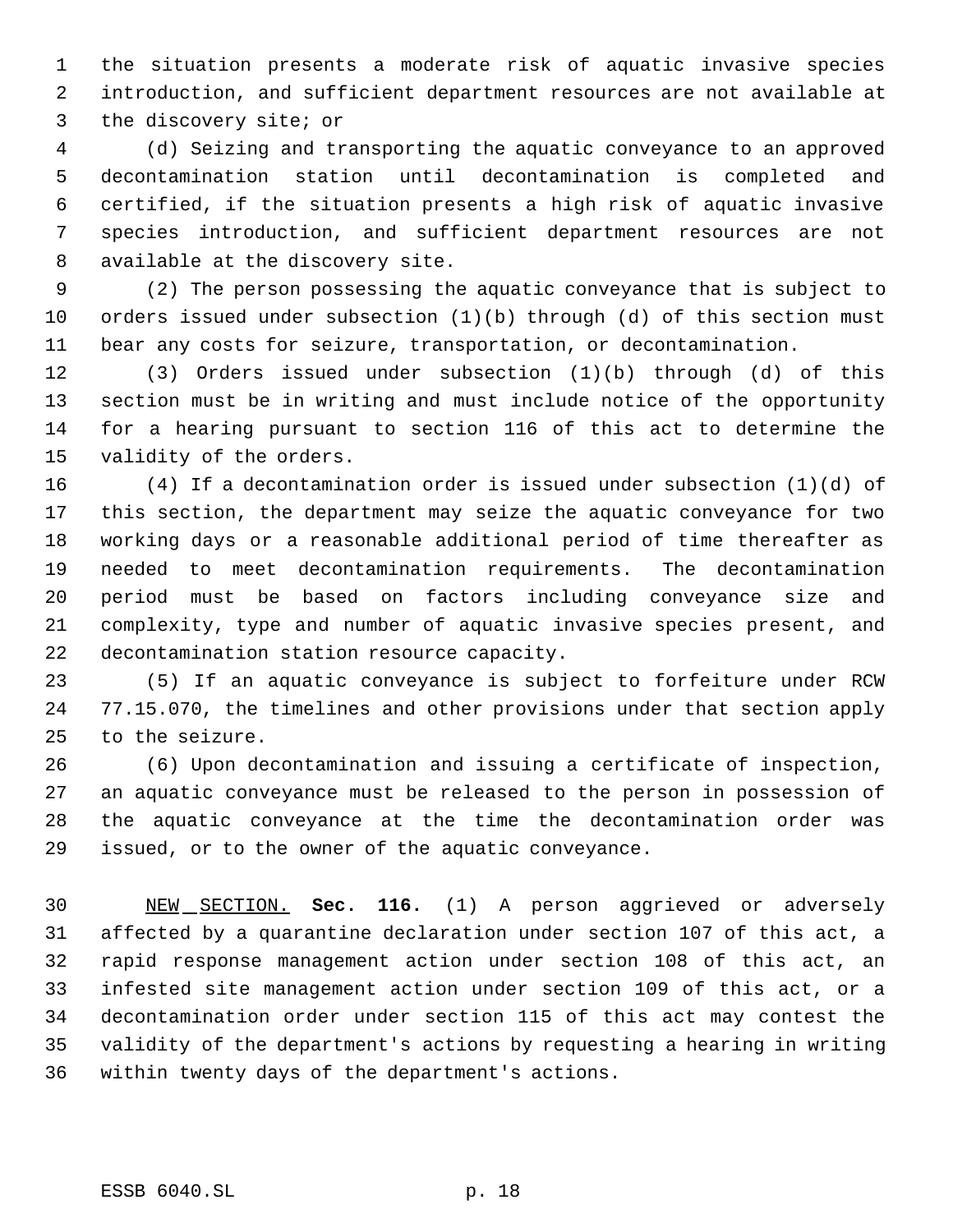(2) Hearings must be conducted pursuant to chapter 34.05 RCW and the burden of demonstrating the invalidity of agency action is on the party asserting invalidity. The hearing may be conducted by the director or the director's designee and may occur telephonically.

 (3) A hearing on a decontamination order is limited to the issues of whether decontamination was necessary and the reasonableness of costs assessed for any seizure, transportation, and decontamination. If the person in possession of the aquatic conveyance that was decontaminated prevails at the hearing, the person is entitled to reimbursement by the department for any costs assessed by the department or decontamination station operator for the seizure, transportation, and decontamination. If the department prevails at the hearing, the department is not responsible for and may not reimburse any costs.

 NEW SECTION. **Sec. 117.** (1) The department may operate aquatic conveyance inspection and decontamination stations statewide for voluntary use by the public or for mandatory use where directed by the department to meet inspection and decontamination requirements of this chapter. Decontamination stations can be part of or separate from inspection stations. Inspection and decontamination stations are separate from commercial vehicle weigh stations operated by the Washington state patrol.

 (2) Inspection station staff must inspect aquatic conveyances to determine whether the conveyances carry or contain aquatic invasive species. If an aquatic conveyance is free of aquatic invasive species, then inspection station staff must issue a certificate of inspection. A certificate of inspection is valid until the conveyance's next use in a water body.

 (3) If a conveyance carries or contains aquatic invasive species, then inspection station staff must require the conveyance's decontamination before issuing a certificate of inspection. The certificate of inspection is valid until the conveyance's next use in a water body.

 (4) The department must identify, in a way that is readily available to the public, the location and contact information for inspection and decontamination stations.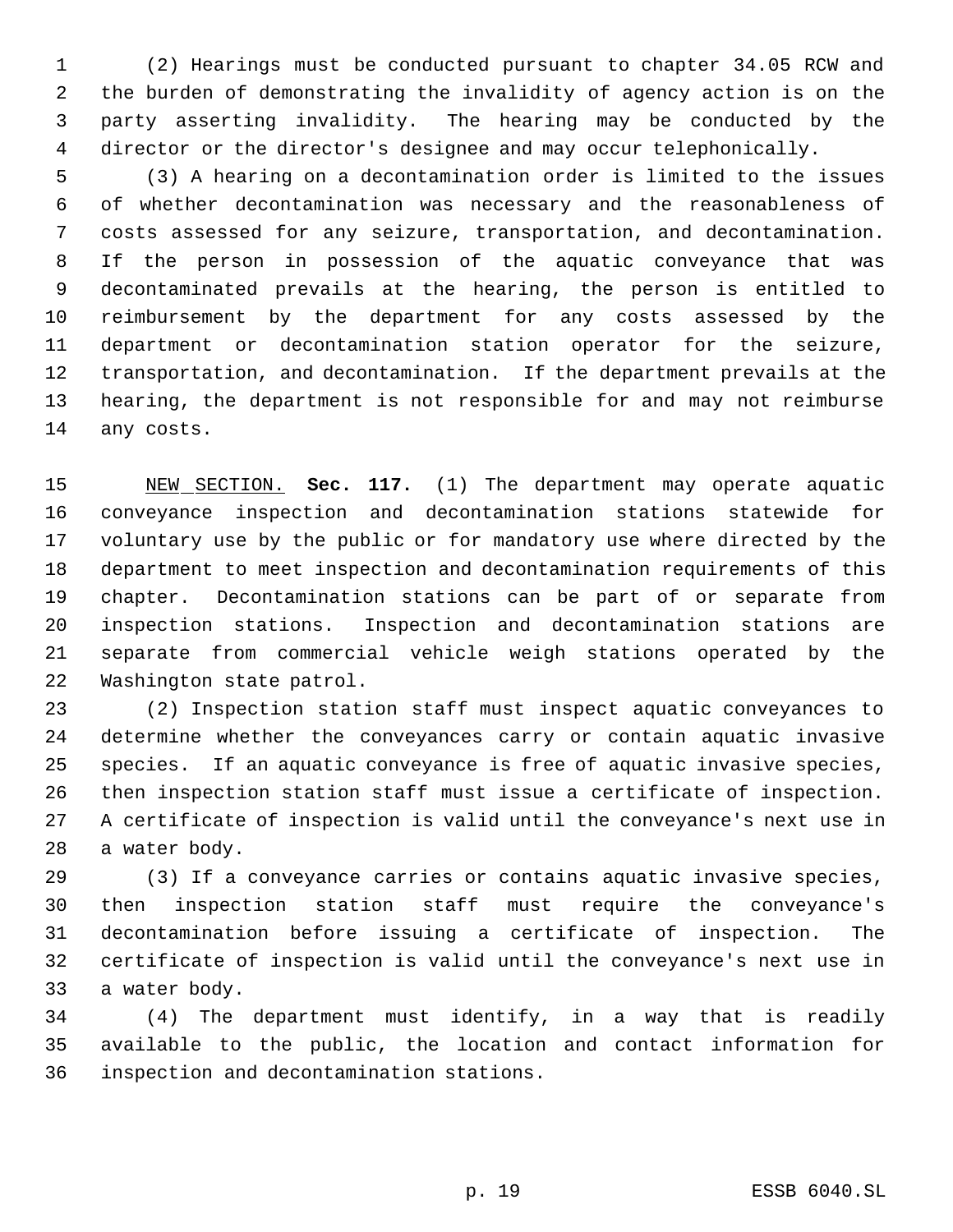(5) The department must adopt by rule standards for inspection and decontamination that, where practical and appropriate, align with regional, national, and international standards.

 NEW SECTION. **Sec. 118.** (1) The department may authorize representatives to operate its inspection and decontamination stations and mandatory check stations. Department-authorized representatives may be department volunteers, other law enforcement agencies, or independent businesses.

 (2) The department must adopt rules governing the types of services that department-authorized representatives may perform under this chapter.

 (3) Department-authorized representatives must have official identification, training, and administrative capacity to fulfill their responsibilities under this section.

 (4) Within two years of the effective date of this section, the department must provide the legislature with recommendations for a fee schedule that department-authorized representatives may charge users whose aquatic conveyances receive inspection and decontamination services.

 NEW SECTION. **Sec. 119.** (1) The department may enter upon a property or water body at any reasonable time for the purpose of administering this chapter, including inspecting and decontaminating aquatic conveyances, collecting invasive species samples, implementing rapid response management actions or infested site management actions, and containing, controlling, or eradicating invasive species.

 (2) Prior to entering the property or water body, the department shall make a reasonable attempt to notify the owner of the property or water body as to the purpose and need for the entry. Should the department be denied access to any property or water body where access is sought for the purposes set forth in this chapter, the department may apply to any court of competent jurisdiction for a warrant authorizing access to the property.

 (3) Upon such an application, the court may issue the warrant for the purposes requested where the court finds reasonable cause to believe it is necessary to achieve the purposes of this chapter.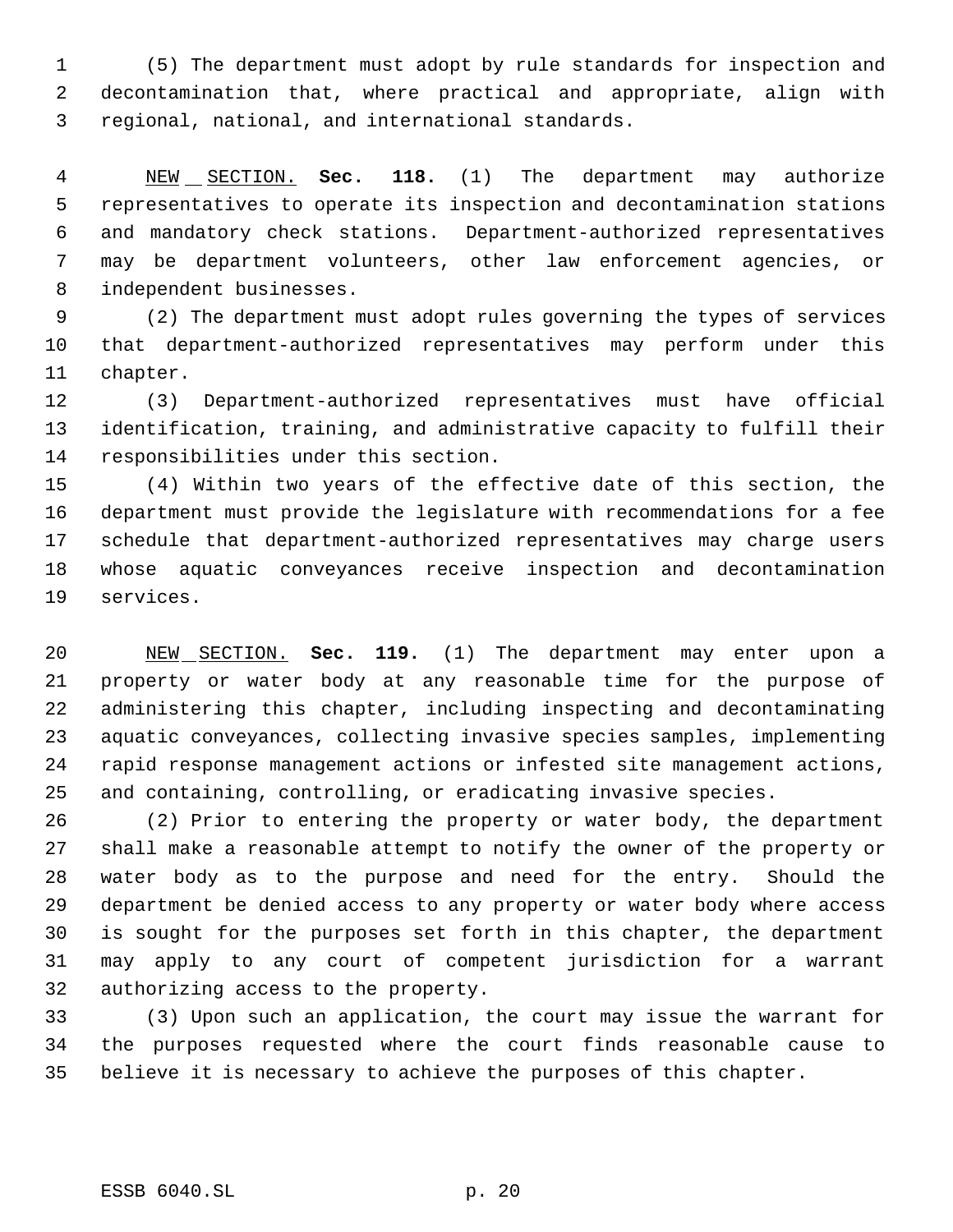NEW SECTION. **Sec. 120.** The provisions of this chapter must be liberally construed to carry out the intent of the legislature.

 NEW SECTION. **Sec. 121.** Sections 102 through 104 and 106 through 120 of this act constitute a new chapter in Title 77 RCW.

## **PART 2**

# **INVASIVE SPECIES--ENFORCEMENT**

 NEW SECTION. **Sec. 201.** A new section is added to chapter 77.15 RCW to read as follows:

 (1) Based upon reasonable suspicion that a person possesses an aquatic conveyance that has not been cleaned and drained or carries or contains aquatic invasive species in violation of this title, fish and wildlife officers or ex officio fish and wildlife officers may temporarily stop the person and inspect the aquatic conveyance for compliance with the requirements of this title.

 (2) Unless the context clearly requires otherwise, the definitions in both RCW 77.08.010 and section 102 of this act apply throughout this section.

 NEW SECTION. **Sec. 202.** A new section is added to chapter 77.15 RCW to read as follows:

 (1) Upon a showing of probable cause that there has been a violation of an invasive species law of the state of Washington, or upon a showing of probable cause to believe that evidence of such a violation may be found at a place, a court must issue a search warrant or arrest warrant. Fish and wildlife officers or ex officio fish and wildlife officers may execute any such search or arrest warrant reasonably necessary to carry out their duties under this title with regard to an invasive species law and may seize invasive species or any evidence of a crime and the fruits or instrumentalities of a crime as provided by warrant. The court may have property opened or entered and the contents examined.

 (2) Seizure of property as evidence of a crime does not preclude seizure of the property for forfeiture as authorized by law.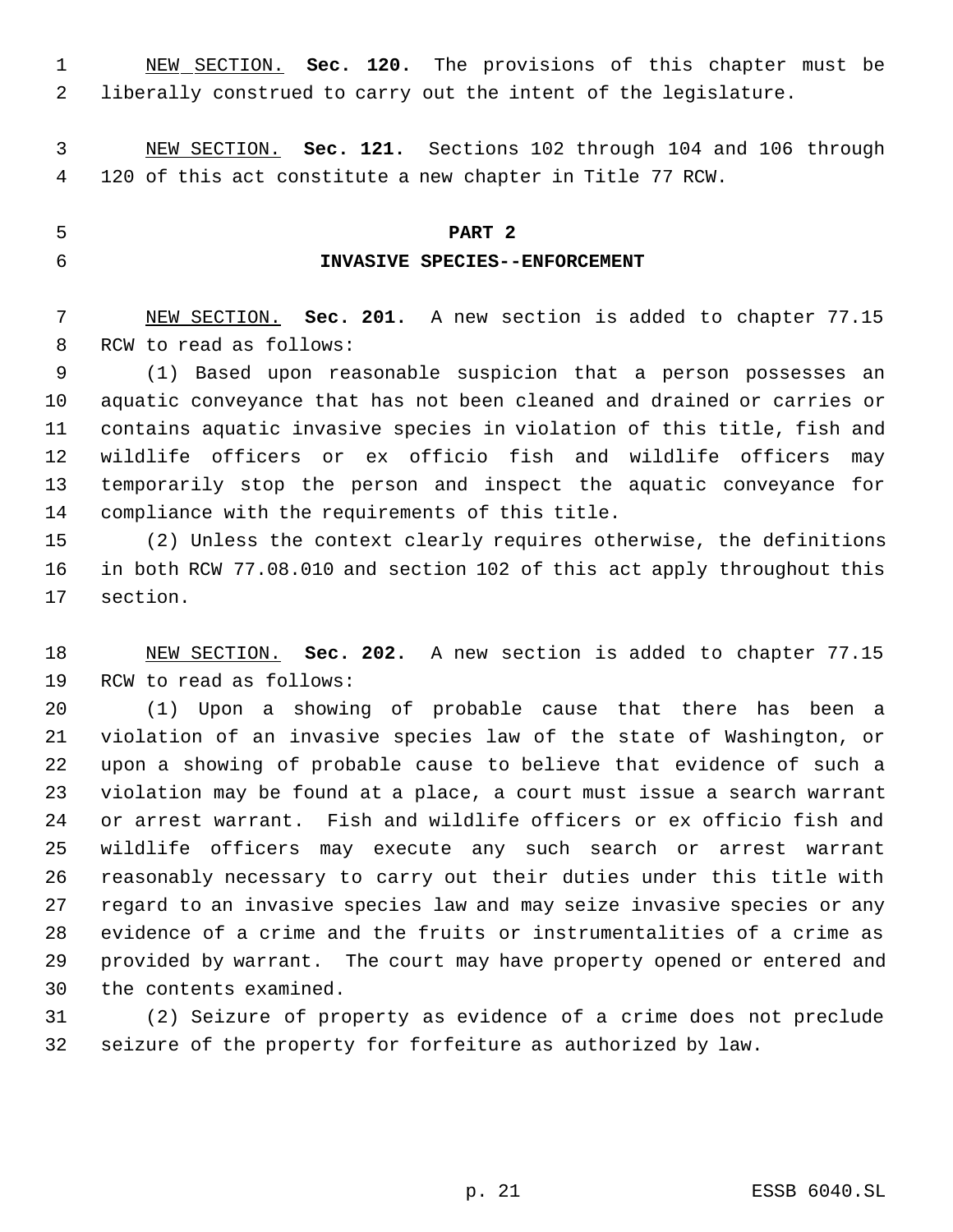NEW SECTION. **Sec. 203.** A new section is added to chapter 77.15 RCW to read as follows:

 (1) Upon a showing of probable cause that a water body or property has an invasive species in or on it, and the owner refuses permission to allow inspection of the water body or property, a court in the county in which the water body or property is located may, upon the request of the director or the director's designee, issue a warrant to the director or the director's designee authorizing the taking of specimens of invasive species, general inspection of the property or water body, and the performance of containment, eradication, or control work.

 (2) Application for issuance, execution, and return of the warrant authorized by this section must be in accordance with the applicable rules of the superior courts or the district courts.

 **Sec. 204.** RCW 77.15.160 and 2013 c 307 s 2 are each amended to read as follows:

 The following acts are infractions and must be cited and punished as provided under chapter 7.84 RCW:

(1) Fishing and shellfishing infractions:

 (a) Barbed hooks: Fishing for personal use with barbed hooks in violation of any department rule.

 (b) Catch recording: Failing to immediately record a catch of fish or shellfish on a catch record card as required by RCW 77.32.430 or department rule.

 (c) Catch reporting: Failing to return a catch record card to the department for other than Puget Sound Dungeness crab, as required by department rule.

 (d) Recreational fishing: Fishing for fish or shellfish and, without yet possessing fish or shellfish, the person:

 (i) Owns, but fails to have in the person's possession the license or the catch record card required by chapter 77.32 RCW for such an activity; or

 (ii) Violates any department rule regarding seasons, closed areas, closed times, or any other rule addressing the manner or method of fishing for fish or shellfish. This subsection does not apply to use of a net to take fish under RCW 77.15.580 or the unlawful use of shellfish gear for personal use under RCW 77.15.382.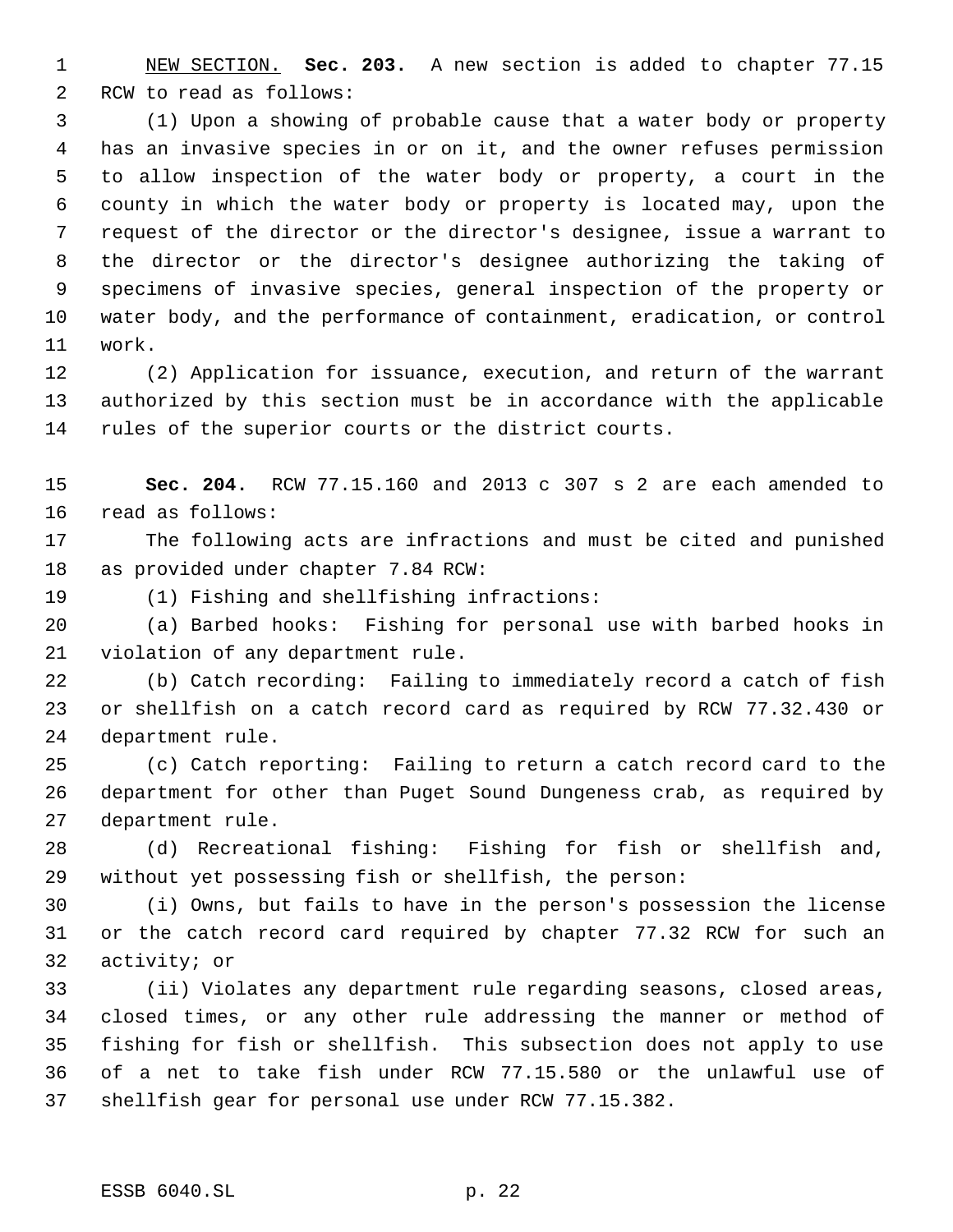(e) Seaweed: Taking, possessing, or harvesting less than two times the daily possession limit of seaweed:

 (i) While owning, but not having in the person's possession, the license required by chapter 77.32 RCW; or

 (ii) In violation of any rule of the department or the department of natural resources regarding seasons, closed areas, closed times, or any other rule addressing the manner or method of taking, possessing, or harvesting of seaweed.

 (f) Unclassified fish or shellfish: Taking unclassified fish or shellfish in violation of any department rule by killing, fishing, taking, holding, possessing, or maliciously injuring or harming fish or shellfish that is not classified as game fish, food fish, shellfish, protected fish, or endangered fish.

 (g) Wasting fish or shellfish: Killing, taking, or possessing fish or shellfish having a value of less than two hundred fifty dollars and allowing the fish or shellfish to be wasted.

(2) Hunting infractions:

 (a) Eggs or nests: Maliciously, and without permit authorization, destroying, taking, or harming the eggs or active nests of a wild bird not classified as endangered or protected. For purposes of this subsection, "active nests" means nests that contain eggs or fledglings.

 (b) Unclassified wildlife: Taking unclassified wildlife in violation of any department rule by killing, hunting, taking, holding, possessing, or maliciously injuring or harming wildlife that is not classified as big game, game animals, game birds, protected wildlife, or endangered wildlife.

 (c) Wasting wildlife: Killing, taking, or possessing wildlife that is not classified as big game and has a value of less than two hundred fifty dollars, and allowing the wildlife to be wasted.

 (d) Wild animals: Hunting for wild animals not classified as big game and, without yet possessing the wild animals, the person owns, but fails to have in the person's possession, all licenses, tags, or permits required by this title.

 (e) Wild birds: Hunting for and, without yet possessing a wild bird or birds, the person:

 (i) Owns, but fails to have in the person's possession, all licenses, tags, stamps, and permits required under this title; or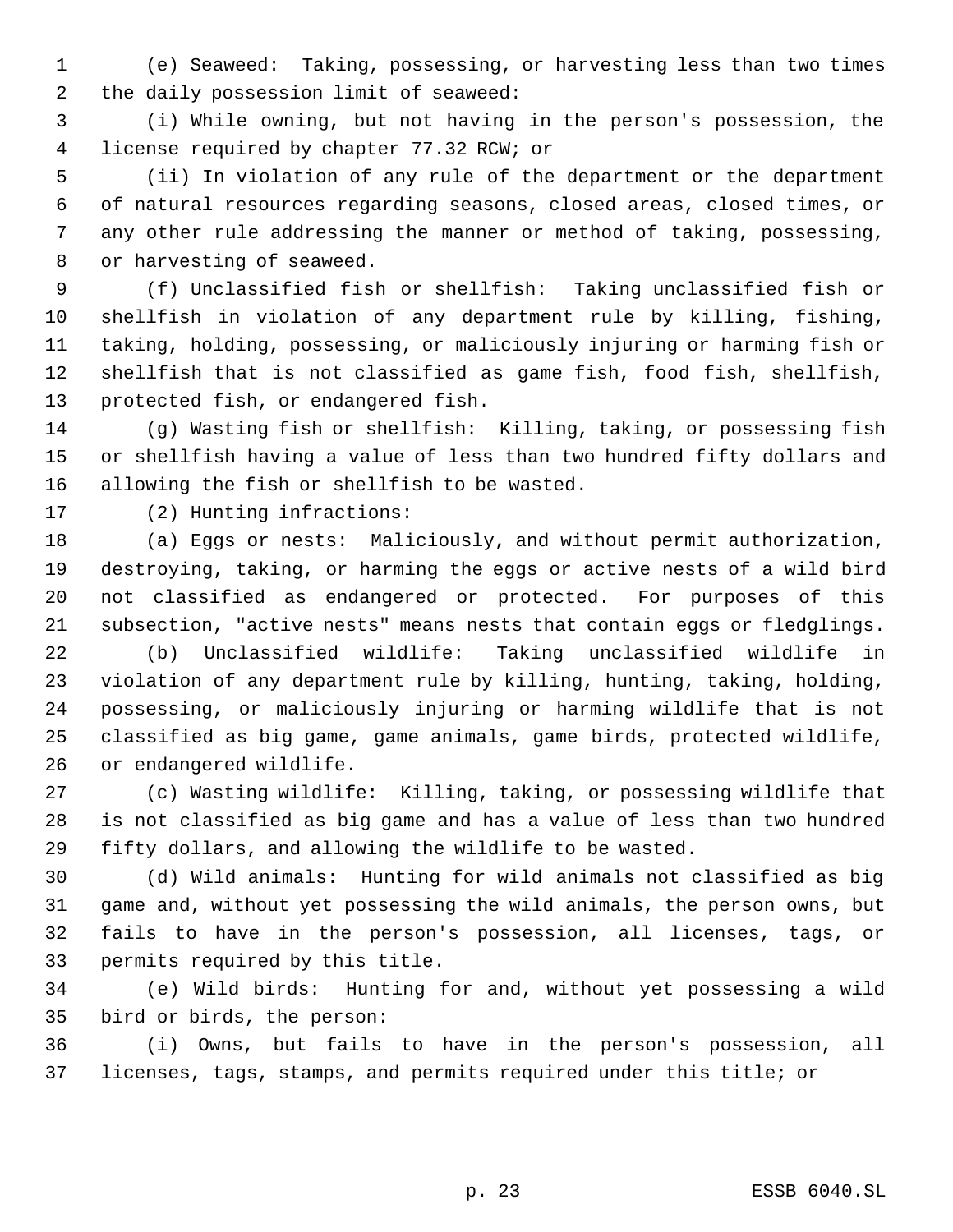(ii) Violates any department rule regarding seasons, closed areas, closed times, or any other rule addressing the manner or method of hunting wild birds.

 (3) Trapping, taxidermy, fur dealing, and wildlife meat cutting infractions:

 (a) Recordkeeping and reporting: If a person is a taxidermist, fur dealer, or wildlife meat cutter who is processing, holding, or storing wildlife for commercial purposes, failing to:

(i) Maintain records as required by department rule; or

 (ii) Report information from these records as required by department rule.

 (b) Trapper's report: Failing to report trapping activity as required by department rule.

14 (4) ((Aquatic invasive species infraction: Entering Washington by 15 road and transporting a recreational or commercial watercraft that has 16 been - used - outside - of - Washington - without - meeting - documentation 17 requirements as provided under RCW 77.12.879.)) (a) Invasive species management infractions:

 (i) Out-of-state certification: Entering Washington in possession 20 of an aquatic conveyance that does not meet certificate of inspection requirements as provided under section 112 of this act;

22 (ii) Clean and drain requirements: Possessing an aquatic 23 conveyance that does not meet clean and drain requirements under section 113 of this act;

 (iii) Clean and drain orders: Possessing an aquatic conveyance and 26 failing to obey a clean and drain order under section 113 or 114 of this act; and

 (iv) Transporting aquatic plants: Transporting aquatic plants on 29 any state or public road, including forest roads. However, this subsection does not apply to plants that are:

 (A) Being transported to the department or to another destination designated by the director, in a manner designated by the department, for purposes of identifying a species or reporting the presence of a species;

 (B) Legally obtained for aquarium use, wetland or lakeshore restoration, or ornamental purposes;

 (C) Located within or on a commercial aquatic plant harvester that 38 is being transported to a suitable location to remove aquatic plants;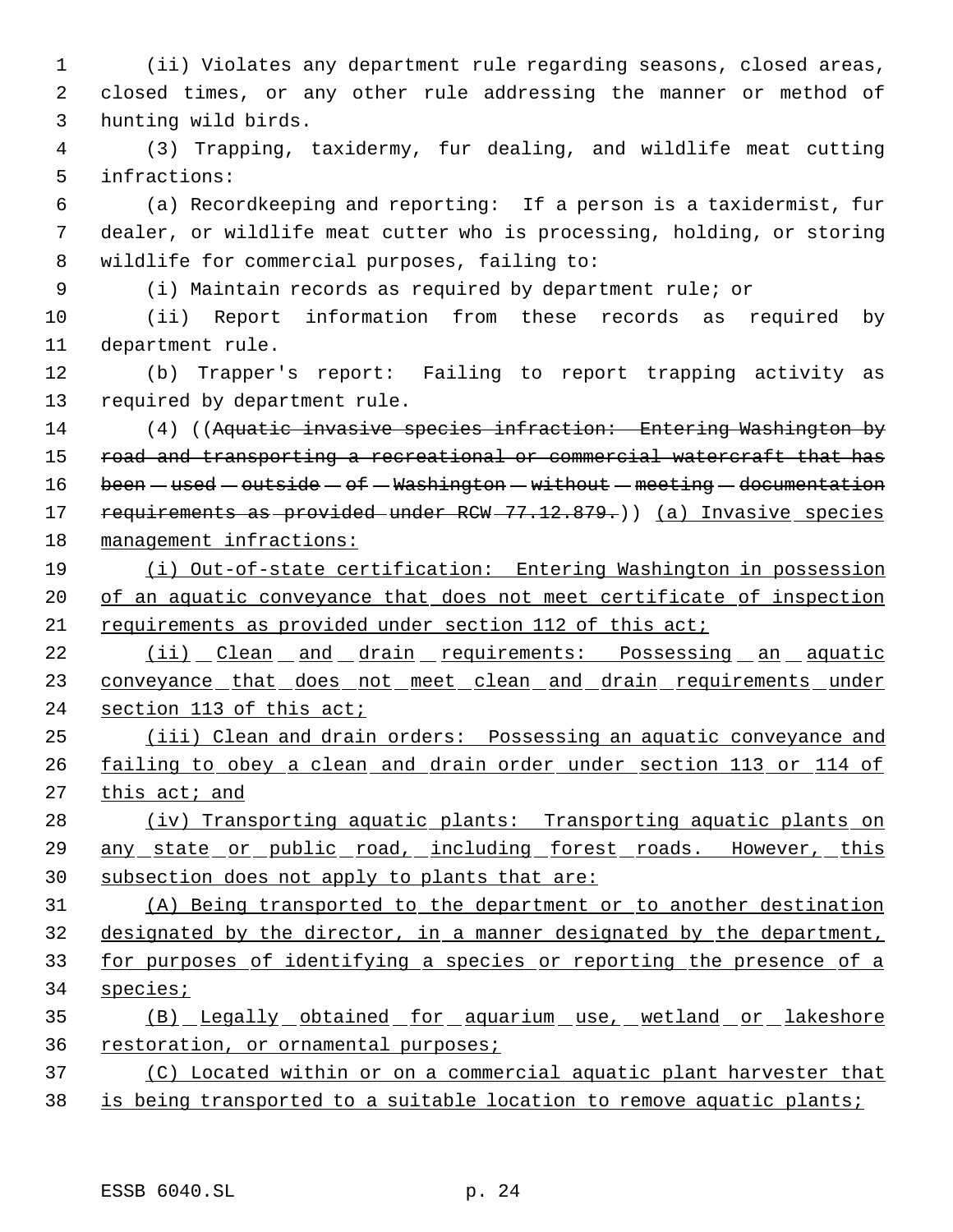(D) Being transported in a manner that prevents their unintentional 2 dispersal, to a suitable location for disposal, research, or educational purposes; or (E) Being transported in such a way as the commission may otherwise prescribe. (b) Unless the context clearly requires otherwise, the definitions in both RCW 77.08.010 and section 102 of this act apply throughout this subsection (4). (5) Other infractions: (a) Contests: Conducting, holding, or sponsoring a hunting contest, a fishing contest involving game fish, or a competitive field trial using live wildlife. (b) Other rules: Violating any other department rule that is designated by rule as an infraction. (c) Posting signs: Posting signs preventing hunting or fishing on any land not owned or leased by the person doing the posting, or without the permission of the person who owns, leases, or controls the land posted. (d) Scientific permits: Using a scientific permit issued by the director for fish, shellfish, or wildlife, but not including big game or big game parts, and the person: (i) Violates any terms or conditions of the scientific permit; or (ii) Violates any department rule applicable to the issuance or use of scientific permits. 25 (((e) Transporting aquatic plants: Transporting aquatic plants on 26 any state or public road, including forest roads. However:  $(i)$  This subsection does not apply to plants that are: 28 (A) Being transported to the department or to another destination 29 designated by the director, in a manner designated by the department, for purposes of identifying a species or reporting the presence of a species;  $\left( B\right)$  - Legally - obtained - for - aquarium - use, - wetland - or - lakeshore 33 restoration, or ornamental purposes; (C) Located within or on a commercial aquatic plant harvester that

35 is being transported to a suitable location to remove aquatic plants;

 (D) Being transported in a manner that prevents their unintentional 37 dispersal,  $-to - a - suitable - location - for - diagonal, - research, - or$ 

38 educational purposes; or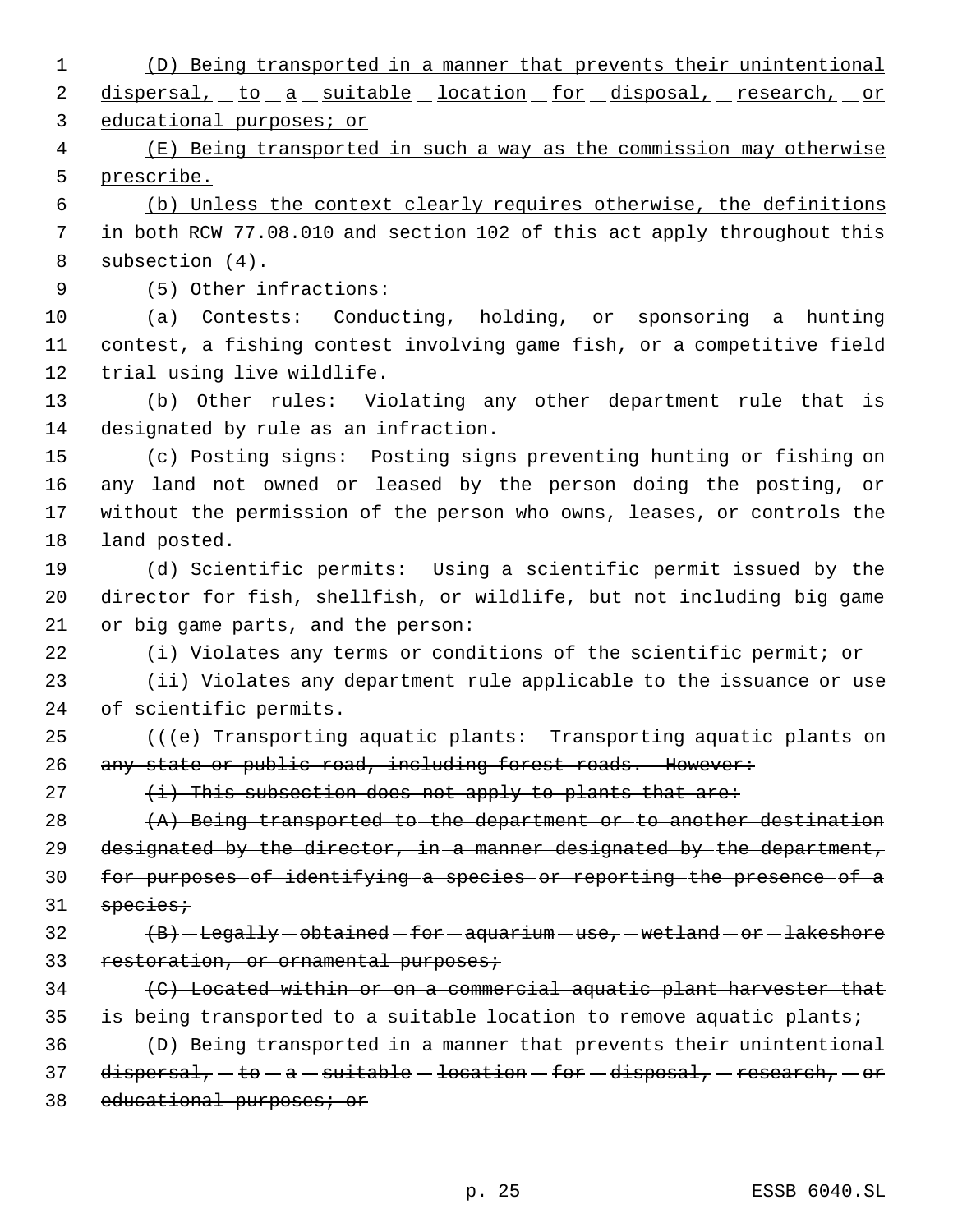(E) Being transported in such a way as the commission may otherwise

2 prescribe; and

3 (ii) This subsection does not apply to a person who:

 (A) Is stopped at an aquatic invasive species check station and possesses a recreational or commercial watercraft that is contaminated with an aquatic invasive plant species if that person complies with all department directives for the proper decontamination of the watercraft 8 and equipment; or

9  $\left(B\right)$  - Has - voluntarily - submitted - a - recreational - or - commercial watercraft for inspection by the department or its designee and has 11 received - a - receipt - verifying - that - the - watercraft - has - not - been 12 contaminated since its last use.))

 NEW SECTION. **Sec. 205.** A new section is added to chapter 77.15 RCW to read as follows:

 (1) A person is guilty of unlawful use of invasive species in the second degree if the person:

 (a) Fails to stop at a mandatory check station or to return to the mandatory check station for inspection if directed to do so by a fish and wildlife officer or ex officio fish and wildlife officer;

 (b) Fails to allow an aquatic conveyance stopped at a mandatory check station to be inspected for clean and drain requirements or aquatic invasive species;

(c) Fails to comply with a decontamination order;

 (d) Possesses, except in the case of trafficking, a prohibited level 1 or level 2 species without department authorization, a permit, or as otherwise provided by rule;

 (e) Possesses, introduces on or into a water body or property, or traffics in a prohibited level 3 species without department authorization, a permit, or as otherwise provided by rule;

 (f) Introduces on or into a water body or property a regulated type A, type B, or type C species without department authorization, a permit, or as otherwise provided by rule;

 (g) Fails to readily and clearly identify in writing by taxonomic species name or subspecies name a regulated type B species used for commercial purposes; or

 (h) Knowingly violates a quarantine declaration under section 107 of this act.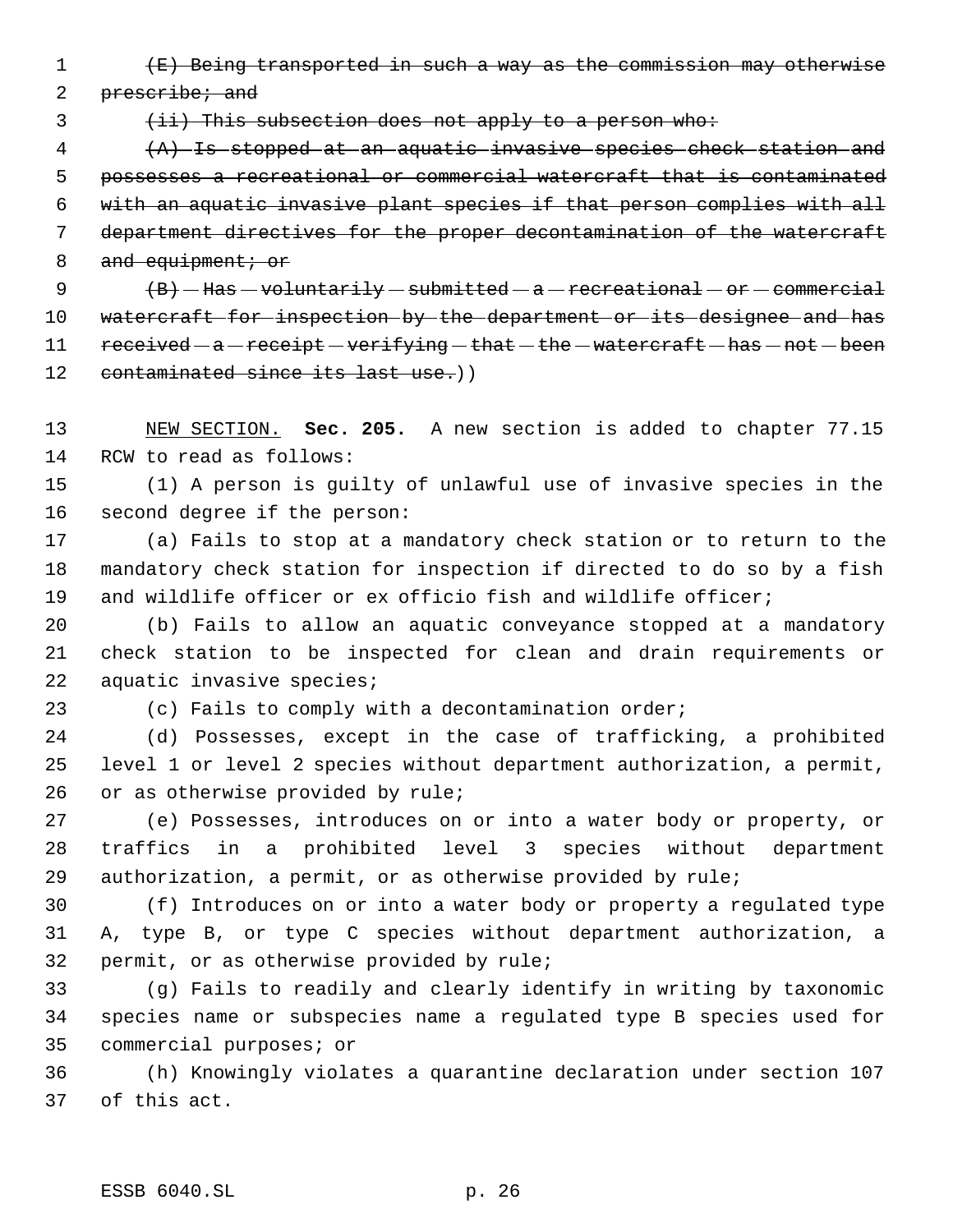(2) A violation of subsection (1) of this section is a gross misdemeanor. In addition to criminal penalties, a court may order the person to pay all costs in capturing, killing, or controlling the invasive species, including its progeny. This subsection does not affect the authority of the department to bring a separate civil action to recover habitat restoration costs necessitated by the person's unlawful use of invasive species.

8 (3) This section does not apply to:

 (a) A person who complies with the department directives pursuant to section 114 of this act for mandatory check stations. Such a person is exempt from criminal penalties under this section or section 206 of this act, and forfeiture under this chapter, unless the person has a 13 prior conviction under those sections within the past five years;

 (b) A person who possesses an aquatic invasive species, if the person is in the process of:

 (i) Removing it from the aquatic conveyance in a manner specified 17 by the department; or

 (ii) Releasing it if caught while fishing and immediately returning it to the water body from which it came;

 (c) Possessing or introducing nonnative aquatic animal species by ballast water held or discharged by vessels regulated under chapter 77.120 RCW; or

 (d) Possessing or introducing nonnative aquatic animal species through private sector shellfish aquaculture operations, transfers, or conveyances regulated under chapter 77.115 RCW.

 (4) Unless the context clearly requires otherwise, the definitions in both RCW 77.08.010 and section 102 of this act apply throughout this section.

 NEW SECTION. **Sec. 206.** A new section is added to chapter 77.15 RCW to read as follows:

 (1) A person is guilty of unlawful use of invasive species in the first degree if the person:

 (a) Traffics or introduces on or into a water body or property a prohibited level 1 or level 2 species without department authorization, a permit, or as otherwise provided by rule; or

(b) Commits a subsequent violation of unlawful use of invasive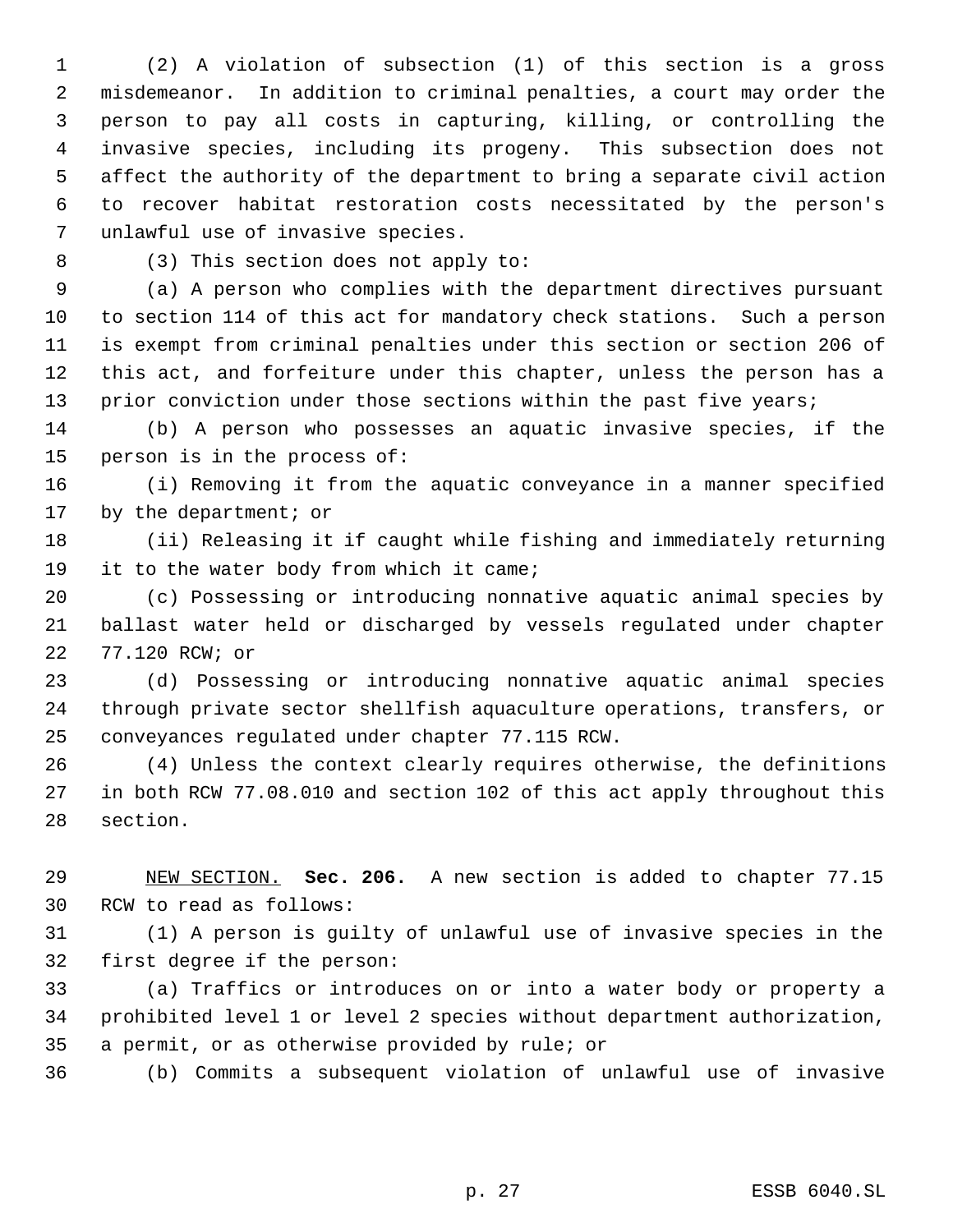species in the second degree within five years of the date of a prior conviction under section 205 of this act.

 (2) A violation of this section is a class C felony. In addition to criminal penalties, a court may order the person to pay all costs in managing the invasive species, including the species' progeny. This subsection does not affect the authority of the department to bring a separate civil action to recover habitat restoration costs necessitated by the person's unlawful use of invasive species.

(3) This section does not apply to:

 (a) A person who complies with department directives pursuant to section 114 of this act for mandatory check stations, and who is exempt from criminal penalties under this section and forfeiture under this chapter, unless the person has a prior conviction under this section or section 205 of this act within the past five years; or

 (b) A person who possesses an aquatic invasive species, if the person is in the process of:

 (i) Removing it from the aquatic conveyance in a manner specified 18 by the department; or

 (ii) Releasing it if caught while fishing and is immediately returning it to the water body from which it came.

 (4) Unless the context clearly requires otherwise, the definitions in both RCW 77.08.010 and section 102 of this act apply throughout this section.

# **PART 3**

# **INVASIVE SPECIES--OTHER PROVISIONS**

 **Sec. 301.** RCW 77.08.010 and 2012 c 176 s 4 are each reenacted and amended to read as follows:

 The definitions in this section apply throughout this title or rules adopted under this title unless the context clearly requires otherwise.

 (1) "Anadromous game fish buyer" means a person who purchases or sells steelhead trout and other anadromous game fish harvested by Indian fishers lawfully exercising fishing rights reserved by federal statute, treaty, or executive order, under conditions prescribed by rule of the director.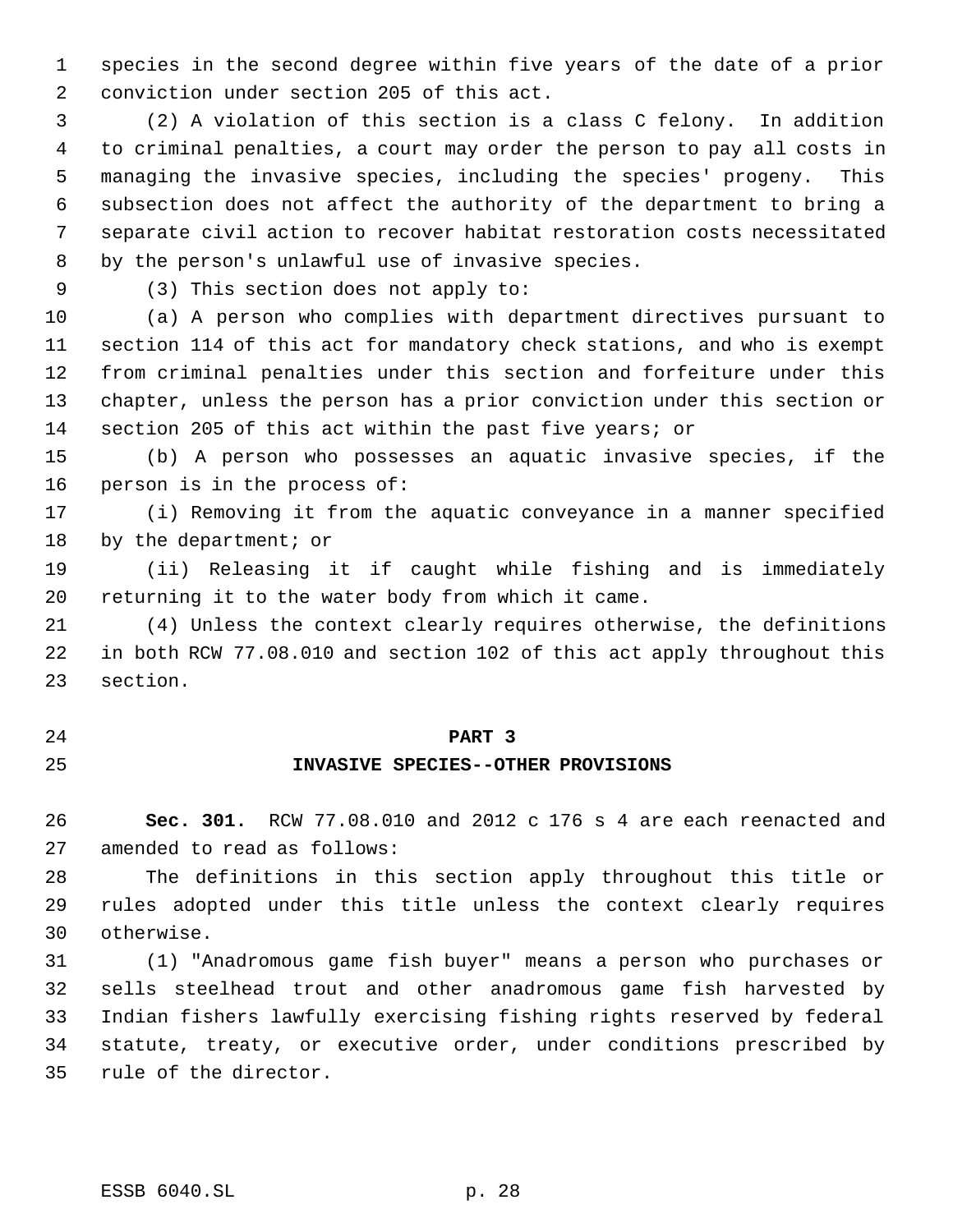(2) "Angling gear" means a line attached to a rod and reel capable of being held in hand while landing the fish or a hand-held line operated without rod or reel.

 (3) (("Aquatic invasive species" means any invasive, prohibited, 5 regulated, unregulated, or unlisted aquatic animal or plant species as 6 defined under subsections  $(4)$ ,  $(34)$ ,  $(49)$ ,  $(53)$ ,  $(70)$ , and  $(71)$  of this 7 section, aquatic noxious weeds as defined under  $RCW - 17.26.020(5)(c)$ , 8 and aquatic nuisance species as defined under RCW 77.60.130(1).

9 (4) "Aquatic plant species" means an emergent, submersed, partially submersed, free-floating, or floating-leaving plant species that grows 11 in or near a body of water or wetland.

 $(5)$ )) "Bag limit" means the maximum number of game animals, game birds, or game fish which may be taken, caught, killed, or possessed by a person, as specified by rule of the commission for a particular period of time, or as to size, sex, or species.

16 ( $(\langle 6 \rangle)$ ) (4) "Building" means a private domicile, garage, barn, or public or commercial building.

18  $((+7))$  (5) "Closed area" means a place where the hunting of some or all species of wild animals or wild birds is prohibited.

 $((+8))$   $(6)$  "Closed season" means all times, manners of taking, and places or waters other than those established by rule of the commission as an open season. "Closed season" also means all hunting, fishing, taking, or possession of game animals, game birds, game fish, food fish, or shellfish that do not conform to the special restrictions or physical descriptions established by rule of the commission as an open season or that have not otherwise been deemed legal to hunt, fish, take, harvest, or possess by rule of the commission as an open season.

28  $((+9))$   $(7)$  "Closed waters" means all or part of a lake, river, stream, or other body of water, where fishing or harvesting is prohibited.

 ( $(\overline{+10})$ ) (8) "Commercial" means related to or connected with buying, selling, or bartering.

33  $((+11))$  (9) "Commission" means the state fish and wildlife commission.

35  $((+12))$   $(10)$  "Concurrent waters of the Columbia river" means those waters of the Columbia river that coincide with the Washington-Oregon state boundary.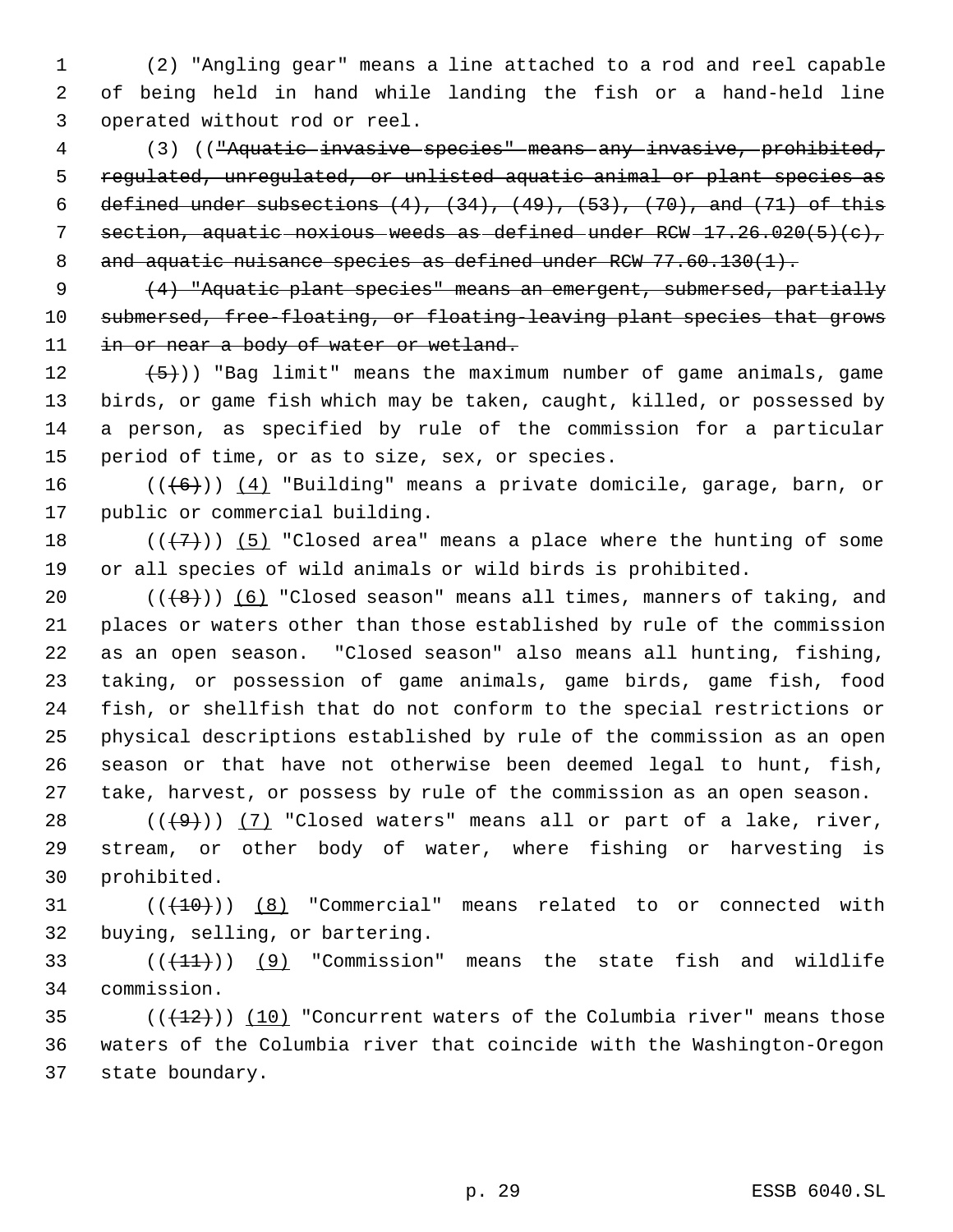1 (( $(13)$ )) (11) "Contraband" means any property that is unlawful to produce or possess.

 $(1, 4)$  ( $(1, 14)$ ) (12) "Deleterious exotic wildlife" means species of the animal kingdom not native to Washington and designated as dangerous to the environment or wildlife of the state.

 $((+15))$   $(13)$  "Department" means the department of fish and wildlife.

8  $((+16))$   $(14)$  "Director" means the director of fish and wildlife.

9  $((+17))$   $(15)$  "Endangered species" means wildlife designated by the commission as seriously threatened with extinction.

11 (( $(18)$ )) (16) "Ex officio fish and wildlife officer" means:

 (a) A commissioned officer of a municipal, county, or state agency having as its primary function the enforcement of criminal laws in general, while the officer is acting in the respective jurisdiction of that agency;

 (b) An officer or special agent commissioned by one of the following: The national marine fisheries service; the Washington state parks and recreation commission; the United States fish and wildlife service; the Washington state department of natural resources; the United States forest service; or the United States parks service, if the agent or officer is in the respective jurisdiction of the primary commissioning agency and is acting under a mutual law enforcement assistance agreement between the department and the primary commissioning agency;

 (c) A commissioned fish and wildlife peace officer from another state who meets the training standards set by the Washington state criminal justice training commission pursuant to RCW 10.93.090, 43.101.080, and 43.101.200, and who is acting under a mutual law enforcement assistance agreement between the department and the primary commissioning agency; or

 (d) A Washington state tribal police officer who successfully completes the requirements set forth under RCW 43.101.157, is employed by a tribal nation that has complied with RCW 10.92.020(2) (a) and (b), and is acting under a mutual law enforcement assistance agreement between the department and the tribal government.

36  $((+19))$  (17) "Fish" includes all species classified as game fish or food fish by statute or rule, as well as all fin fish not currently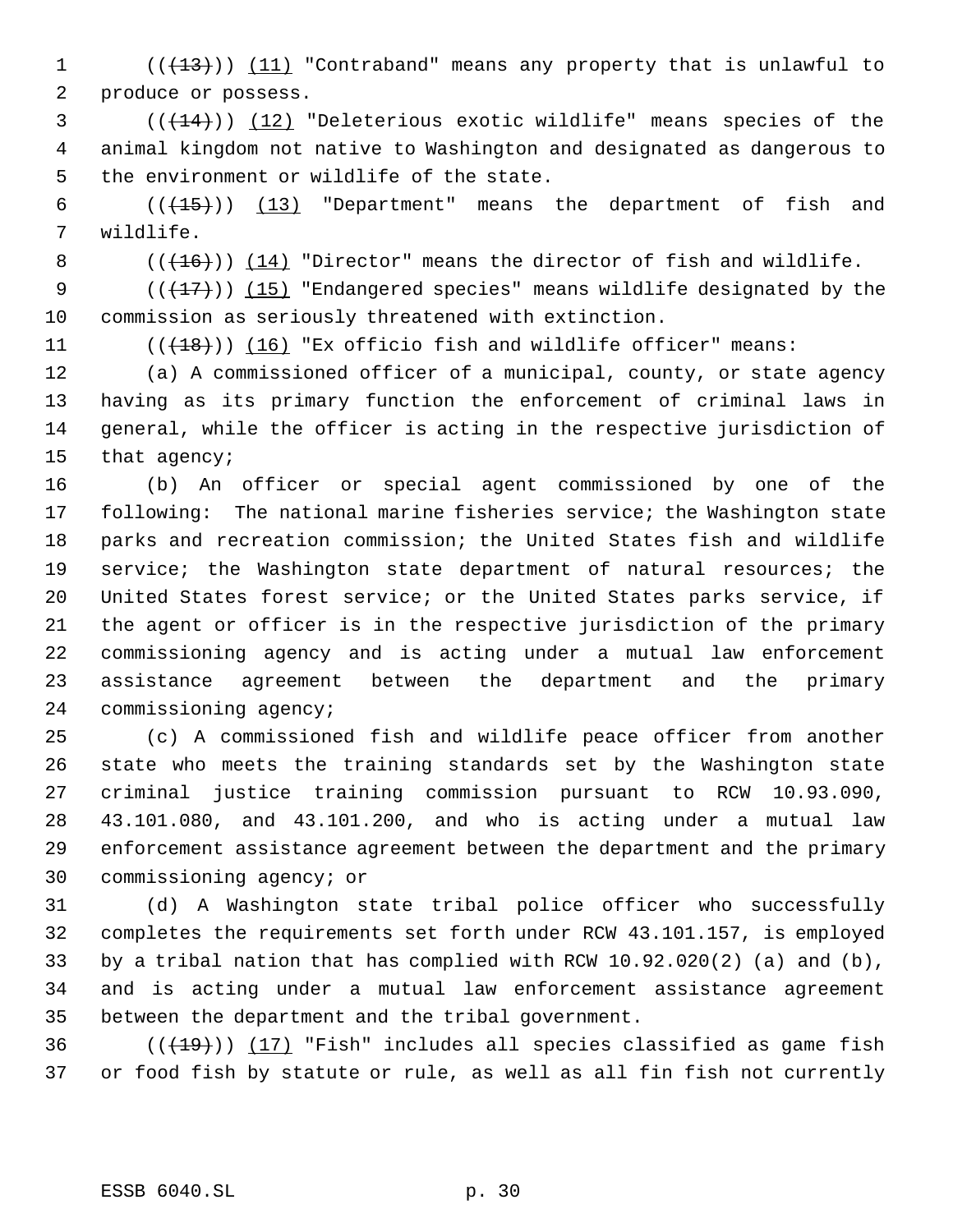classified as food fish or game fish if such species exist in state waters. The term "fish" includes all stages of development and the bodily parts of fish species.

4 (( $(20)$ )) (18) "Fish and wildlife officer" means a person appointed and commissioned by the director, with authority to enforce this title and rules adopted pursuant to this title, and other statutes as prescribed by the legislature. Fish and wildlife officer includes a person commissioned before June 11, 1998, as a wildlife agent or a fisheries patrol officer.

10  $((+21))$   $(19)$  "Fish broker" means a person whose business it is to bring a seller of fish and shellfish and a purchaser of those fish and shellfish together.

13  $((+22))$   $(20)$  "Fish buyer" means a person engaged by a wholesale fish dealer to purchase food fish or shellfish from a licensed commercial fisher.

16 ( $(\frac{23}{1})$  (21) "Fishery" means the taking of one or more particular species of fish or shellfish with particular gear in a particular geographical area.

19  $((+24))$   $(22)$  "Food, food waste, or other substance" includes human and pet food or other waste or garbage that could attract large wild carnivores.

 $((+25))$  (23) "Freshwater" means all waters not defined as saltwater including, but not limited to, rivers upstream of the river mouth, lakes, ponds, and reservoirs.

25  $((+26))$   $(24)$  "Fur-bearing animals" means game animals that shall not be trapped except as authorized by the commission.

27 ( $(\frac{27}{27})$ ) (25) "Fur dealer" means a person who purchases, receives, or resells raw furs for commercial purposes.

29 ( $(\overline{28})$ ) (26) "Game animals" means wild animals that shall not be hunted except as authorized by the commission.

31  $((29))$   $(27)$  "Game birds" means wild birds that shall not be hunted except as authorized by the commission.

 $((+30))$   $(28)$  "Game farm" means property on which wildlife is held, confined, propagated, hatched, fed, or otherwise raised for commercial purposes, trade, or gift. The term "game farm" does not include publicly owned facilities.

37 ( $(\frac{31}{3})$ ) (29) "Game reserve" means a closed area where hunting for all wild animals and wild birds is prohibited.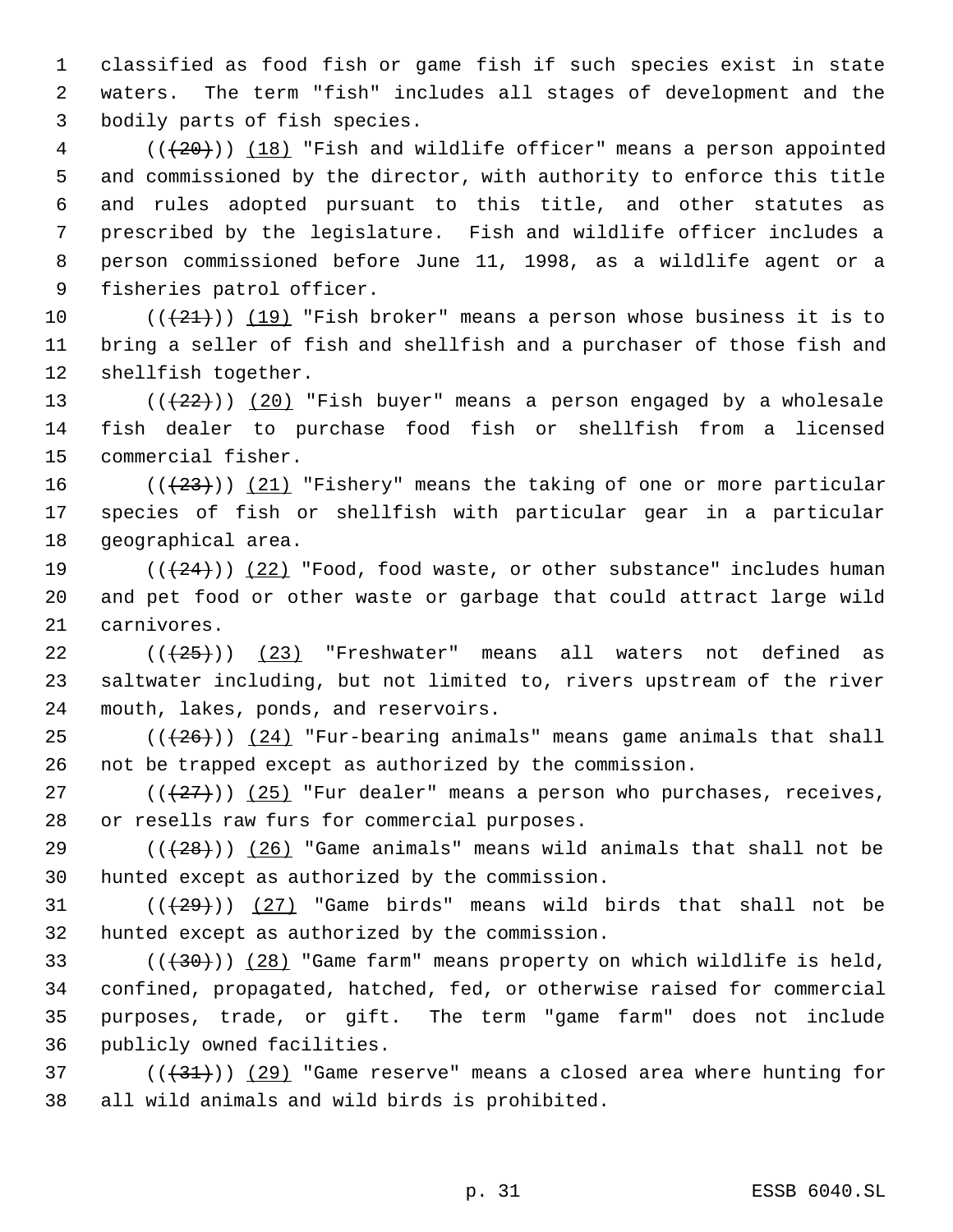1 (( $\left(\frac{32}{1}\right)$ ) (30) "Illegal items" means those items unlawful to be possessed.

3 (( $(33)$ )) (31)(a) "Intentionally feed, attempt to feed, or attract" means to purposefully or knowingly provide, leave, or place in, on, or about any land or building any food, food waste, or other substance that attracts or could attract large wild carnivores to that land or building.

 (b) "Intentionally feed, attempt to feed, or attract" does not include keeping food, food waste, or other substance in an enclosed garbage receptacle or other enclosed container unless specifically directed by a fish and wildlife officer or animal control authority to secure the receptacle or container in another manner.

13 (( $+34$ ) - "Invasive species" - means - a - plant - species - or - a - nonnative 14 animal species that either:

15 (a) Causes or may cause displacement of, or otherwise threatens, 16 native species in their natural communities;

17 (b) Threatens or may threaten natural resources or their use in the state;

 $\left\{e\right\}$  - Causes - or - may - cause - economic - damage - to - commercial - or 20 recreational activities that are dependent upon state waters; or

21 (d) Threatens or harms human health.

 $(35)$ )) (32) "Large wild carnivore" includes wild bear, cougar, and wolf.

 (( $(36)$ )) (33) "License year" means the period of time for which a recreational license is valid. The license year begins April 1st, and ends March 31st.

 $((+37))$   $(34)$  "Limited-entry license" means a license subject to a license limitation program established in chapter 77.70 RCW.

29 (((38))) (35) "Money" means all currency, script, personal checks, money orders, or other negotiable instruments.

31  $((+39))$   $(36)$  "Natural person" means a human being.

 ( $(\overline{40})$ )  $(37)(a)$  "Negligently feed, attempt to feed, or attract" means to provide, leave, or place in, on, or about any land or building any food, food waste, or other substance that attracts or could attract large wild carnivores to that land or building, without the awareness that a reasonable person in the same situation would have with regard to the likelihood that the food, food waste, or other substance could attract large wild carnivores to the land or building.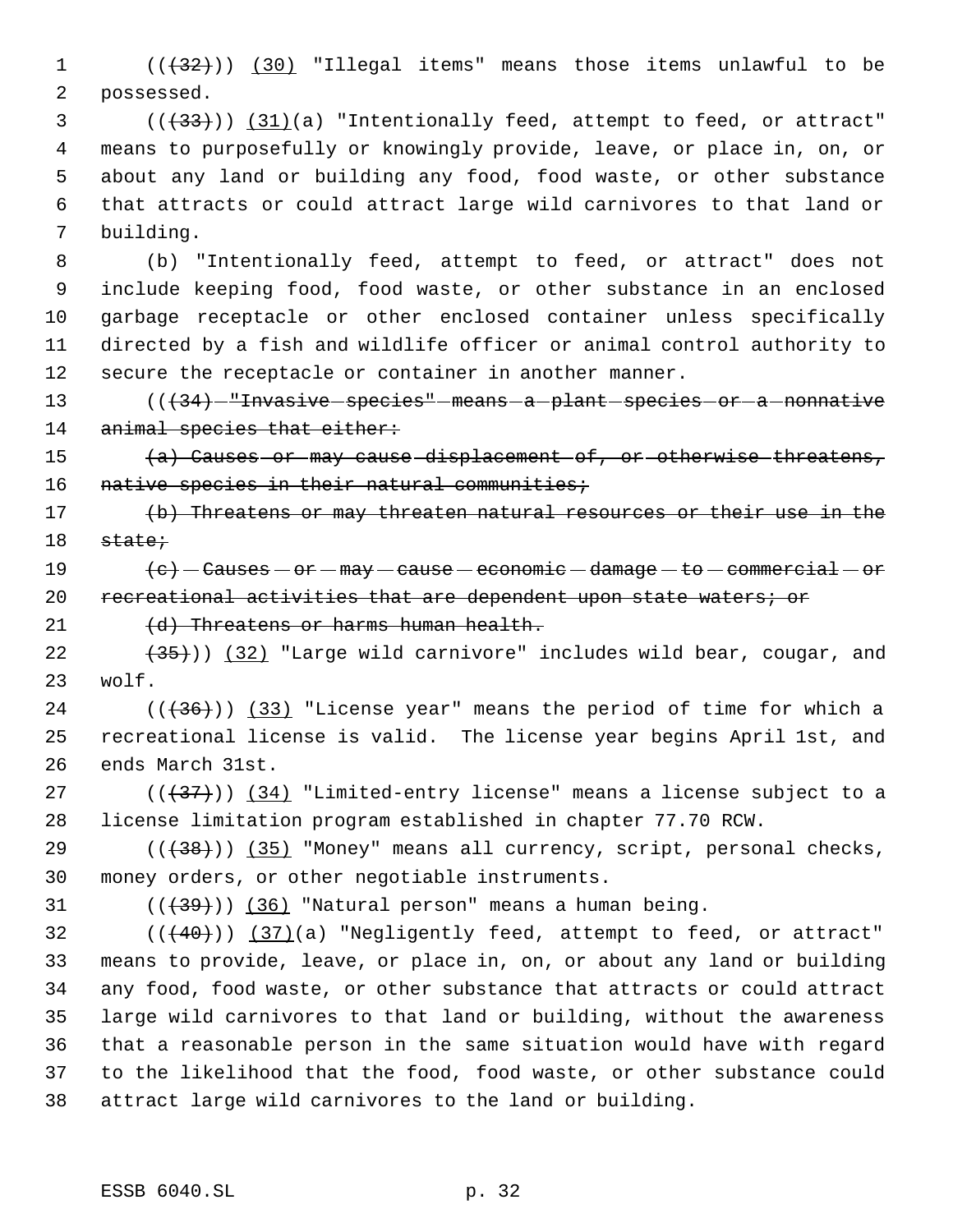(b) "Negligently feed, attempt to feed, or attract" does not include keeping food, food waste, or other substance in an enclosed garbage receptacle or other enclosed container unless specifically directed by a fish and wildlife officer or animal control authority to secure the receptacle or container in another manner.

 $((+41))$   $(38)$  "Nonresident" means a person who has not fulfilled the qualifications of a resident.

8  $((+42))$  (39) "Offshore waters" means marine waters of the Pacific Ocean outside the territorial boundaries of the state, including the marine waters of other states and countries.

 $((43))$   $(40)$  "Open season" means those times, manners of taking, and places or waters established by rule of the commission for the lawful hunting, fishing, taking, or possession of game animals, game birds, game fish, food fish, or shellfish that conform to the special restrictions or physical descriptions established by rule of the commission or that have otherwise been deemed legal to hunt, fish, take, harvest, or possess by rule of the commission. "Open season" includes the first and last days of the established time.

19 (( $(44)$ )) (41) "Owner" means the person in whom is vested the ownership dominion, or title of the property.

 $(1)$  ( $(45)$ )) (42) "Person" means and includes an individual; a corporation; a public or private entity or organization; a local, state, or federal agency; all business organizations, including corporations and partnerships; or a group of two or more individuals acting with a common purpose whether acting in an individual, representative, or official capacity.

27 (( $(46)$ )) (43) "Personal property" or "property" includes both corporeal and incorporeal personal property and includes, among other property, contraband and money.

30  $((+47))$   $(44)$  "Personal use" means for the private use of the individual taking the fish or shellfish and not for sale or barter.

32  $((48))$  ( $(49)$ ) (45) "Predatory birds" means wild birds that may be hunted throughout the year as authorized by the commission.

 ( $(\overline{49})$  - "Prohibited aquatic - animal - species" - means - an - invasive species of the animal kingdom that has been classified as a prohibited aquatic animal species by the commission.

 $(50)$ ))  $(46)$  "Protected wildlife" means wildlife designated by the commission that shall not be hunted or fished.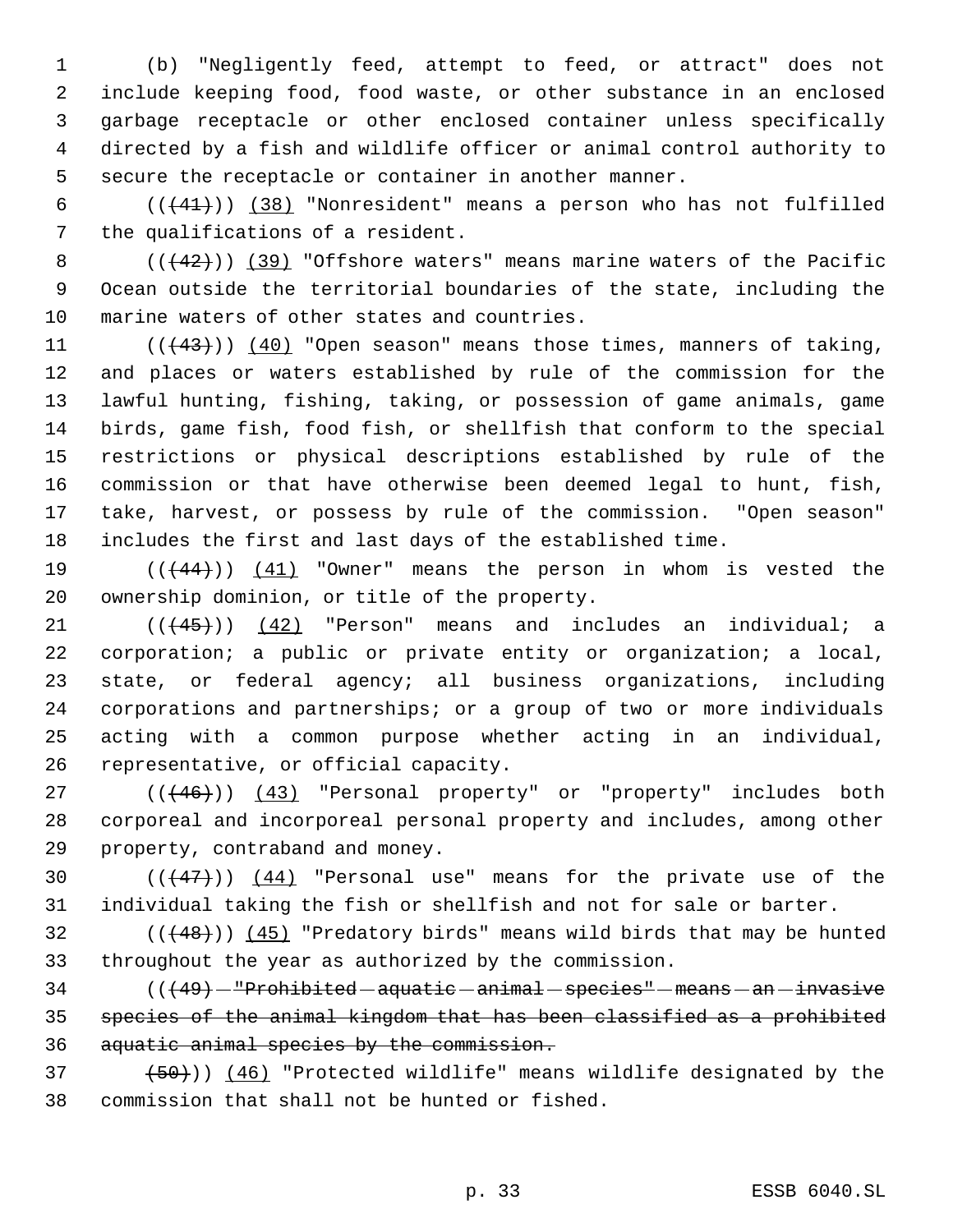1 (( $(451)$ )) (47) "Raffle" means an activity in which tickets bearing an individual number are sold for not more than twenty-five dollars each and in which a permit or permits are awarded to hunt or for access to hunt big game animals or wild turkeys on the basis of a drawing from the tickets by the person or persons conducting the raffle.

 (( $(52)$  "Recreational and commercial watercraft" includes the boat, 7 as -well as equipment used to transport the boat, and any auxiliary 8 equipment such as attached or detached outboard motors.

 $(53)$  - "Regulated - aquatic - animal - species" - means  $-a$  - potentially invasive species of the animal kingdom that has been classified as a 11 regulated aquatic animal species by the commission.

 $(54)$ ) (48) "Resident" has the same meaning as defined in RCW 77.08.075.

14 (( $(\overline{55})$ ) (49) "Retail-eligible species" means commercially harvested salmon, crab, and sturgeon.

16 (((+56)) (50) "Saltwater" means those marine waters seaward of river mouths.

 $((+57))$   $(51)$  "Seaweed" means marine aquatic plant species that are dependent upon the marine aquatic or tidal environment, and exist in either an attached or free floating form, and includes but is not limited to marine aquatic plants in the classes Chlorophyta, Phaeophyta, and Rhodophyta.

23  $((+58))$   $(52)$  "Senior" means a person seventy years old or older.

 ( $(\overline{+59})$ ) (53) "Shark fin" means a raw, dried, or otherwise processed detached fin or tail of a shark.

 (( $(60)$ ))  $(54)$ (a) "Shark fin derivative product" means any product intended for use by humans or animals that is derived in whole or in part from shark fins or shark fin cartilage.

 (b) "Shark fin derivative product" does not include a drug approved by the United States food and drug administration and available by prescription only or medical device or vaccine approved by the United States food and drug administration.

 $((61))$  (55) "Shellfish" means those species of marine and freshwater invertebrates that have been classified and that shall not be taken except as authorized by rule of the commission. The term "shellfish" includes all stages of development and the bodily parts of shellfish species.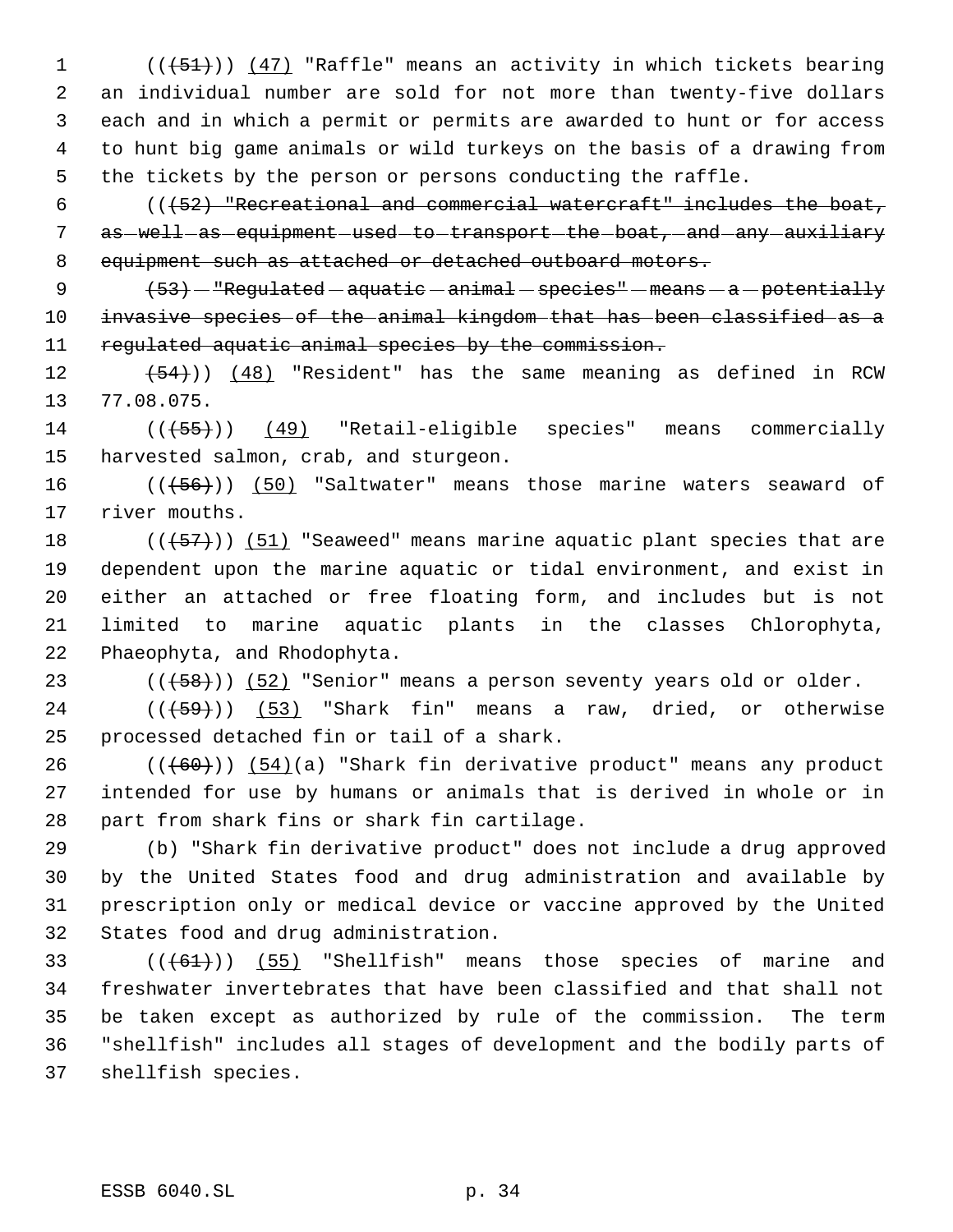1 (((62))) (56) "State waters" means all marine waters and fresh waters within ordinary high water lines and within the territorial boundaries of the state.

 (((63))) (57) "Taxidermist" means a person who, for commercial purposes, creates lifelike representations of fish and wildlife using fish and wildlife parts and various supporting structures.

 ( $(\overline{64})$ ) (58) "To fish," "to harvest," and "to take," and their derivatives means an effort to kill, injure, harass, or catch a fish or shellfish.

 $((\text{(+65+)}))$  (59) "To hunt" and its derivatives means an effort to kill, injure, capture, or harass a wild animal or wild bird.

12 (((66))) (60) "To process" and its derivatives mean preparing or preserving fish, wildlife, or shellfish.

14  $((+67))$   $(61)$  "To trap" and its derivatives means a method of hunting using devices to capture wild animals or wild birds.

 $((+68))$   $(62)$  "Trafficking" means offering, attempting to engage, or engaging in sale, barter, or purchase of fish, shellfish, wildlife, or deleterious exotic wildlife.

 $((+69))$   $(63)$  "Unclaimed" means that no owner of the property has been identified or has requested, in writing, the release of the property to themselves nor has the owner of the property designated an individual to receive the property or paid the required postage to effect delivery of the property.

 (((70) "Unlisted aquatic animal species" means a nonnative animal species that has not been classified as a prohibited aquatic animal species, a regulated aquatic animal species, or an unregulated aquatic 27 animal species by the commission.

 (71) "Unregulated aquatic animal species" means a nonnative animal 29 species-that-has-been-classified-as-an-unregulated-aquatic-animal 30 species by the commission.

 $(72)$ )) (64) "Wholesale fish dealer" means a person who, acting for commercial purposes, takes possession or ownership of fish or shellfish and sells, barters, or exchanges or attempts to sell, barter, or exchange fish or shellfish that have been landed into the state of Washington or entered the state of Washington in interstate or foreign commerce.

( $(\overline{73})$ ) (65) "Wild animals" means those species of the class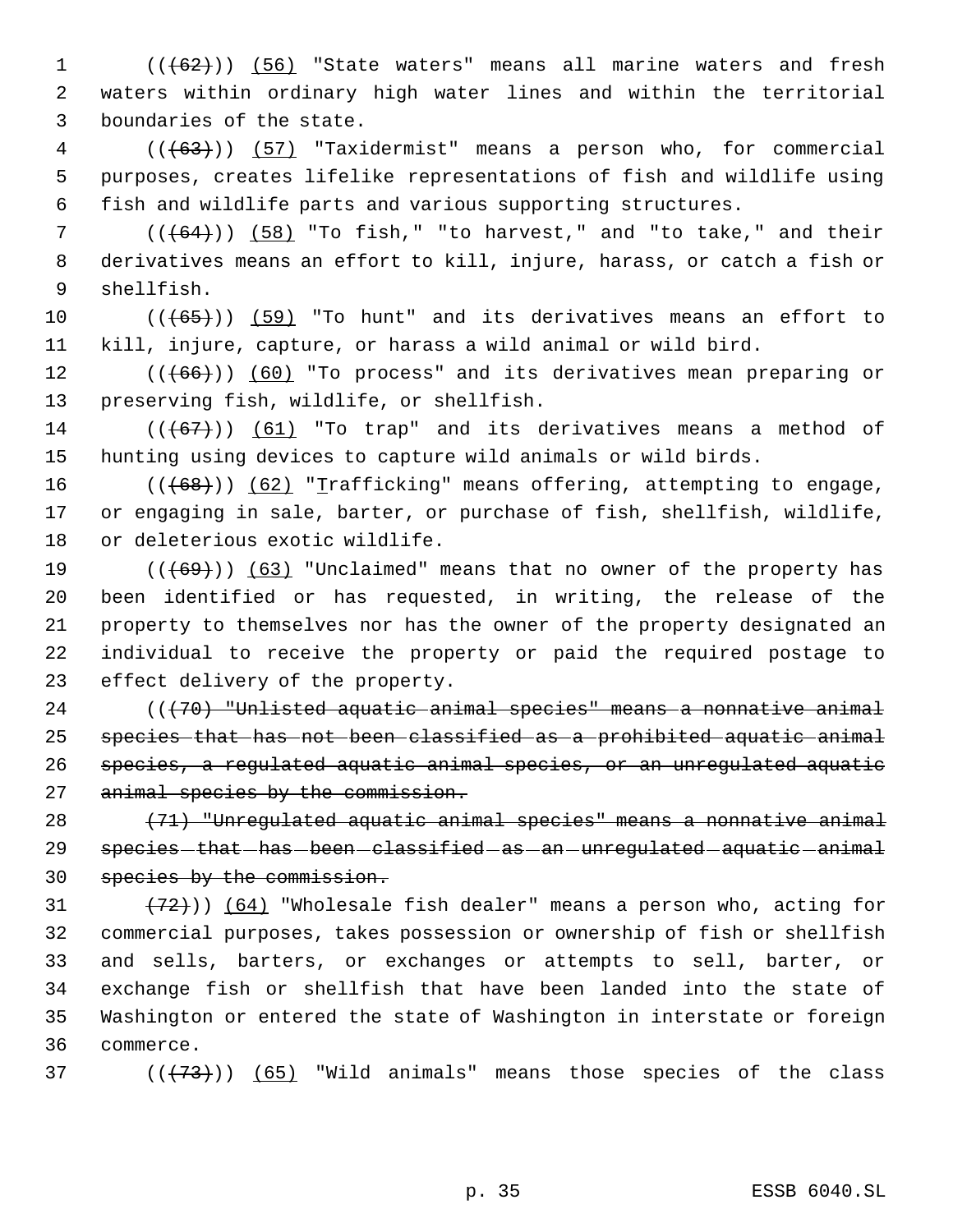Mammalia whose members exist in Washington in a wild state. The term "wild animal" does not include feral domestic mammals or old world rats and mice of the family Muridae of the order Rodentia.

 (( $(74)$ )) (66) "Wild birds" means those species of the class Aves whose members exist in Washington in a wild state.

 $((+75))$  (67) "Wildlife" means all species of the animal kingdom whose members exist in Washington in a wild state. This includes but is not limited to mammals, birds, reptiles, amphibians, fish, and invertebrates. The term "wildlife" does not include feral domestic mammals, old world rats and mice of the family Muridae of the order Rodentia, or those fish, shellfish, and marine invertebrates classified as food fish or shellfish by the director. The term "wildlife" includes all stages of development and the bodily parts of wildlife members.

 $((\langle 76 \rangle) )$  (68) "Wildlife meat cutter" means a person who packs, cuts, processes, or stores wildlife for consumption for another for commercial purposes.

18  $((+77))$  (69) "Youth" means a person fifteen years old for fishing and under sixteen years old for hunting.

 **Sec. 302.** RCW 77.12.020 and 2002 c 281 s 3 are each amended to read as follows:

 (1) The director shall investigate the habits and distribution of the various species of wildlife native to or adaptable to the habitats of the state. The commission shall determine whether a species should be managed by the department and, if so, classify it under this section.

 (2) The commission may classify by rule wild animals as game animals and game animals as fur-bearing animals.

 (3) The commission may classify by rule wild birds as game birds or predatory birds. All wild birds not otherwise classified are protected wildlife.

 (4) In addition to those species listed in RCW 77.08.020, the commission may classify by rule as game fish other species of the class Osteichthyes that are commonly found in freshwater except those classified as food fish by the director.

(5) The director may recommend to the commission that a species of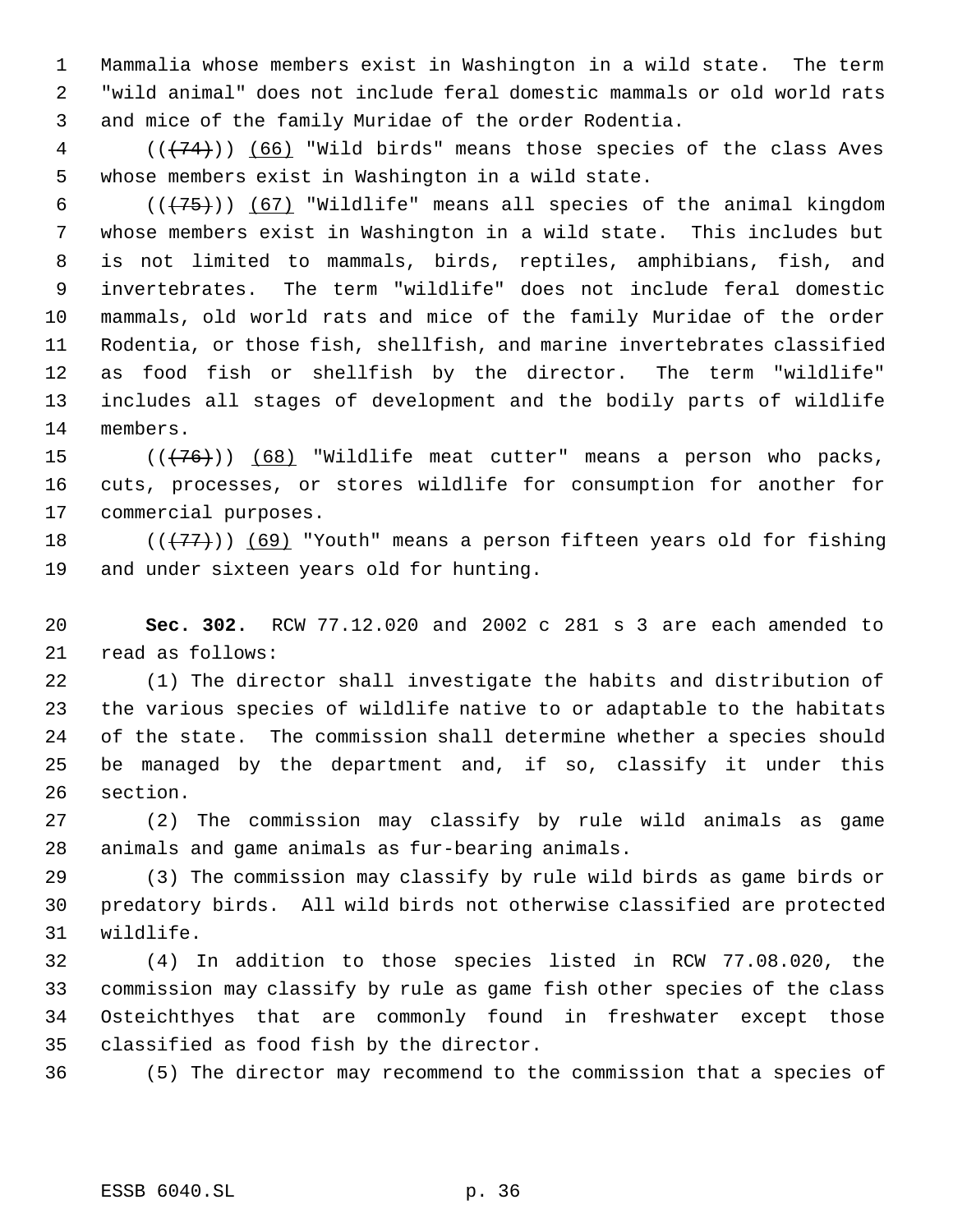1 wildlife should not be hunted or fished. The commission may designate 2 species of wildlife as protected.

 (6) If the director determines that a species of wildlife is seriously threatened with extinction in the state of Washington, the director may request its designation as an endangered species. The commission may designate an endangered species.

 (7) If the director determines that a species of the animal kingdom, not native to Washington, is dangerous to the environment or wildlife of the state, the director may request its designation as deleterious exotic wildlife. The commission may designate deleterious exotic wildlife.

12 (8) ((Upon - recommendation - by - the - director, - the - commission - may 13 classify nonnative aquatic animal species according to the following 14 categories:

15  $(a)$  - Prohibited - aquatic - animal - species: These - species - are 16 considered - by - the - commission - to - have - a - high - risk - of - becoming - an 17 invasive species and may not be possessed, imported, purchased, sold, 18 propagated, -transported, -or -released -into -state -waters -except -as 19 provided in RCW 77.15.253;

20 (b) Regulated aquatic animal species: These species are considered 21 by the commission to have some beneficial use along with a moderate, 22 but manageable risk of becoming an invasive species, and may not be 23 released into state waters, except as provided in RCW 77.15.253. The 24 commission shall classify the following commercial aquaculture species 25 as regulated aquatic animal species, and allow their release into state 26 waters pursuant to rule of the commission: Pacific oyster (Crassostrea 27 gigas), - kumamoto - oyster - (Crassostrea - sikamea), - European - flat - oyster 28 (Ostrea edulis), eastern oyster (Crassostrea virginica), manila clam 29 (Tapes - philippinarum), - blue - mussel - (Mytilus - galloprovincialis), - and 30 suminoe oyster (Crassostrea ariankenisis);

  $\left\{\mathrm{e}\right\}$  - Unregulated - aquatic - animal - species: These - species - are considered by the commission as having some beneficial use along with 33 a-low-risk-of-becoming-an-invasive-species, and are not subject-to regulation under this title;

 $\{d\}$  -Unlisted aquatic animal species: These species are not 36 designated as a prohibited aquatic animal species, regulated aquatic 37 animal - species,  $-$  or  $-$  unregulated  $-$  aquatic  $-$  animal  $-$  species  $-$  by  $-$  the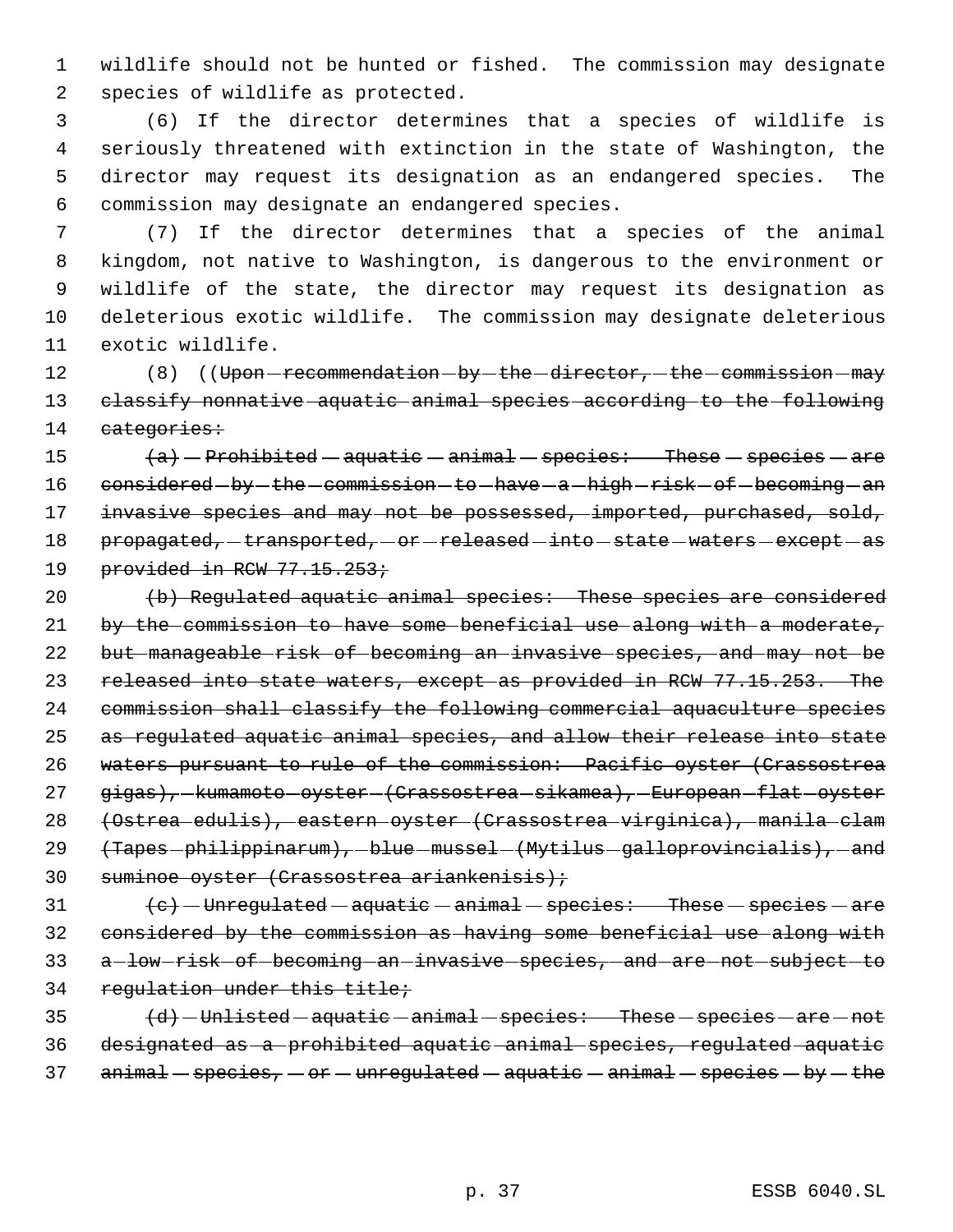1 commission, and may not be released into state waters. Upon request, the commission may determine the appropriate category for an unlisted

aquatic animal species and classify the species accordingly;

 (e) This subsection (8) does not apply to the transportation or release of nonnative aquatic animal species by ballast water or ballast water discharge.

  $(9)$ )) Upon recommendation by the director, the commission may develop a work plan to eradicate native aquatic species that threaten human health. Priority shall be given to water bodies that the department of health has classified as representing a threat to human health based on the presence of a native aquatic species.

 **Sec. 303.** RCW 77.15.080 and 2012 c 176 s 9 are each amended to read as follows:

14 ( $(\overline{+1})$ ) Based upon articulable facts that a person is engaged in fishing, harvesting, or hunting activities, fish and wildlife officers and ex officio fish and wildlife officers have the authority to temporarily stop the person and check for valid licenses, tags, permits, stamps, or catch record cards, and to inspect all fish, shellfish, seaweed, and wildlife in possession as well as the equipment being used to ensure compliance with the requirements of this title. Fish and wildlife officers and ex officio fish and wildlife officers also may request that the person write his or her signature for comparison with the signature on his or her fishing, harvesting, or hunting license. Failure to comply with the request is prima facie evidence that the person is not the person named on the license. Fish and wildlife officers may require the person, if age sixteen or older, to exhibit a driver's license or other photo identification.

28  $(1/2)$  Based upon articulable facts that a person is transporting a 29 prohibited aquatic animal species or any aquatic plant, fish and wildlife officers and ex officio fish and wildlife officers have the authority to temporarily stop the person and inspect the watercraft to 32 ensure  $-\theta$  that  $-\theta$  the  $-\theta$  watercraft  $-\theta$  and  $-\theta$  associated  $-\theta$  equipment  $-\theta$  are  $-\theta$  not 33 transporting prohibited aquatic animal species or aquatic plants.))

 **Sec. 304.** RCW 77.15.290 and 2012 c 176 s 21 are each amended to read as follows:

ESSB 6040.SL p. 38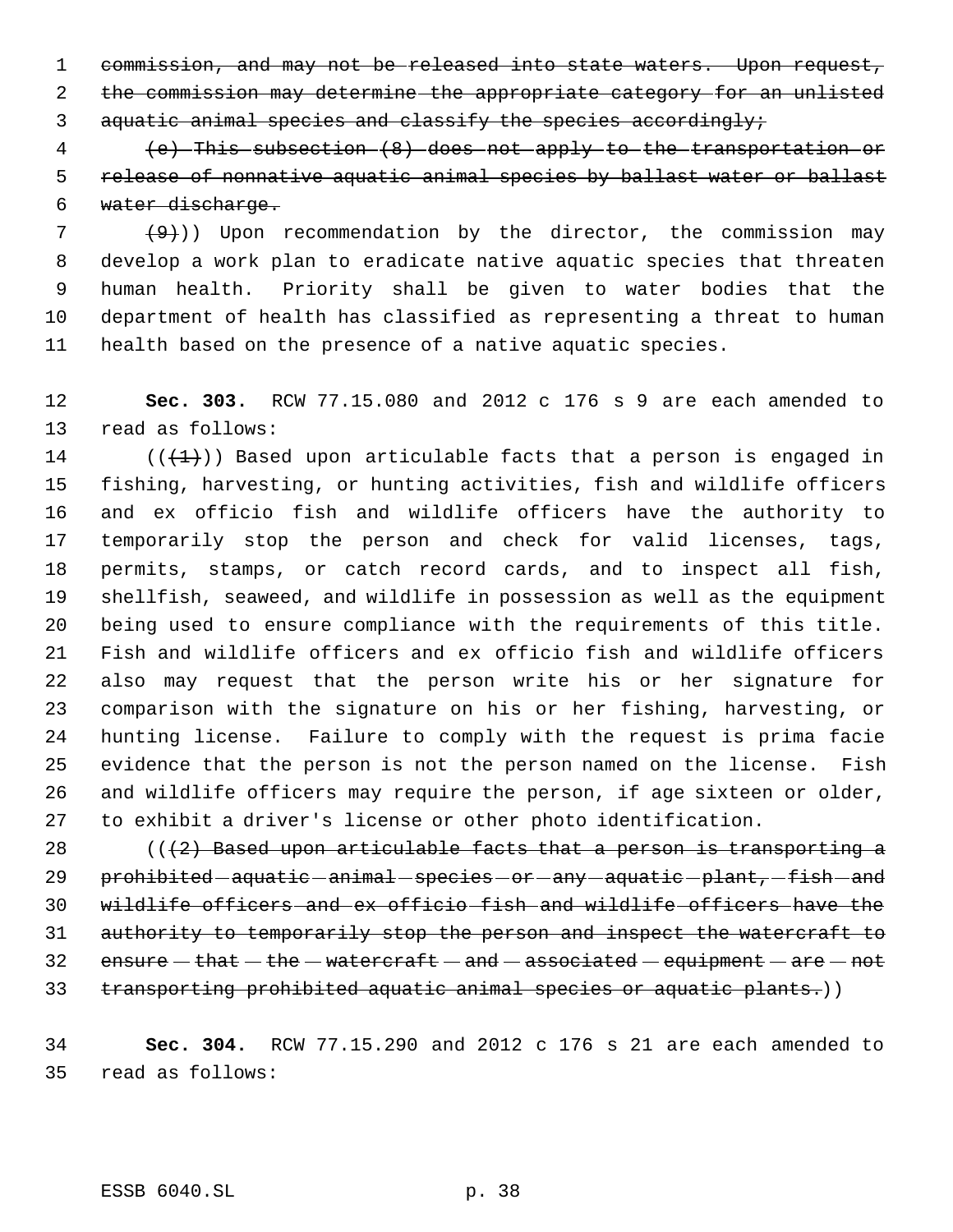(1) A person is guilty of unlawful transportation of fish or wildlife in the second degree if the person:

 (a) Knowingly imports, moves within the state, or exports fish, shellfish, or wildlife in violation of any department rule governing the transportation or movement of fish, shellfish, or wildlife and the transportation does not involve big game, endangered fish or wildlife, deleterious exotic wildlife, or fish, shellfish, or wildlife having a value greater than two hundred fifty dollars; or

 (b) Possesses but fails to affix or notch a big game transport tag as required by department rule.

 (2) A person is guilty of unlawful transportation of fish or wildlife in the first degree if the person:

 (a) Knowingly imports, moves within the state, or exports fish, shellfish, or wildlife in violation of any department rule governing the transportation or movement of fish, shellfish, or wildlife and the transportation involves big game, endangered fish or wildlife, deleterious exotic wildlife, or fish, shellfish, or wildlife with a value of two hundred fifty dollars or more; or

 (b) Knowingly transports shellfish, shellstock, or equipment used in commercial culturing, taking, handling, or processing shellfish without a permit required by authority of this title.

 (3)(a) Unlawful transportation of fish or wildlife in the second degree is a misdemeanor.

 (b) Unlawful transportation of fish or wildlife in the first degree is a gross misdemeanor.

26 (4) This section does not apply to( $\left(-\frac{a}{a}\right)$  Any person stopped at an 27 aquatic)) invasive species ((check station who possesses a recreational or commercial watercraft that is contaminated with an aquatic invasive species if that person complies with all department directives for the 30 proper-decontamination-of-the-watercraft-and-equipment; -or (b) -any 31 person-who-has-voluntarily-submitted-a-recreational-or-commercial watercraft for inspection by the department or its designee and has 33  $rectved - a - receipt - verifying - that - the - watercraft - has - not - been$ 34 contaminated since its last use)).

 **Sec. 305.** RCW 43.06.010 and 1994 c 223 s 3 are each amended to read as follows: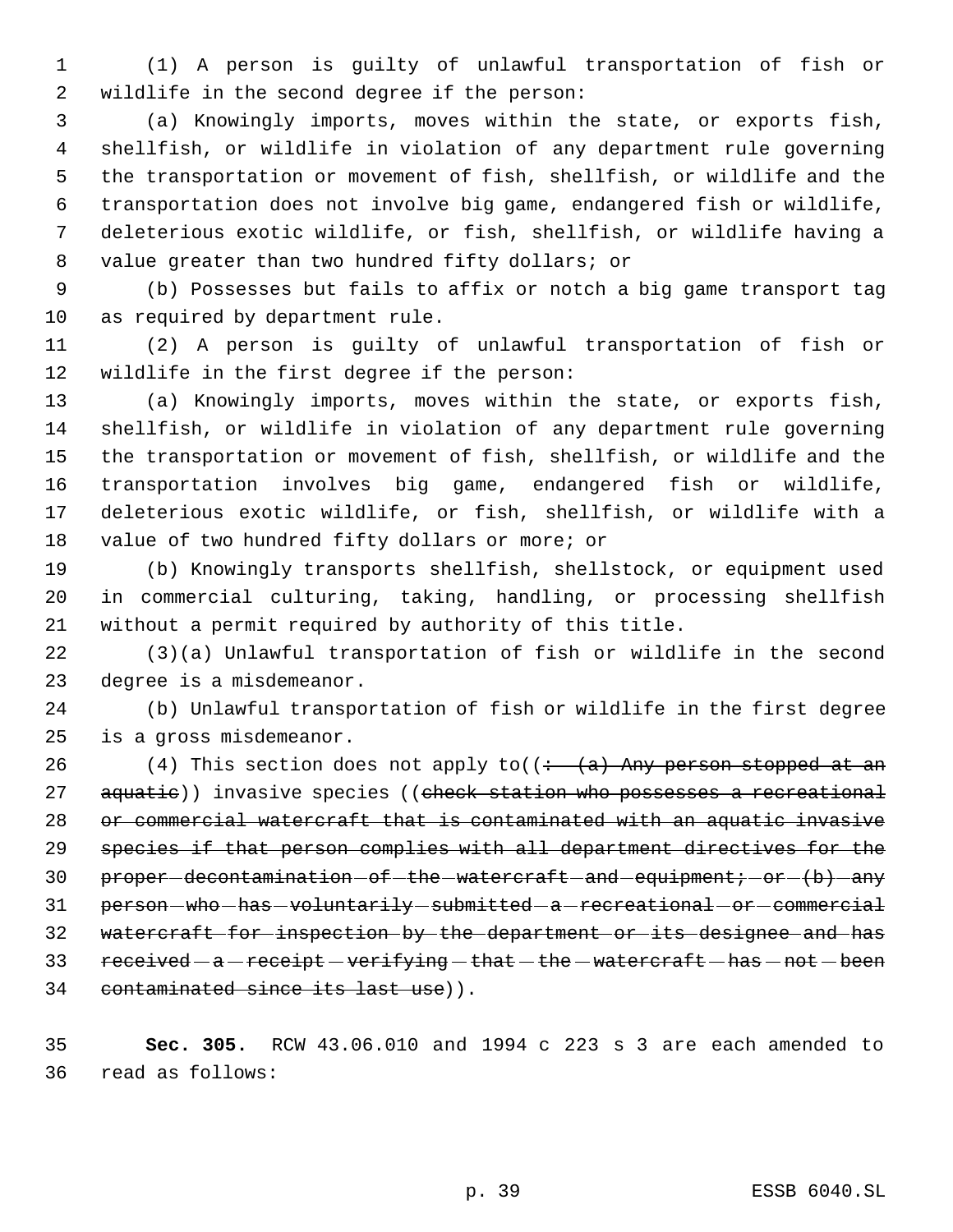In addition to those prescribed by the Constitution, the governor may exercise the powers and perform the duties prescribed in this and the following sections:

 (1) The governor shall supervise the conduct of all executive and ministerial offices;

 (2) The governor shall see that all offices are filled, including as provided in RCW 42.12.070, and the duties thereof performed, or in 8 default thereof, apply such remedy as the law allows; and if the remedy is imperfect, acquaint the legislature therewith at its next session;

 (3) The governor shall make the appointments and supply the vacancies mentioned in this title;

 (4) The governor is the sole official organ of communication between the government of this state and the government of any other 14 state or territory, or of the United States;

 (5) Whenever any suit or legal proceeding is pending against this state, or which may affect the title of this state to any property, or which may result in any claim against the state, the governor may direct the attorney general to appear on behalf of the state, and report the same to the governor, or to any grand jury designated by the governor, or to the legislature when next in session;

 (6) The governor may require the attorney general or any prosecuting attorney to inquire into the affairs or management of any corporation existing under the laws of this state, or doing business in this state, and report the same to the governor, or to any grand jury designated by the governor, or to the legislature when next in session;

 (7) The governor may require the attorney general to aid any prosecuting attorney in the discharge of the prosecutor's duties;

 (8) The governor may offer rewards, not exceeding one thousand dollars in each case, payable out of the state treasury, for information leading to the apprehension of any person convicted of a felony who has escaped from a state correctional institution or for information leading to the arrest of any person who has committed or is charged with the commission of a felony;

 (9) The governor shall perform such duties respecting fugitives from justice as are prescribed by law;

 (10) The governor shall issue and transmit election proclamations as prescribed by law;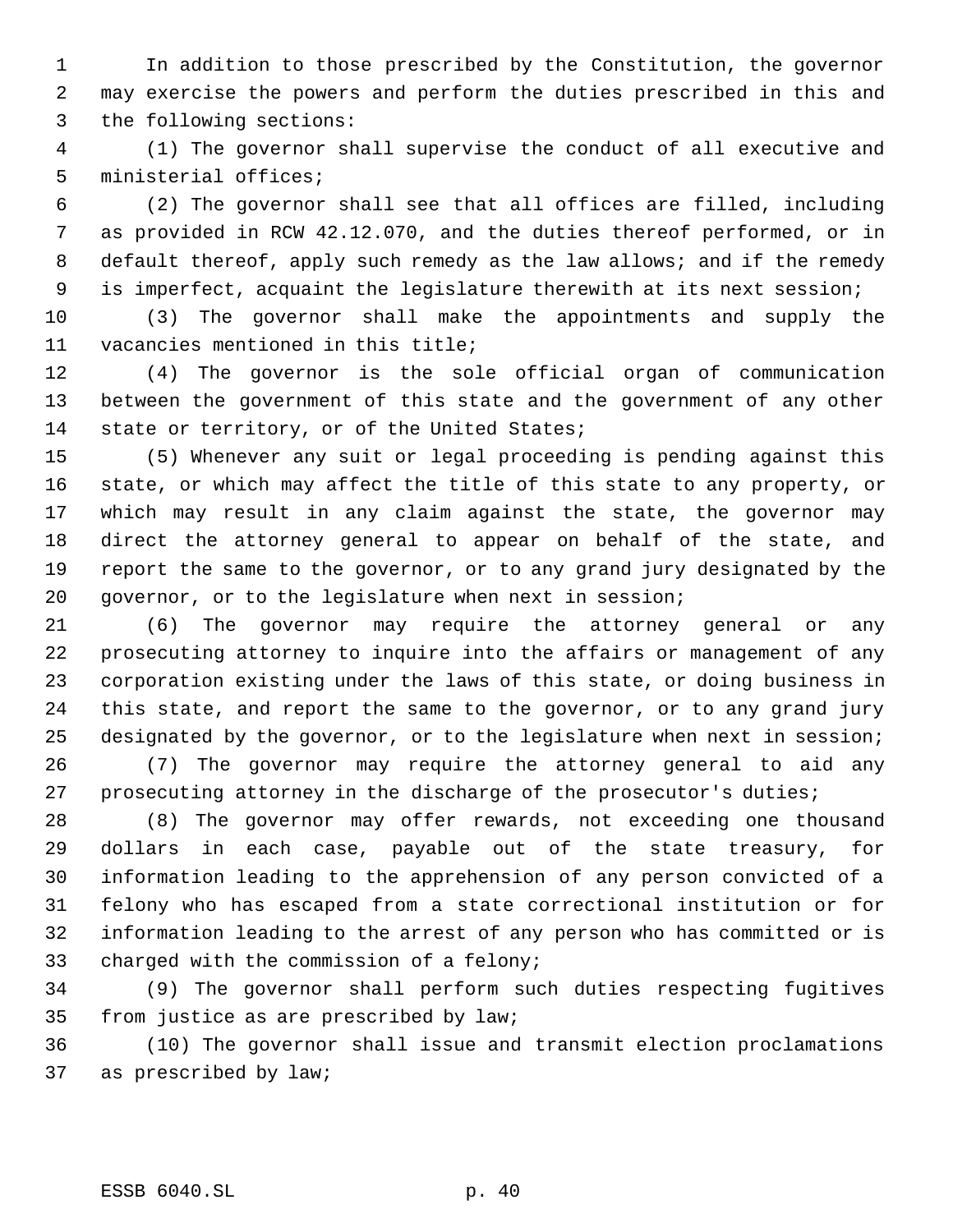(11) The governor may require any officer or board to make, upon demand, special reports to the governor, in writing;

 (12) The governor may, after finding that a public disorder, disaster, energy emergency, or riot exists within this state or any part thereof which affects life, health, property, or the public peace, proclaim a state of emergency in the area affected, and the powers granted the governor during a state of emergency shall be effective only within the area described in the proclamation;

 (13) The governor may, after finding that there exists within this state an imminent danger of infestation of plant pests as defined in RCW 17.24.007 or plant diseases which seriously endangers the agricultural or horticultural industries of the state of Washington, or which seriously threatens life, health, or economic well-being, order emergency measures to prevent or abate the infestation or disease situation, which measures, after thorough evaluation of all other alternatives, may include the aerial application of pesticides;

 (14) The governor, after finding that a prohibited level 1 or level 18 2 species as defined in chapter 77.-- RCW (the new chapter created in section 121 of this act) has been detected and after finding that the 20 detected species seriously endangers or threatens the environment, economy, human health, or well-being of the state of Washington, may 22 order emergency measures to prevent or abate the prohibited species, 23 which measures, after thorough evaluation of all other alternatives, 24 may include the surface or aerial application of pesticides;

 (15) On all compacts forwarded to the governor pursuant to RCW 9.46.360(6), the governor is authorized and empowered to execute on behalf of the state compacts with federally recognized Indian tribes in the state of Washington pursuant to the federal Indian Gaming Regulatory Act, 25 U.S.C. Sec. 2701 et seq., for conducting class III gaming, as defined in the Act, on Indian lands.

 **Sec. 306.** RCW 43.43.400 and 2011 c 171 s 8 are each amended to read as follows:

33 (1) ((The definitions - in - this - subsection - apply - throughout - this section unless the context clearly requires otherwise:

 $\{a\}$  -"Aquatic invasive species" means - any -invasive, prohibited, regulated, unregulated, or unlisted aquatic animal or plant species as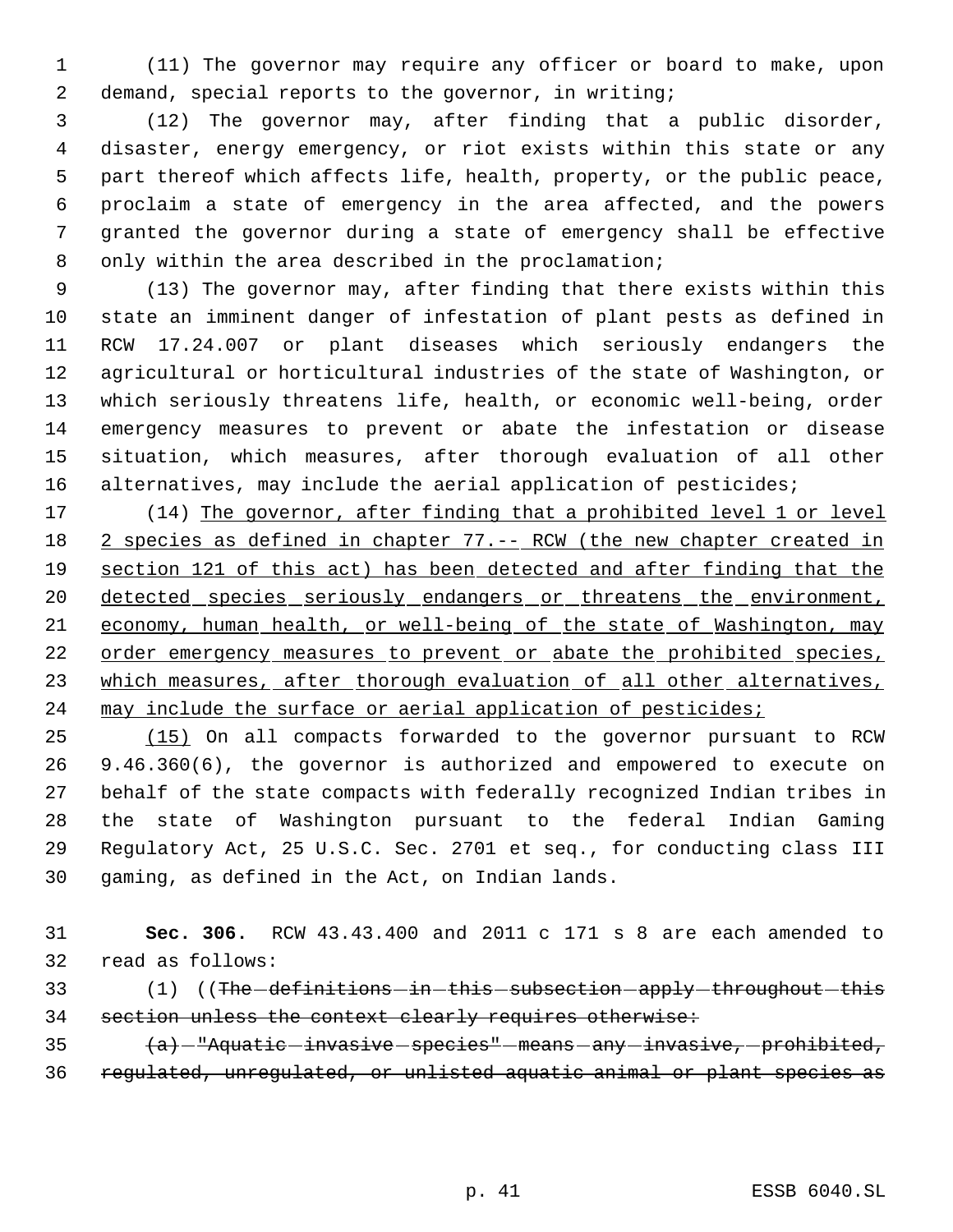1 defined under RCW 77.08.010 [(3), ] (28), (40), (44), (58), and (59), 2 aquatic noxious weeds as defined under RCW 17.26.020(5)(c), and aquatic 3 nuisance species as defined under RCW 77.60.130(1).

 4 (b) "Recreational and commercial watercraft" includes the boat, as 5 well-as-equipment-used-to-transport-the-boat, and any auxiliary 6 equipment such as attached or detached outboard motors.

 $(2)$ )) The aquatic invasive species enforcement account is created in the state treasury. Moneys directed to the account from RCW 88.02.640 must be deposited in the account. Expenditures from the account may only be used as provided in this section. Moneys in the account may be spent only after appropriation.

12  $((3)$  Funds in the aquatic invasive species enforcement account may 13 be appropriated to the Washington state patrol and the department of 14 fish and wildlife to develop an aquatic invasive species enforcement 15 program-for-recreational-and-commercial-watercraft,-which-includes 16 equipment used to transport the watercraft and auxiliary equipment such 17 as attached or detached outboard motors. Funds must be expended as  $18$  follows:

19 (a) By the Washington state patrol, to inspect recreational and 20 commercial watercraft that are required to stop at port of entry weigh 21 stations managed by the Washington state patrol. The watercraft must 22 be inspected for the presence of aquatic invasive species; and

23  $(b)$  By the department of fish and wildlife to:

24 (i) Establish random check stations, to inspect recreational and 25 commercial watercraft as provided for in RCW  $77.12.879(3)$ ;

26 (ii) Inspect or delegate inspection of recreational and commercial 27 watercraft. If the department conducts the inspection, there will be 28 no cost to the person requesting the inspection;

 $29$   $(iii)$  Provide - training - to - all - department - employees - that - are  $30$  deployed  $-$  in  $-$  the  $-$  field  $-$  to  $-$  inspect  $-$  recreational  $-$  and  $-$  commercial 31 watercraft; and

  $\leftrightarrow$   $\leftrightarrow$  Provide an inspection receipt verifying that the watercraft is not contaminated after the watercraft has been inspected at a check 34 station - or - has - been - inspected - at - the - request - of - the - owner - of - the recreational or commercial watercraft. The inspection receipt is valid until the watercraft is used again.

37 (4) The Washington state patrol and the department of fish and 38 wildlife shall submit a biennial report to the appropriate legislative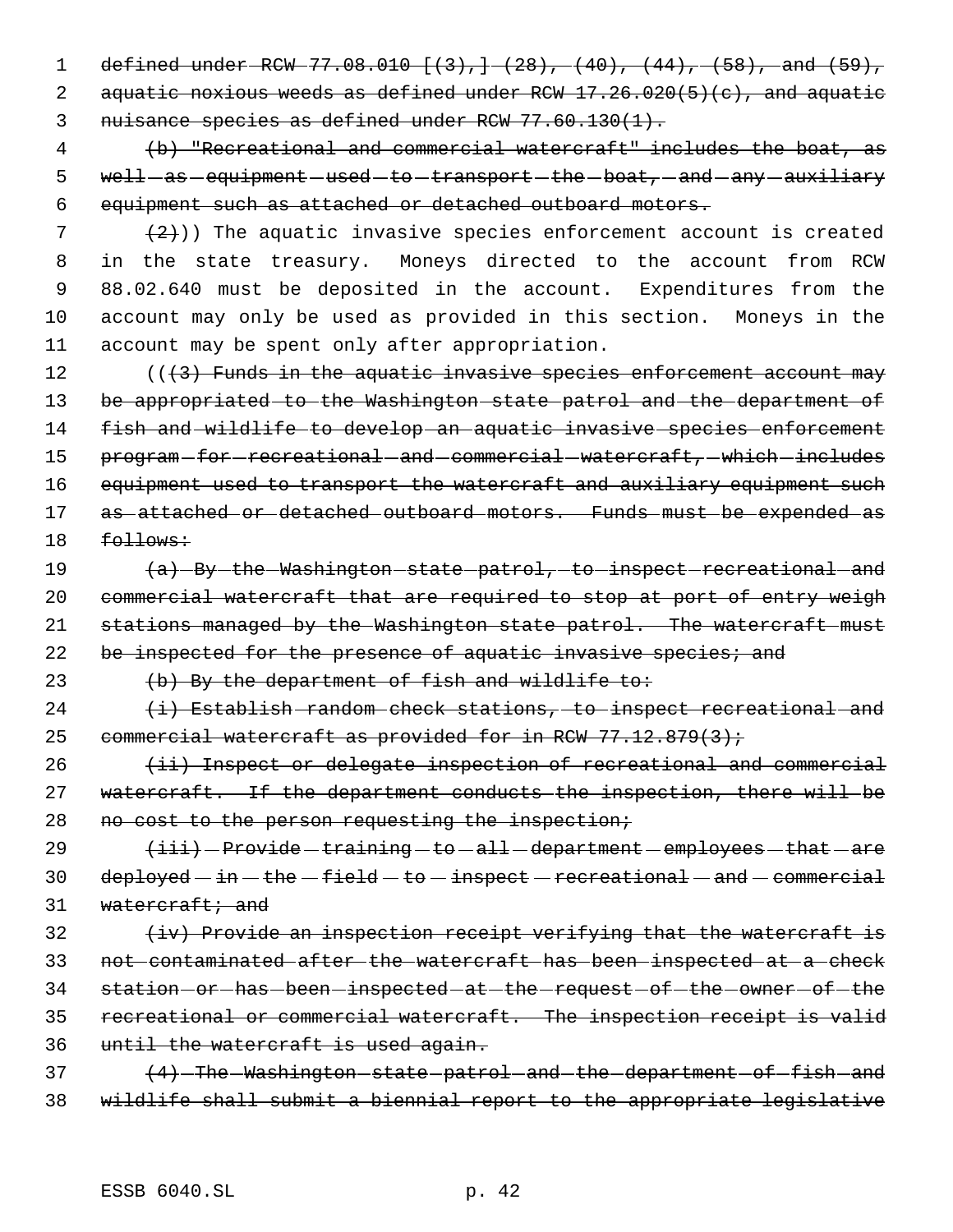committees describing the actions taken to implement this section along with suggestions on how to better fulfill the intent of chapter 464, 3 Laws of 2005. The first report is due December 1, 2007.)

 (2) Expenditures from the account by the Washington state patrol 5 may only be used to inspect for the presence of aquatic invasive 6 species on aquatic conveyances that are required to stop at a Washington state patrol port of entry weigh station.

 (3) Expenditures from the account by the department of fish and wildlife may only be used to develop and implement an aquatic invasive species enforcement program including enforcement of chapter 77.-- RCW (the new chapter created in section 121 of this act), enforcement of 12 aquatic invasive species provisions in chapter 77.15 RCW, and training 13 Washington state patrol employees working at port of entry weigh stations on how to inspect aquatic conveyances for the presence of 15 aquatic invasive species.

16 (4) Unless the context clearly requires otherwise, the definitions in both RCW 77.08.010 and section 102 of this act apply throughout this section.

 **Sec. 307.** RCW 10.31.100 and 2013 2nd sp.s. c 35 s 22 are each amended to read as follows:

 A police officer having probable cause to believe that a person has committed or is committing a felony shall have the authority to arrest the person without a warrant. A police officer may arrest a person without a warrant for committing a misdemeanor or gross misdemeanor only when the offense is committed in the presence of the officer, except as provided in subsections (1) through (11) of this section.

 (1) Any police officer having probable cause to believe that a person has committed or is committing a misdemeanor or gross misdemeanor, involving physical harm or threats of harm to any person or property or the unlawful taking of property or involving the use or possession of cannabis, or involving the acquisition, possession, or consumption of alcohol by a person under the age of twenty-one years under RCW 66.44.270, or involving criminal trespass under RCW 9A.52.070 or 9A.52.080, shall have the authority to arrest the person.

 (2) A police officer shall arrest and take into custody, pending release on bail, personal recognizance, or court order, a person without a warrant when the officer has probable cause to believe that: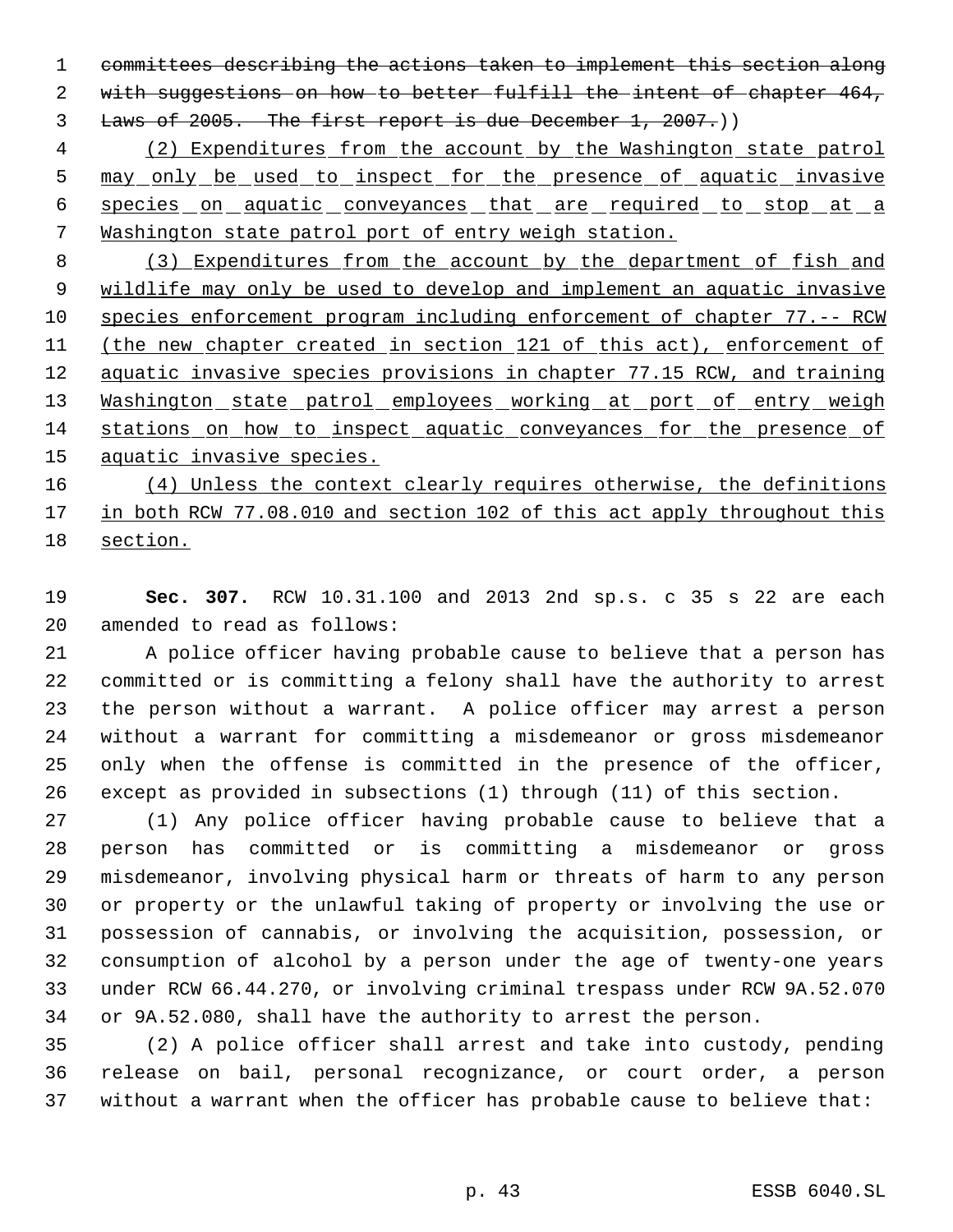(a) An order has been issued of which the person has knowledge under RCW 26.44.063, or chapter 7.92, 7.90, 9A.46, 10.99, 26.09, 26.10, 26.26, 26.50, or 74.34 RCW restraining the person and the person has violated the terms of the order restraining the person from acts or threats of violence, or restraining the person from going onto the grounds of or entering a residence, workplace, school, or day care, or prohibiting the person from knowingly coming within, or knowingly remaining within, a specified distance of a location or, in the case of an order issued under RCW 26.44.063, imposing any other restrictions or conditions upon the person; or

 (b) A foreign protection order, as defined in RCW 26.52.010, has been issued of which the person under restraint has knowledge and the person under restraint has violated a provision of the foreign protection order prohibiting the person under restraint from contacting or communicating with another person, or excluding the person under restraint from a residence, workplace, school, or day care, or prohibiting the person from knowingly coming within, or knowingly remaining within, a specified distance of a location, or a violation of any provision for which the foreign protection order specifically indicates that a violation will be a crime; or

 (c) The person is sixteen years or older and within the preceding four hours has assaulted a family or household member as defined in RCW 10.99.020 and the officer believes: (i) A felonious assault has occurred; (ii) an assault has occurred which has resulted in bodily injury to the victim, whether the injury is observable by the responding officer or not; or (iii) that any physical action has occurred which was intended to cause another person reasonably to fear imminent serious bodily injury or death. Bodily injury means physical pain, illness, or an impairment of physical condition. When the officer has probable cause to believe that family or household members have assaulted each other, the officer is not required to arrest both persons. The officer shall arrest the person whom the officer believes to be the primary physical aggressor. In making this determination, the officer shall make every reasonable effort to consider: (i) The intent to protect victims of domestic violence under RCW 10.99.010; (ii) the comparative extent of injuries inflicted or serious threats creating fear of physical injury; and (iii) the history of domestic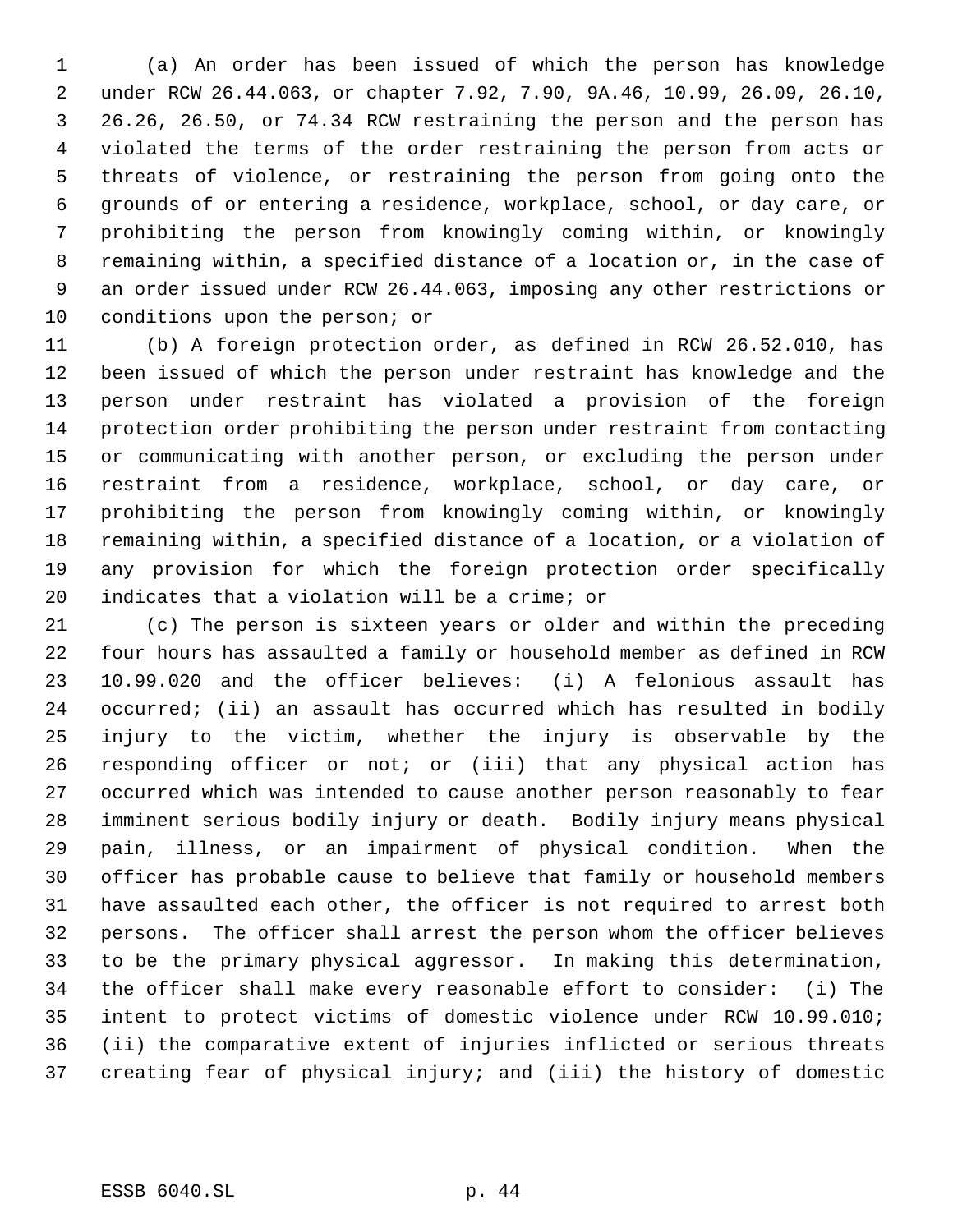violence of each person involved, including whether the conduct was part of an ongoing pattern of abuse; or

 (d) The person has violated RCW 46.61.502 or 46.61.504 or an equivalent local ordinance and the police officer has knowledge that the person has a prior offense as defined in RCW 46.61.5055 within ten years.

 (3) Any police officer having probable cause to believe that a person has committed or is committing a violation of any of the following traffic laws shall have the authority to arrest the person:

 (a) RCW 46.52.010, relating to duty on striking an unattended car or other property;

 (b) RCW 46.52.020, relating to duty in case of injury to or death of a person or damage to an attended vehicle;

 (c) RCW 46.61.500 or 46.61.530, relating to reckless driving or racing of vehicles;

 (d) RCW 46.61.502 or 46.61.504, relating to persons under the influence of intoxicating liquor or drugs;

 (e) RCW 46.61.503 or 46.25.110, relating to persons having alcohol 19 or THC in their system;

 (f) RCW 46.20.342, relating to driving a motor vehicle while operator's license is suspended or revoked;

 (g) RCW 46.61.5249, relating to operating a motor vehicle in a negligent manner.

 (4) A law enforcement officer investigating at the scene of a motor vehicle accident may arrest the driver of a motor vehicle involved in the accident if the officer has probable cause to believe that the driver has committed in connection with the accident a violation of any traffic law or regulation.

 (5)(a) A law enforcement officer investigating at the scene of a motor vessel accident may arrest the operator of a motor vessel involved in the accident if the officer has probable cause to believe that the operator has committed, in connection with the accident, a criminal violation of chapter 79A.60 RCW.

 (b) A law enforcement officer investigating at the scene of a motor vessel accident may issue a citation for an infraction to the operator of a motor vessel involved in the accident if the officer has probable cause to believe that the operator has committed, in connection with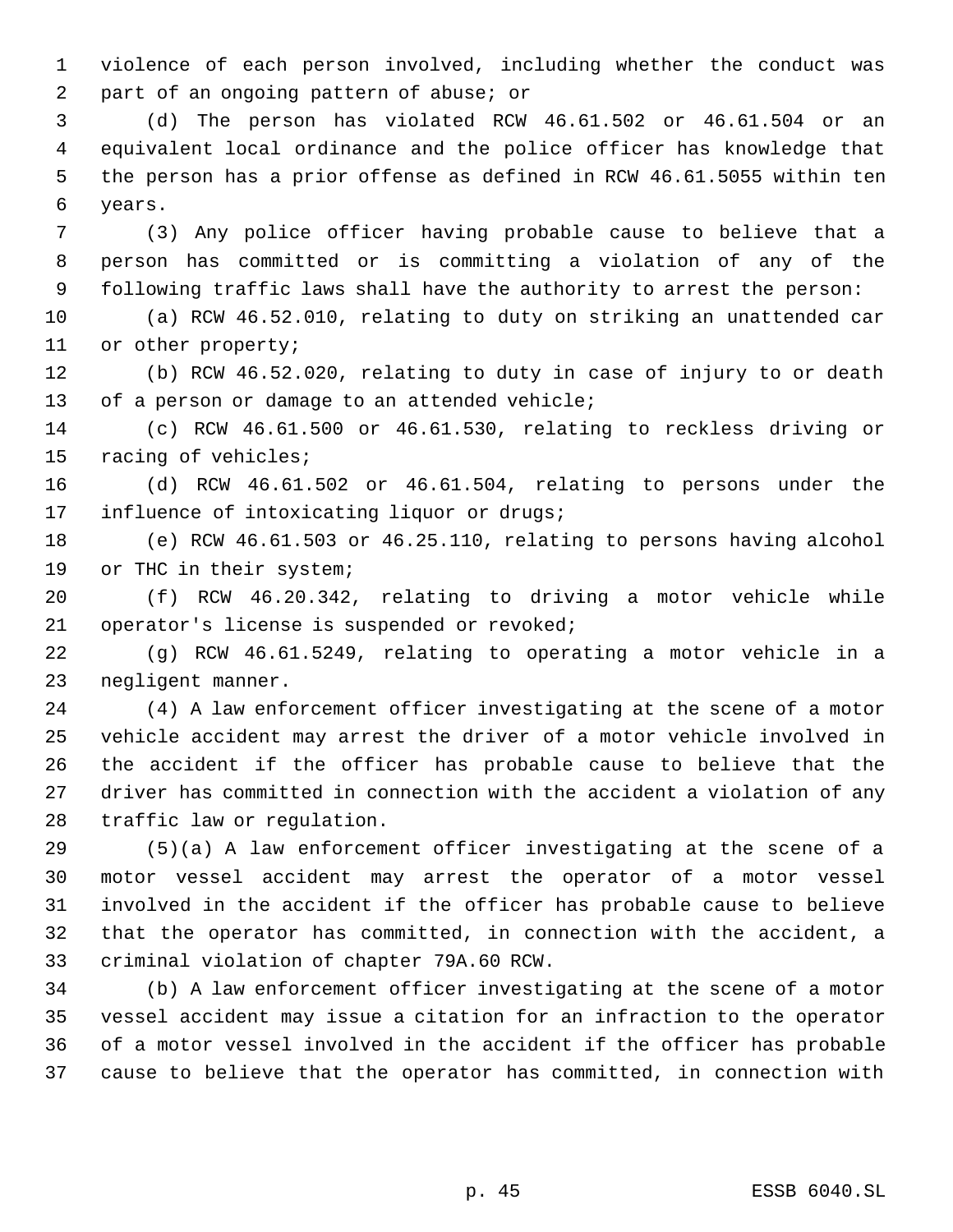the accident, a violation of any boating safety law of chapter 79A.60 RCW.

 (6) Any police officer having probable cause to believe that a person has committed or is committing a violation of RCW 79A.60.040 shall have the authority to arrest the person.

 (7) An officer may act upon the request of a law enforcement officer in whose presence a traffic infraction was committed, to stop, detain, arrest, or issue a notice of traffic infraction to the driver who is believed to have committed the infraction. The request by the witnessing officer shall give an officer the authority to take appropriate action under the laws of the state of Washington.

 (8) Any police officer having probable cause to believe that a person has committed or is committing any act of indecent exposure, as defined in RCW 9A.88.010, may arrest the person.

 (9) A police officer may arrest and take into custody, pending release on bail, personal recognizance, or court order, a person without a warrant when the officer has probable cause to believe that an order has been issued of which the person has knowledge under chapter 10.14 RCW and the person has violated the terms of that order.

 (10) Any police officer having probable cause to believe that a person has, within twenty-four hours of the alleged violation, committed a violation of RCW 9A.50.020 may arrest such person.

 (11) A police officer having probable cause to believe that a person illegally possesses or illegally has possessed a firearm or other dangerous weapon on private or public elementary or secondary school premises shall have the authority to arrest the person.

 For purposes of this subsection, the term "firearm" has the meaning defined in RCW 9.41.010 and the term "dangerous weapon" has the meaning defined in RCW 9.41.250 and 9.41.280(1) (c) through (e).

 (12) A law enforcement officer having probable cause to believe that a person has committed a violation under RCW 77.15.160(4) may issue a citation for an infraction to the person in connection with the violation.

 (13) A law enforcement officer having probable cause to believe that a person has committed a criminal violation under section 205 or 206 of this act may arrest the person in connection with the violation. (14) Except as specifically provided in subsections (2), (3), (4),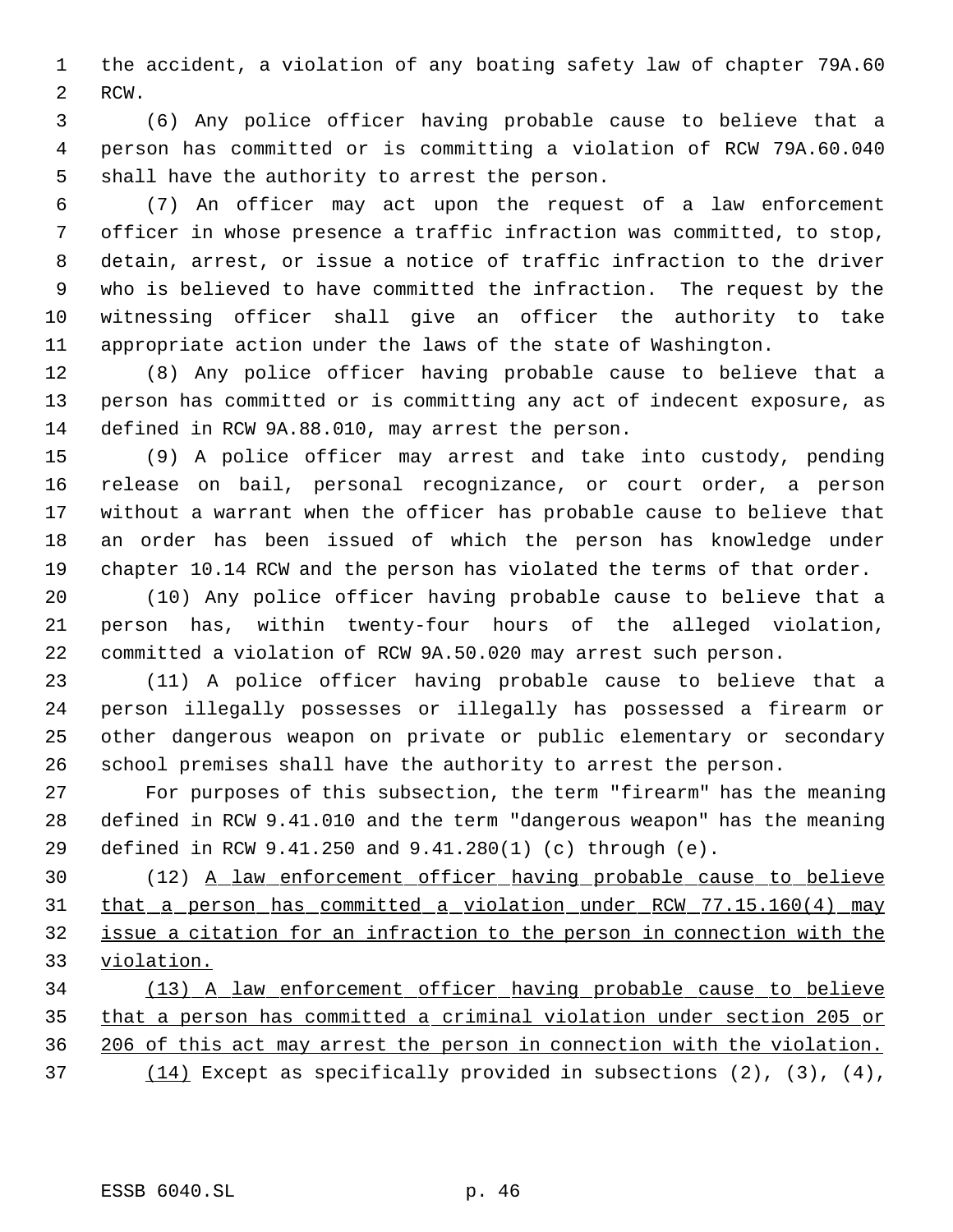and (7) of this section, nothing in this section extends or otherwise affects the powers of arrest prescribed in Title 46 RCW.

 (( $(13)$ )) (15) No police officer may be held criminally or civilly liable for making an arrest pursuant to subsection (2) or (9) of this section if the police officer acts in good faith and without malice.

 **Sec. 308.** RCW 77.15.360 and 2007 c 337 s 3 are each amended to read as follows:

 (1) A person is guilty of unlawful interfering in department operations if the person prevents department employees from carrying out duties authorized by this title, including but not limited to interfering:

 (a) In the operation of department vehicles, vessels, or aircraft;  $((e^e)^n)$ 

 (b) With the collection of samples of tissue, fluids, or other 15 bodily parts of fish, wildlife, and shellfish under RCW 77.12.071; or

 (c) With actions authorized by a warrant issued under section 119 or 203 of this act.

 (2) Unlawful interfering in department operations is a gross misdemeanor.

 **Sec. 309.** RCW 77.12.879 and 2013 c 307 s 1 are each amended to read as follows:

 (1) The aquatic invasive species prevention account is created in 23 the state treasury. ((Moneys-directed-to-the-account-from-RCW 24 88.02.640(3)(a)(i) must be deposited in the account. Expenditures from 25 the account may only be used as provided in this section. Moneys in 26 the account may be spent only after appropriation.

 $(2)$  Funds in the aquatic invasive species prevention account may be appropriated to the department to develop an aquatic invasive species 29 prevention program for recreational and commercial watercraft. Funds 30 must be expended as follows:

 $(31 \t (-a)$  To inspect recreational and commercial watercraft;

 (b) To educate general law enforcement officers on how to enforce 33 state-laws-relating-to-preventing-the-spread-of-aquatic-invasive 34 species;

35 (e) To evaluate and survey the risk posed by recreational and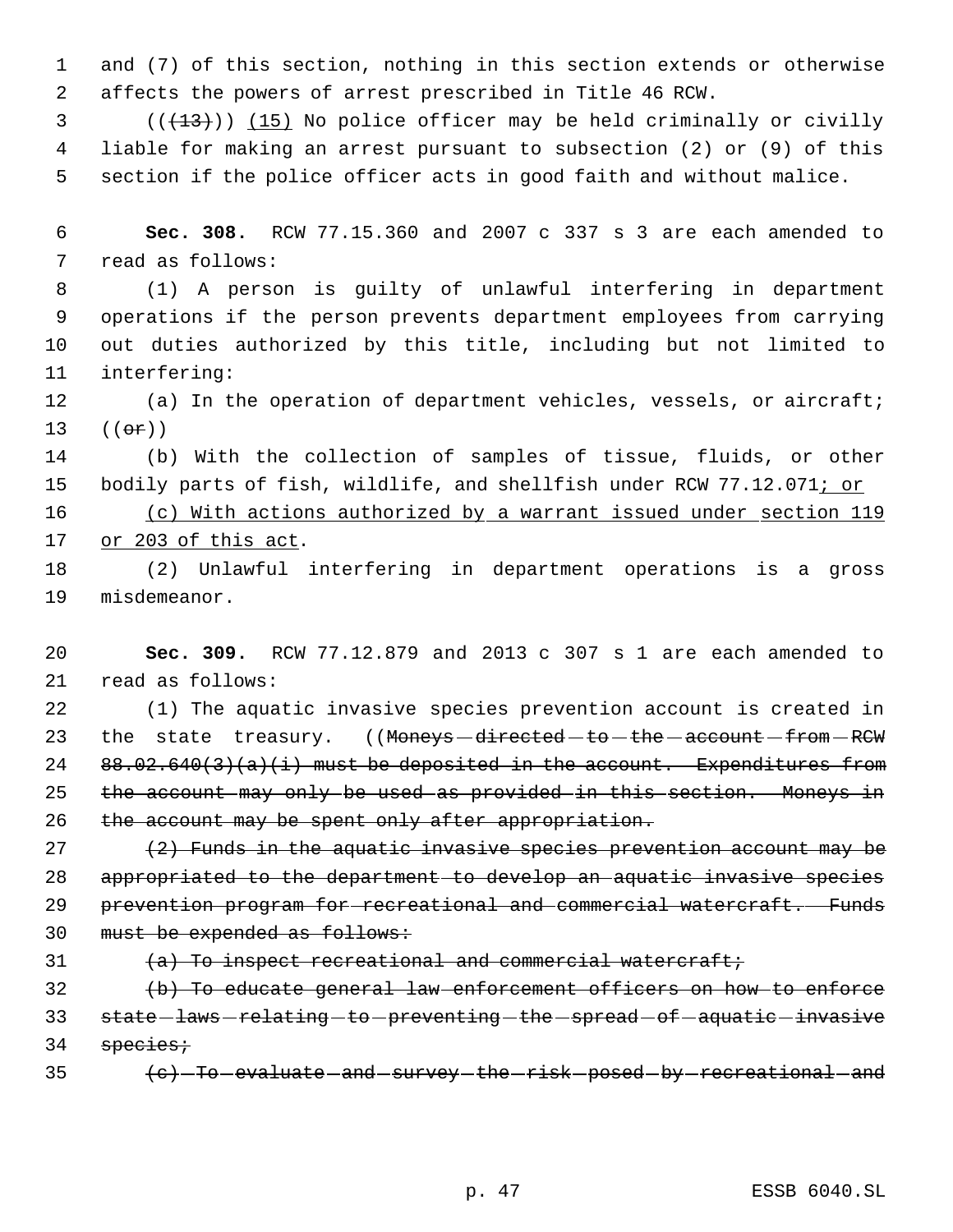1 commercial - watercraft - in - spreading - aquatic - invasive - species - into

2 Washington state waters;

 3 (d) To evaluate the risk posed by float planes in spreading aquatic 4 invasive species into Washington state waters; and

 5 (e) To implement an aquatic invasive species early detection and 6 rapid response plan. The plan must address the treatment and immediate 7 response to the introduction to Washington waters of aquatic invasive 8 species. Agency and public review of the plan must be conducted under 9 chapter - 43.21C - RCW, - the - state - environmental - policy - act. If - the 10 implementation measures or actions would have a probable significant 11 adverse environmental impact, a detailed statement under chapter 43.21C 12 RCW must be prepared on the plan.

13  $\left\{\left\{\right\}\right\}$  - Funds - in - the - aquatic - invasive - species - enforcement - account 14 created-in-RCW-43.43.400-may-be-appropriated-to-the-department-and 15 Washington - state - patrol - to - develop - an - aquatic - invasive - species 16 enforcement program for recreational and commercial watercraft.

17 (a) The department - shall - provide - training - to - Washington - state 18 patrol employees working at port of entry weigh stations, and other 19 local-law-enforcement-employees, on-how-to-inspect-recreational-and 20 commercial watercraft for the presence of aquatic invasive species.

 $21$   $\left\{\frac{\mathbf{b}}{\mathbf{b}}\right\}$  - A - person - who - enters - Washington - by - road - transporting - any 22 commercial or recreational watercraft that has been used outside of 23 Washington must have in his or her possession documentation that the 24 watercraft is free of aquatic invasive species. The department must 25 develop  $-$  and  $-$  maintain  $-$  rules  $-$  to  $-$  implement  $-$  this  $-$  subsection  $-$  (3)(b), 26 including specifying allowable forms of documentation.

27 (c) The department is authorized to require persons transporting 28 recreational - and - commercial - watercraft - to - stop - at - check - stations. Check stations must be plainly marked by signs, operated by at least one uniformed fish and wildlife officer, and operated in a safe manner.  $(d)$  -Any -person -stopped -at -a -check -station -who -possesses -a recreational or commercial watercraft that is contaminated with aquatic invasive species, must bear the expense for any necessary impoundment, transportation, cleaning, and decontamination of the watercraft.

 $\left\{\mathrm{e}\right\}-\mathrm{Any}\,$  - person - stopped - at - a - check - station - who - possesses - a 36 recreational or commercial watercraft that is contaminated with aquatic 37 invasive species, is exempt from the criminal penalties found in RCW